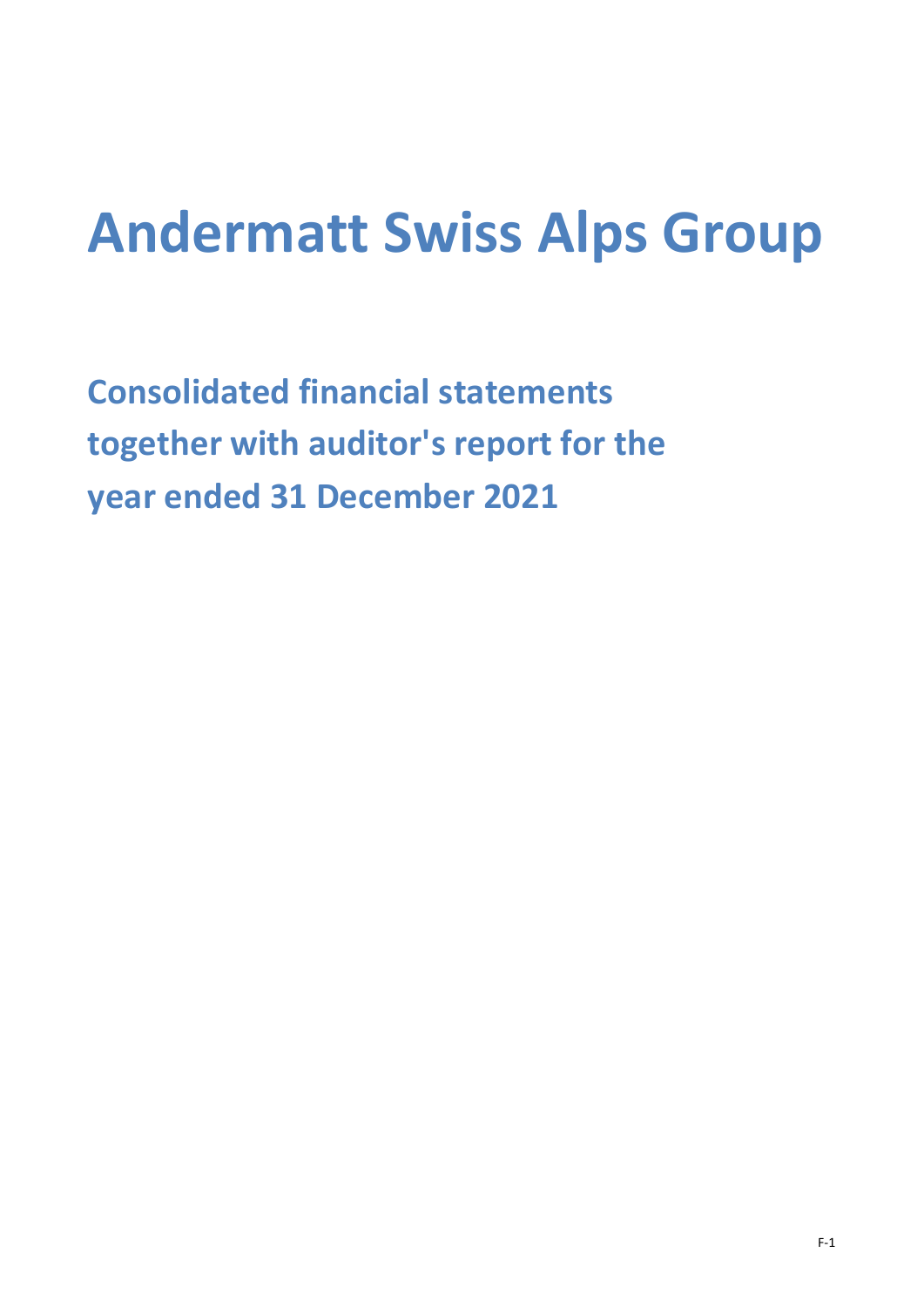## Consolidated statement of comprehensive income for the year ended 31 December 2021

| <b>CHF</b>                                                            | <b>Notes</b> | 2021            | 2020            |
|-----------------------------------------------------------------------|--------------|-----------------|-----------------|
| <b>CONTINUING OPERATIONS</b>                                          |              |                 |                 |
| Revenue                                                               | 7/8          | 201,097,162     | 154,169,434     |
| Cost of sales                                                         |              | (166, 154, 912) | (150, 372, 786) |
| <b>GROSS PROFIT/(LOSS)</b>                                            |              | 34,942,250      | 3,796,648       |
| Investment income                                                     | 9            | 424,151         | 443,411         |
| Other gains and losses                                                | 10           | (4, 184, 359)   | 397,811         |
| Administrative expenses                                               | 11           | (30,088,840)    | (22, 752, 109)  |
| Finance expenses                                                      | 12           | (9,629,344)     | (9,777,957)     |
| Share of gains/(losses) of associates                                 | 17           | 7,200           | (109, 227)      |
| <b>LOSS BEFORE TAX</b>                                                |              | (8,528,942)     | (28,001,423)    |
| Income tax income/(expense)                                           | 14           | 489,794         | (4,394,703)     |
| <b>LOSS FOR THE YEAR</b>                                              |              | (8,039,148)     | (32, 396, 126)  |
| Other comprehensive income, net of income tax                         |              |                 |                 |
| Items that will not be reclassified subsequently<br>to profit or loss |              |                 |                 |
| Remeasurement of defined benefit obligation                           |              | 1,938,694       | (1,052,625)     |
| Net gain/(loss) on revaluation of financial assets                    |              |                 |                 |
| at FVTOCI                                                             |              | 755             | (8)             |
| Total other comprehensive income for the year, net<br>of tax          |              | 1,939,449       | (1,052,633)     |
| Total comprehensive income for the year                               |              | (6,099,699)     | (33, 448, 759)  |
| (Loss) attributable to:                                               |              |                 |                 |
| Owners of the Parent Company                                          |              | (10, 474, 235)  | (31, 156, 462)  |
| Non-controlling interests                                             | 26           | 2,435,087       | (1, 239, 664)   |
|                                                                       |              | (8,039,148)     | (32, 396, 126)  |
| Total comprehensive income attributable to:                           |              |                 |                 |
| Owners of the Parent Company                                          |              | (8,686,444)     | (32, 288, 193)  |
| Non-controlling interests                                             | 26           | 2,586,745       | (1, 160, 566)   |
|                                                                       |              | (6,099,699)     | (33, 448, 759)  |

2 Krucket

Group CEO

Raphael Krucker Melina Marty<br>Group CEO Group CEO Group CFO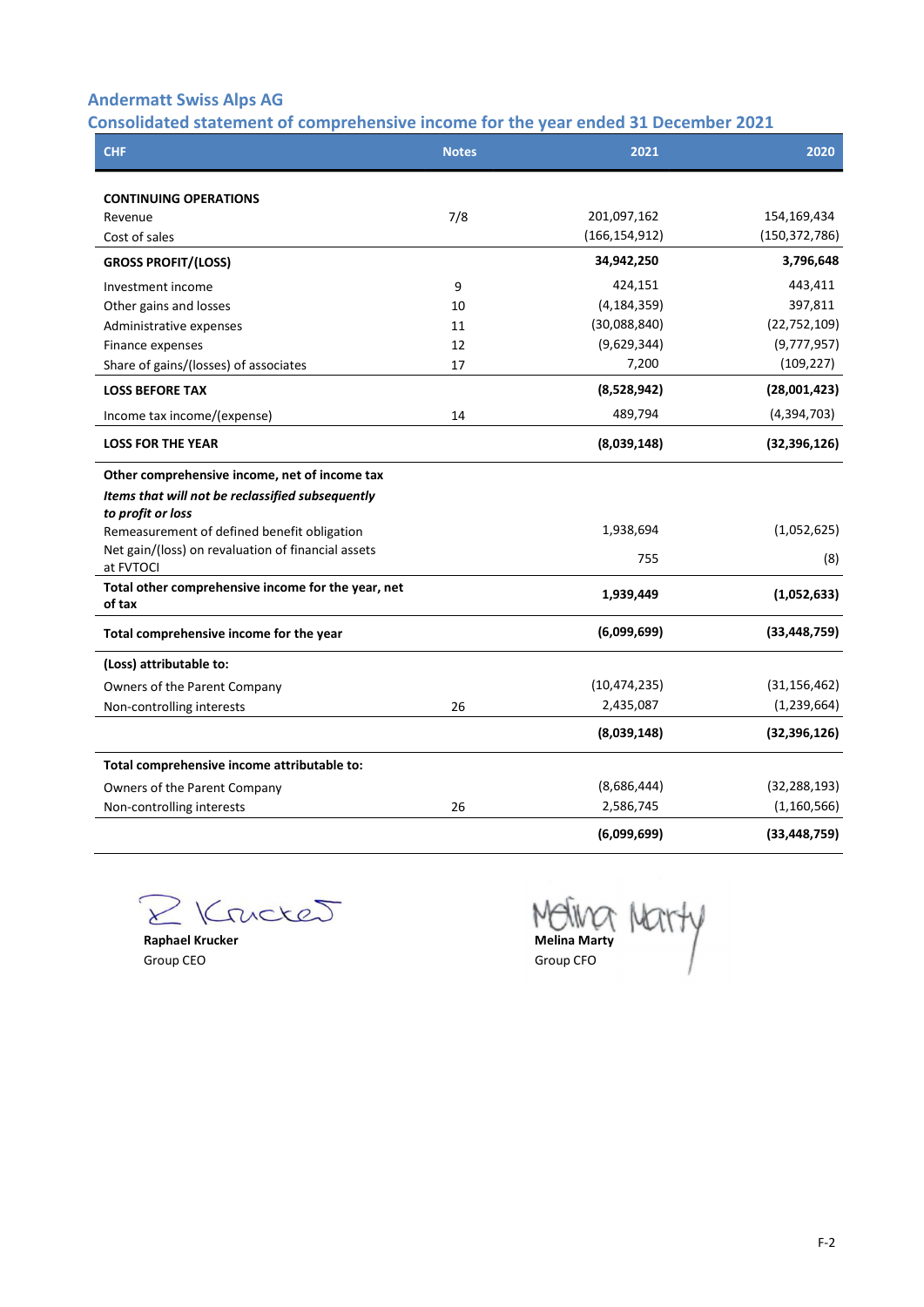## Andermatt Swiss Alps AG Consolidated statement of financial position at 31 December 2021

| <b>CHF</b>                      | <b>Notes</b> | <b>31 December 2021</b> | <b>31 December 2020</b> |
|---------------------------------|--------------|-------------------------|-------------------------|
| <b>ASSETS</b>                   |              |                         |                         |
| <b>NON-CURRENT ASSETS</b>       |              |                         |                         |
| Property, plant and equipment   | 15           | 356,505,350             | 364,669,323             |
| Investments in associates       | 17           | 2,287,044               | 2,279,844               |
| Deferred tax assets             | 14.3         | 11,077,083              | 10,353,542              |
| Other financial assets          | 18           | 158,276                 | 157,522                 |
| <b>TOTAL NON-CURRENT ASSETS</b> |              | 370,027,753             | 377,460,231             |
| <b>CURRENT ASSETS</b>           |              |                         |                         |
| Inventories                     | 19           | 117,257,137             | 123,203,996             |
| Trade and other receivables     | 20           | 14,903,564              | 8,271,866               |
| Other current assets            | 21           | 33,884,407              | 36,633,408              |
| Cash and bank balances          | 22           | 42,235,771              | 43,665,719              |
| <b>TOTAL CURRENT ASSETS</b>     |              | 208,280,879             | 211,774,989             |
| <b>TOTAL ASSETS</b>             |              | 578,308,632             | 589,235,220             |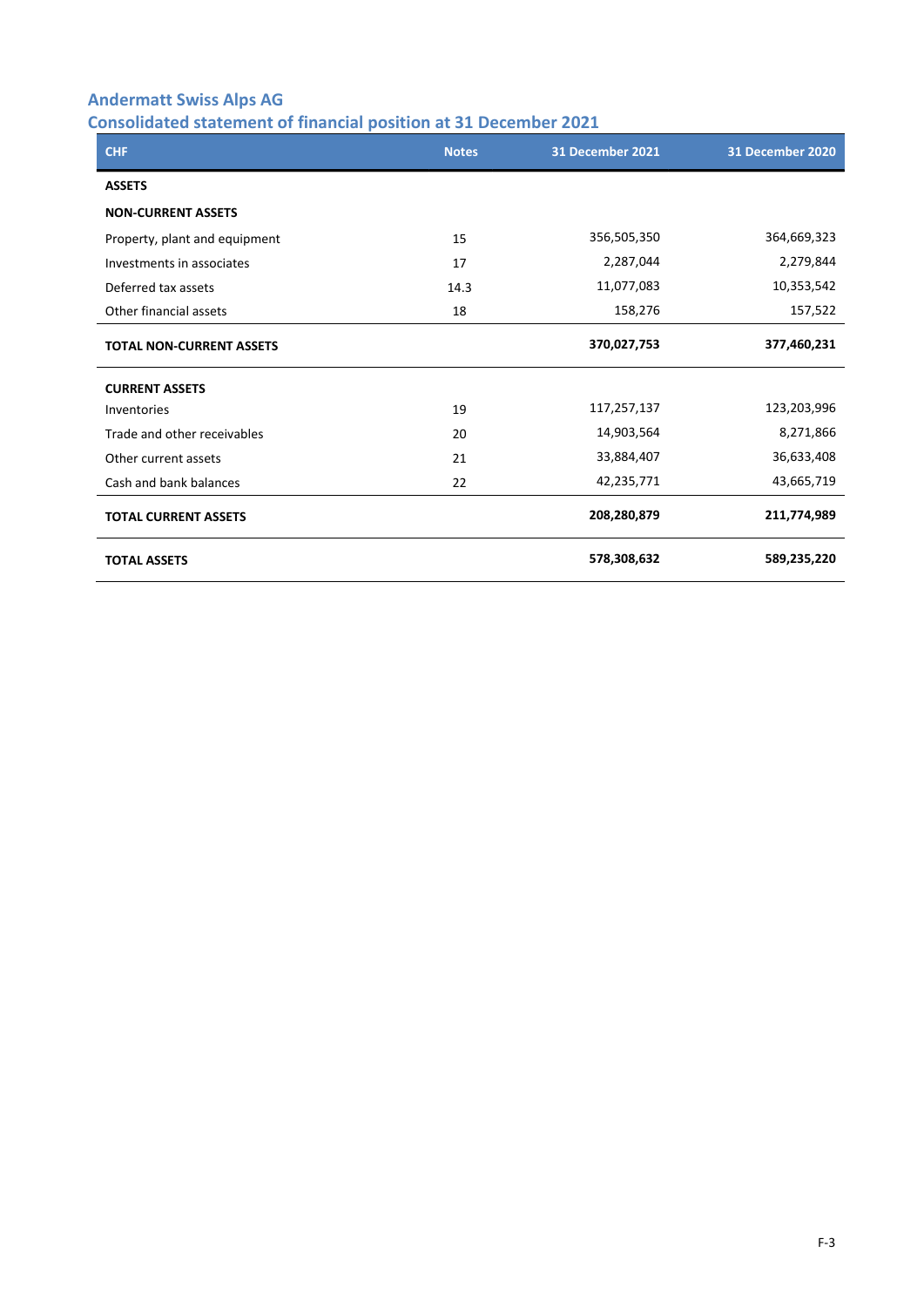| <b>CHF</b>                                          | <b>Notes</b> | <b>31 December 2021</b> | <b>31 December 2020</b> |
|-----------------------------------------------------|--------------|-------------------------|-------------------------|
| <b>EQUITY AND LIABILITIES</b>                       |              |                         |                         |
| <b>CAPITAL AND RESERVES</b>                         |              |                         |                         |
| Issued capital                                      | 23           | 301,147,000             | 301,147,000             |
| Reserves                                            | 24           | (2,841,470)             | (2,841,470)             |
| Retained earnings                                   | 25           | (282, 373, 979)         | (271, 314, 709)         |
| Equity attributable to owners of the Parent Company |              | 15,931,551              | 26,990,821              |
| <b>Non-controlling interests</b>                    | 26           | 2,493,718               | (384, 653)              |
| <b>Total equity</b>                                 |              | 18,425,269              | 26,606,168              |
| <b>NON-CURRENT LIABILITIES</b>                      |              |                         |                         |
| Shareholder's loan                                  | 27           | 111,850,864             | 129,800,604             |
| Borrowings (excluding shareholder's loan)           | 28           | 299,906,058             | 318,302,153             |
| Retirement benefit obligation                       | 34           | 8,230,184               | 10,693,321              |
| Deferred tax liabilities                            | 14.3         | 1,256,625               | 1,256,625               |
| Provisions                                          | 29           | 4,780,000               | 8,780,000               |
| Deferred income from government grants              | 33           | 6,325,252               | 6,875,450               |
| <b>Total non-current liabilities</b>                |              | 432,348,983             | 475,708,153             |
| <b>CURRENT LIABILITIES</b>                          |              |                         |                         |
| <b>Borrowings</b>                                   | 28           | 19,806,671              | 7,899,602               |
| Trade and other payables                            | 30           | 20,042,570              | 21,799,182              |
| Current payables due to related parties             | 36           | 1,615,332               | 1,164,053               |
| Provisions                                          | 29           | 1,340,400               | 1,986,400               |
| Deferred revenue                                    | 31           | 47,252,442              | 26,234,184              |
| Other current liabilities                           | 32           | 37,476,965              | 27,837,478              |
| <b>Total current liabilities</b>                    |              | 127,534,380             | 86,920,899              |
| <b>Total liabilities</b>                            |              | 559,883,363             | 562,629,052             |
| <b>Total equity and liabilities</b>                 |              | 578,308,632             | 589,235,220             |

2 Kruckes

Raphael Krucker Melina Marty<br>Group CEO Group CEO Group CEO Group CFO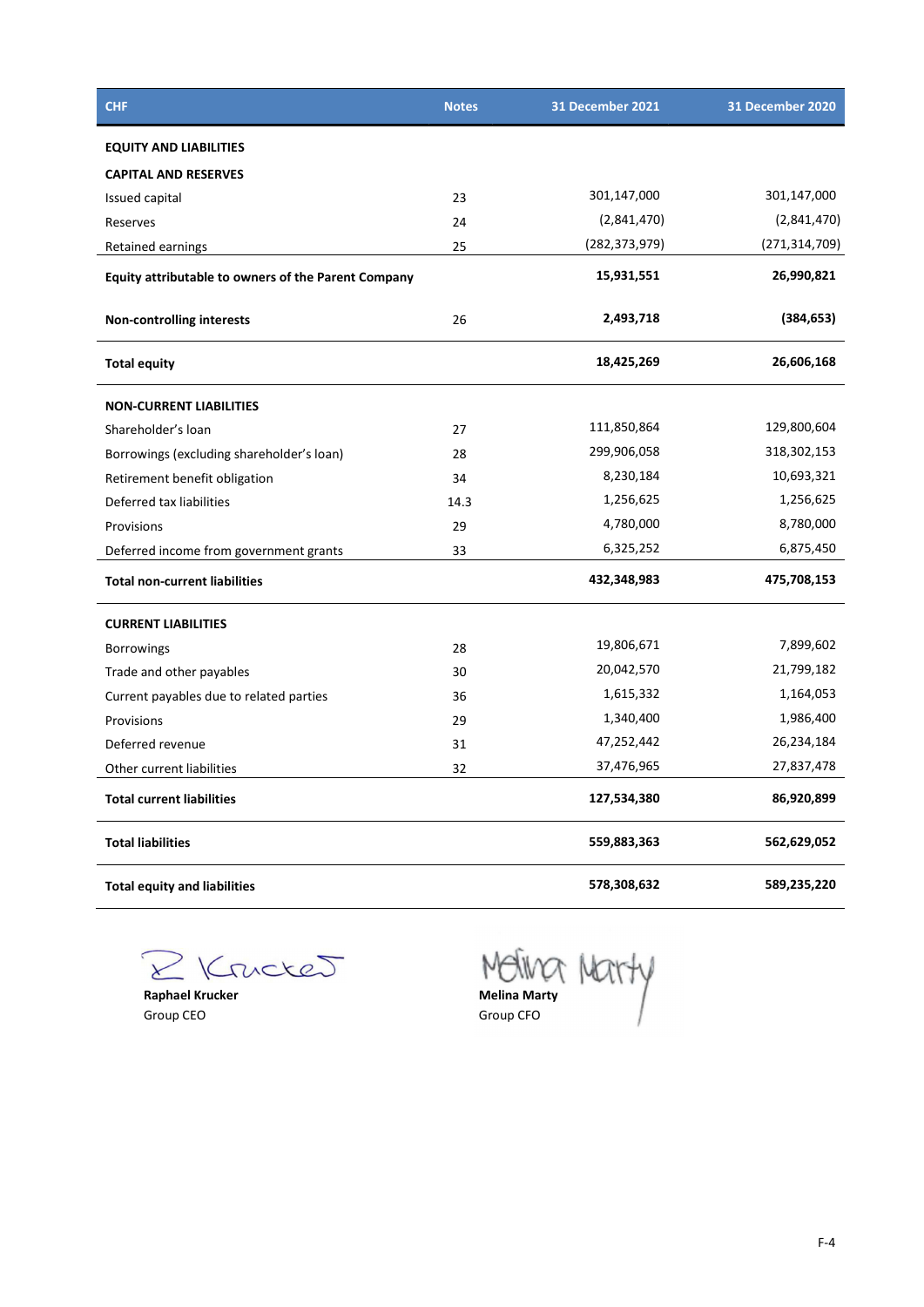Consolidated statement of changes in equity for the year ended 31 December 2021

|                                                              |                          |                          |                 | <b>Attributable to</b> |                  |                |
|--------------------------------------------------------------|--------------------------|--------------------------|-----------------|------------------------|------------------|----------------|
| <b>CHF</b>                                                   | <b>Issued Capital</b>    | <b>General reserve</b>   | <b>Retained</b> | owners of the          | Non-controlling  | <b>Total</b>   |
|                                                              |                          |                          | earnings        | <b>Parent</b>          | <b>interests</b> |                |
|                                                              |                          |                          |                 | <b>Company</b>         |                  |                |
| Balance at 1 January 2020                                    | 231,147,000              | (2, 141, 470)            | (239, 026, 516) | (10,020,986)           | 2,079,313        | (7, 941, 673)  |
| Loss for the year                                            |                          |                          | (31, 156, 462)  | (31, 156, 462)         | (1,239,664)      | (32, 396, 126) |
| Other comprehensive income for the year, net of income tax   | $\overline{\phantom{a}}$ | $\sim$                   | (1, 131, 731)   | (1, 131, 731)          | 79,098           | (1,052,633)    |
| Total comprehensive income for the year                      | $\overline{\phantom{0}}$ | $\overline{\phantom{a}}$ | (32, 288, 193)  | (32, 288, 193)         | (1, 160, 566)    | (33, 448, 759) |
| Capital increase                                             | 70,000,000               |                          |                 | 70,000,000             |                  | 70,000,000     |
| Transaction cost in relation to capital increase             |                          | (700,000)                |                 | (700,000)              |                  | (700,000)      |
| Dividends paid                                               |                          |                          |                 |                        | (1,303,400)      | (1,303,400)    |
| <b>Balance at 31 December 2020</b>                           | 301,147,000              | (2,841,470)              | (271, 314, 709) | 26,990,821             | (384, 653)       | 26,606,168     |
|                                                              |                          |                          |                 |                        |                  |                |
| Balance at 1 January 2021                                    | 301,147,000              | (2,841,470)              | (271, 314, 709) | 26,990,821             | (384, 653)       | 26,606,168     |
| Loss for the year                                            |                          | $\overline{\phantom{a}}$ | (10, 474, 235)  | (10, 474, 235)         | 2,435,087        | (8,039,148)    |
| Other comprehensive income for the year, net of income tax   |                          |                          | 1,787,791       | 1,787,791              | 151,658          | 1,939,449      |
| Total comprehensive income for the year                      | $\overline{\phantom{a}}$ |                          | (8,686,444)     | (8,686,444)            | 2,586,745        | (6,099,699)    |
| Dividends paid                                               |                          |                          |                 |                        | (2,060,200)      | (2,060,200)    |
| Acquisition of non-controlling interests' share in equity of |                          | $\overline{\phantom{a}}$ | (2,372,826)     | (2,372,826)            | 2,351,826        | (21,000)       |
| consolidated subsidiaries                                    |                          |                          |                 |                        |                  |                |
| <b>Balance at 31 December 2021</b>                           | 301,147,000              | (2,841,470)              | (282, 373, 979) | 15,931,551             | 2,493,718        | 18,425,269     |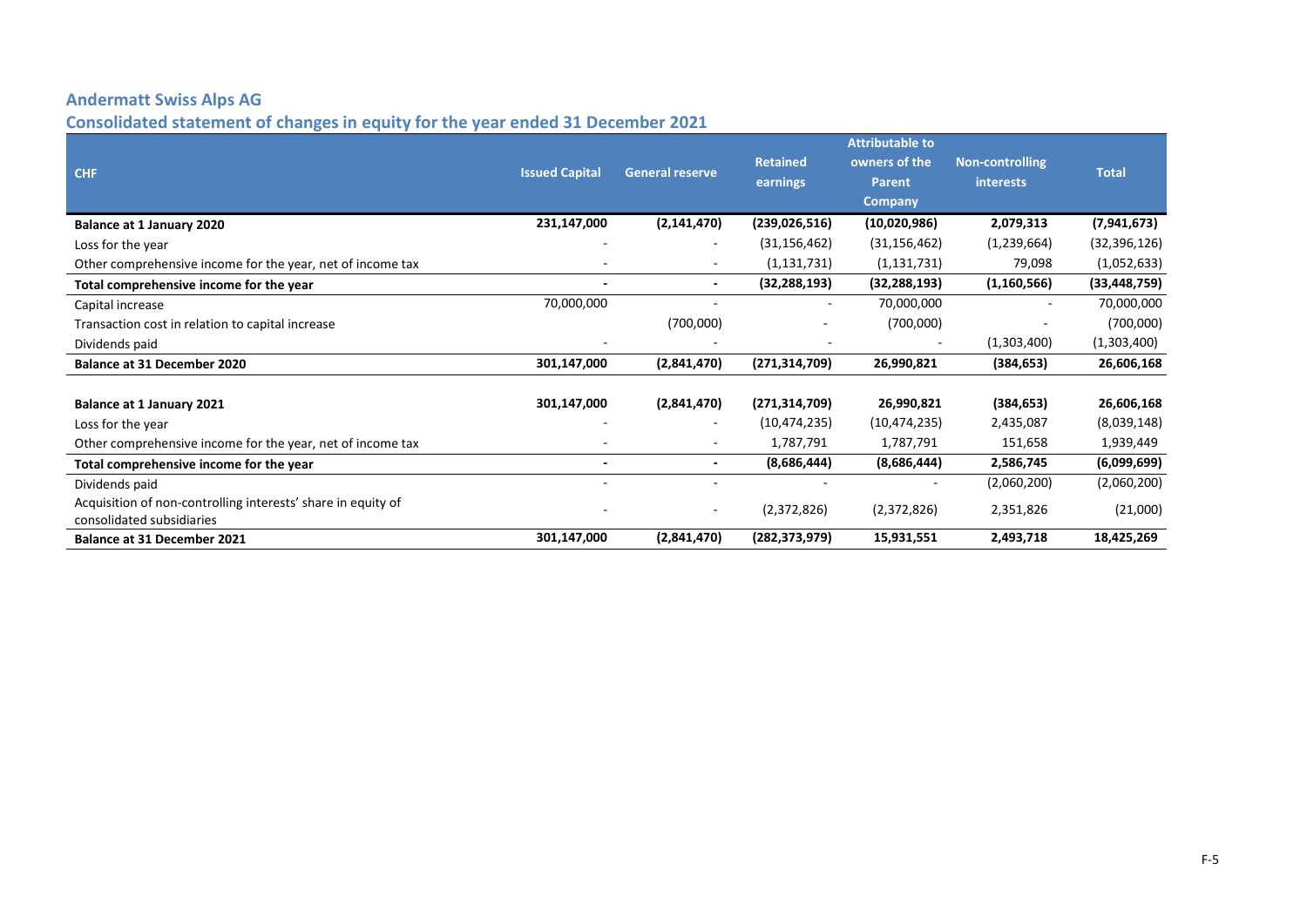## Consolidated cash flow statement for the year ended 31 December 2021

| <b>CHF</b>                                               | <b>Notes</b> | 2021           | 2020           |
|----------------------------------------------------------|--------------|----------------|----------------|
| <b>CASH FLOWS FROM OPERATING ACTIVITIES</b>              |              |                |                |
| (Loss) for the year                                      |              | (8,039,148)    | (32, 396, 126) |
| Adjustments for:                                         |              |                |                |
| Income tax (income)/expense recognized in profit or loss | 14.1         | (489, 794)     | 4,394,703      |
| Finance expenses recognized in profit or loss            | 12           | 9,629,344      | 9,777,957      |
| Investment income recognized in profit or loss           | 9            | (424, 151)     | (443, 411)     |
| Depreciation expenses                                    | 15           | 27,158,969     | 24,157,296     |
| (Gain)/loss on disposal of property, plant and equipment |              | (228, 179)     | 62,345         |
| Share of (gains)/losses in associates                    | 17           | (7, 200)       | 109,227        |
| Write-down of inventories                                | 19           |                | 70,000         |
| Income from government grants                            | 33           | (445, 630)     | (445, 619)     |
| Change in defined benefit obligation                     |              | (524, 442)     | 653,981        |
| <b>MOVEMENTS IN WORKING CAPITAL</b>                      |              |                |                |
| (Increase)/decrease in trade and other receivables       |              | (6,631,698)    | 6,468,918      |
| (Increase)/decrease in inventories                       |              | (10,999,593)   | 27,285,051     |
| Decrease in other current assets                         |              | 2,749,000      | 2,833,266      |
| (Decrease) in trade and other payables                   |              | (1,756,612)    | (1,960,666)    |
| (Decrease) in payables due to related parties            |              | (548, 721)     | (323,078)      |
| (Decrease) in provisions                                 |              | (4,646,000)    |                |
| Increase/(decrease) in deferred revenue                  |              | 21,018,258     | (6,418,554)    |
| Increase in other liabilities                            |              | 9,639,489      | 951,198        |
| Cash generated from operations                           |              | 35,453,892     | 34,776,488     |
| Interest paid                                            |              | (7,421,005)    | (7,703,929)    |
| Income tax paid                                          |              | (233, 747)     | (452, 465)     |
| Net cash generated from operating activities             |              | 27,799,140     | 26,620,094     |
| <b>CASH FLOWS FROM INVESTING ACTIVITIES</b>              |              |                |                |
| Payments for property, plant and equipment               | 15           | (13,611,101)   | (8,594,496)    |
| Proceeds from disposal of property, plant and equipment  |              | 506,230        | 122,178        |
| Payments for other financial assets                      | 17           |                | (90,000)       |
| Proceeds from disposal of other financial assets         |              |                | 1,000,163      |
| Interest received                                        |              | 424,151        | 443,248        |
| Net cash (used in) investing activities                  |              | (12,680,720)   | (7, 118, 907)  |
| <b>CASH FLOWS FROM FINANCING ACTIVITIES</b>              |              |                |                |
| Payments for equity transaction cost                     |              |                | (700,000)      |
| Repayment of borrowings                                  | 28.2         | (36, 675, 619) | (70, 487, 152) |
| Repayment of lease liabilities                           | 28.2         | (4,067,347)    | (3,371,480)    |
| Proceeds from borrowings                                 | 28.2         | 26,275,798     | 82,292,963     |
| Payments for non-controlling interests                   |              | (21,000)       |                |
| Dividends paid to non-controlling interests              |              | (2,060,200)    | (1,303,400)    |
| Government grants received                               | 33           |                | 195,175        |
| Net cash (used in)/generated by financing activities     |              | (16,548,368)   | 6,626,106      |
| Net (decrease)/increase in cash and bank balances        |              | (1,429,948)    | 26,127,293     |
| Cash and bank balances at the beginning of the year      |              | 43,665,719     | 17,538,426     |
| Cash and bank balances at the end of the year            | 22           | 42,235,771     | 43,665,719     |
|                                                          |              |                |                |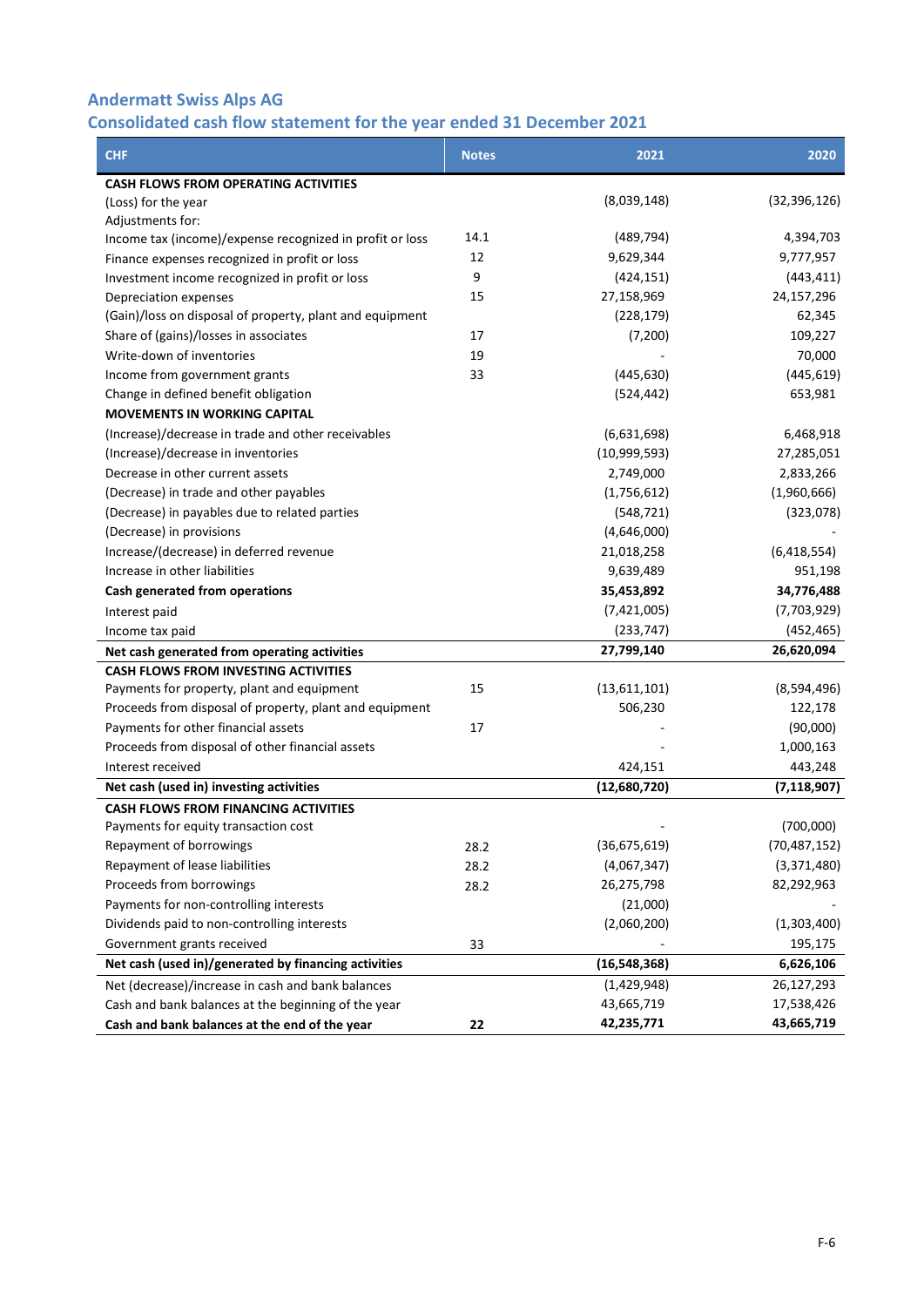|    | Index to the notes to the consolidated financial statements             | Page |
|----|-------------------------------------------------------------------------|------|
| 1  | <b>General information</b>                                              | 8    |
| 2  | Application of International Financial Reporting Standards              | 8    |
| 3  | Significant accounting policies                                         | 8    |
| 4  | Critical accounting judgments and key sources of estimation uncertainty | 18   |
| 5  | The group and major changes in group entities                           | 19   |
| 6  | Significant events during the reporting period                          | 20   |
| 7  | Revenue                                                                 | 20   |
| 8  | Segment Information                                                     | 21   |
| 9  | Investment income                                                       | 22   |
| 10 | Other gains and losses                                                  | 23   |
| 11 | Administrative expenses                                                 | 23   |
| 12 | Finance expenses                                                        | 23   |
| 13 | Compensation of key management personnel                                | 23   |
| 14 | Income taxes                                                            | 24   |
| 15 | Property, plant and equipment                                           | 26   |
| 16 | <b>Subsidiaries</b>                                                     | 27   |
| 17 | Investment in associates                                                | 27   |
| 18 | Other financial assets                                                  | 28   |
| 19 | Inventories                                                             | 29   |
| 20 | Trade and other receivables                                             | 29   |
| 21 | Other current assets                                                    | 29   |
| 22 | Cash and bank balances                                                  | 30   |
| 23 | Capital                                                                 | 30   |
| 24 | Reserves (net of income tax)                                            | 30   |
| 25 | Retained earnings                                                       | 30   |
| 26 | Non-controlling interests                                               | 31   |
| 27 | Shareholder's loan                                                      | 31   |
| 28 | Borrowings                                                              | 31   |
| 29 | Provisions                                                              | 32   |
| 30 | Trade and other payables                                                | 33   |
| 31 | Deferred revenue                                                        | 33   |
| 32 | Other current liabilities                                               | 33   |
| 33 | Government grants                                                       | 33   |
| 34 | Retirement benefit plans                                                | 34   |
| 35 | <b>Financial instruments</b>                                            | 36   |
| 36 | Related party transactions                                              | 39   |
| 37 | Non-cash transactions                                                   | 41   |
| 38 | Leases                                                                  | 41   |
| 39 | Commitments for expenditure                                             | 42   |
| 40 | Litigation                                                              | 42   |
| 41 | Subsequent events                                                       | 43   |
| 42 | Approval of financial statements                                        | 43   |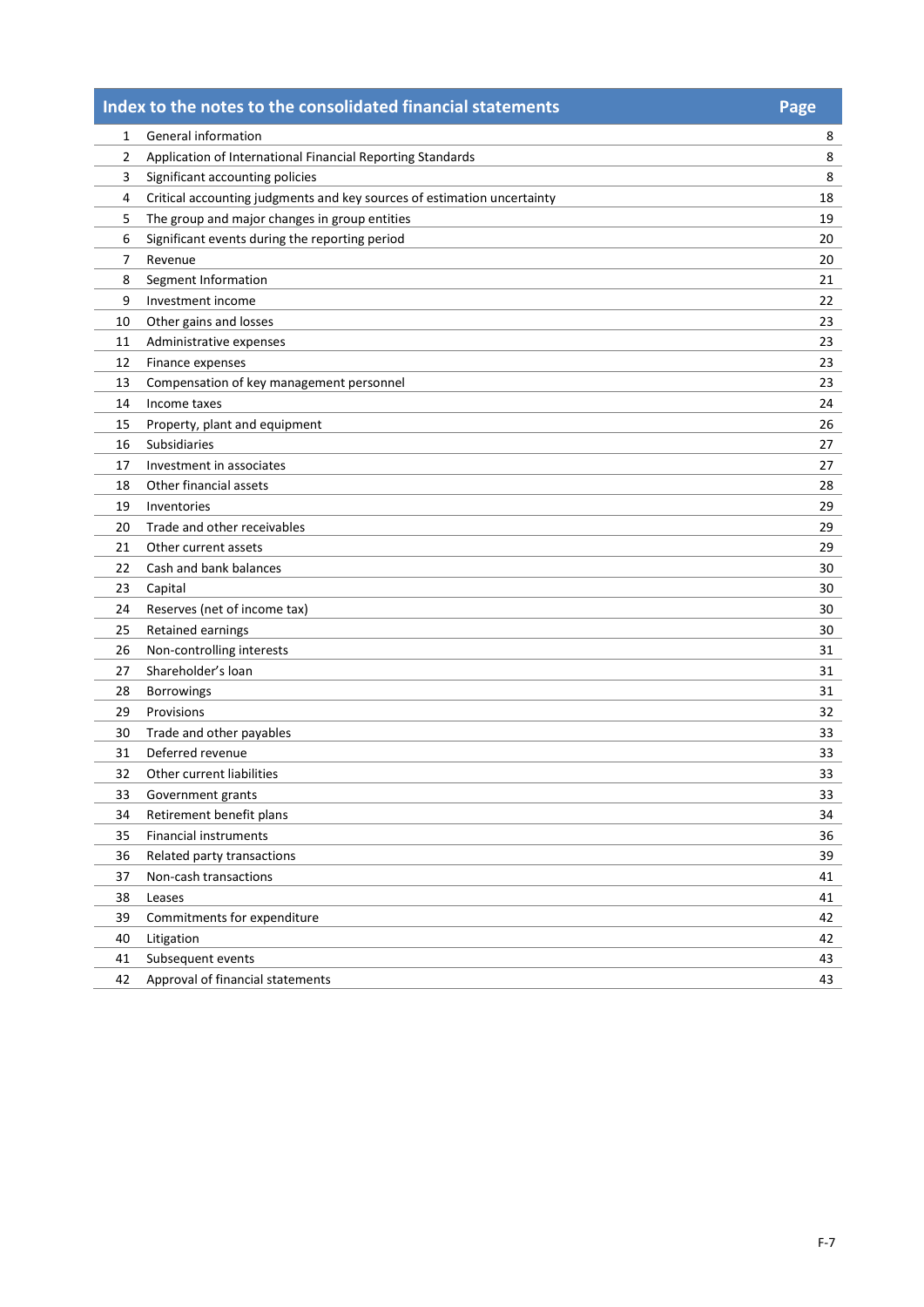## Notes to the consolidated financial statements for the year ended 31 December 2021

## 1 GENERAL INFORMATION

Andermatt Swiss Alps AG ("ASA" or "the Parent Company") is a limited company incorporated in Andermatt, Switzerland.

The Parent Company and its subsidiaries (the "Group") are responsible for the development, planning, implementation and operation of the newly integrated holiday resort in the Swiss mountain village of Andermatt which includes hotels, villas and apartments as well as leisure facilities such as ski areas, golf courses and supporting infrastructure.

The address of its registered office and principal place of business is Gotthardstrasse 2 in Andermatt, Switzerland.

## 2 Application of International Financial Reporting Standards ("IFRSs")

## 2.1 Amendments to IFRSs that are mandatorily effective for the current year

In the current year, the Group has applied the following amendment to IFRSs issued by the International Accounting Standards Board (IASB) that are mandatorily effective for the current year. These revised Standards have not had an effect on these consolidated financial statements. The details of the revised Standards are as follows:

#### Amendments to IFRS 7 Financial Instruments, IFRS 9 Financial Instruments, IAS 39 Financial Instruments

The amendments require additional disclosures that allow users to understand the nature and extent of risks arising from the IBOR reform to which the entity might be exposed to and how the entity manages those risks, if any.

## 2.2 Standards and amendments issued but not yet effective

At the date of authorisation of these consolidated financial statements, the Group has not adopted the following Standards that have been issued but are not yet effective. They will be effective for annual periods beginning on or after the dates indicated below, with earlier application permitted.

| Amendments to IAS 1  | Classification of liabilities as current or non-current              | 1 January 2023 |
|----------------------|----------------------------------------------------------------------|----------------|
| Amendments to IAS 1  | Disclosure of accounting policies                                    | 1 January 2023 |
| Amendments to IAS 8  | Difference between accounting policies and accounting estimates      | 1 January 2023 |
| Amendments to IAS 16 | Proceeds before intended use                                         | 1 January 2022 |
| Amendments to IAS 37 | Cost of fulfilling a contract                                        | 1 January 2022 |
| Various              | Annual improvements to IFRS Standards 2018-2020 (IFRS 9 and IFRS 16) | 1 January 2022 |

For all Standards issued, which are not yet effective, the Group does not expect any material impacts on the consolidated financial statements in the period of initial application.

## 3 SIGNIFICANT ACCOUNTING POLICIES

## 3.1 Statement of compliance

The consolidated financial statements have been prepared in accordance with International Financial Reporting Standards (IFRS) issued by the International Accounting Standards Board (IASB).

## 3.2 Basis of preparation

The consolidated financial statements have been prepared on the historical cost basis except for financial instruments that are measured at fair value or amortized cost, as explained in the accounting policies below. Historical cost is generally based on the fair value of the consideration given in exchange for assets.

The principal accounting policies are set out below.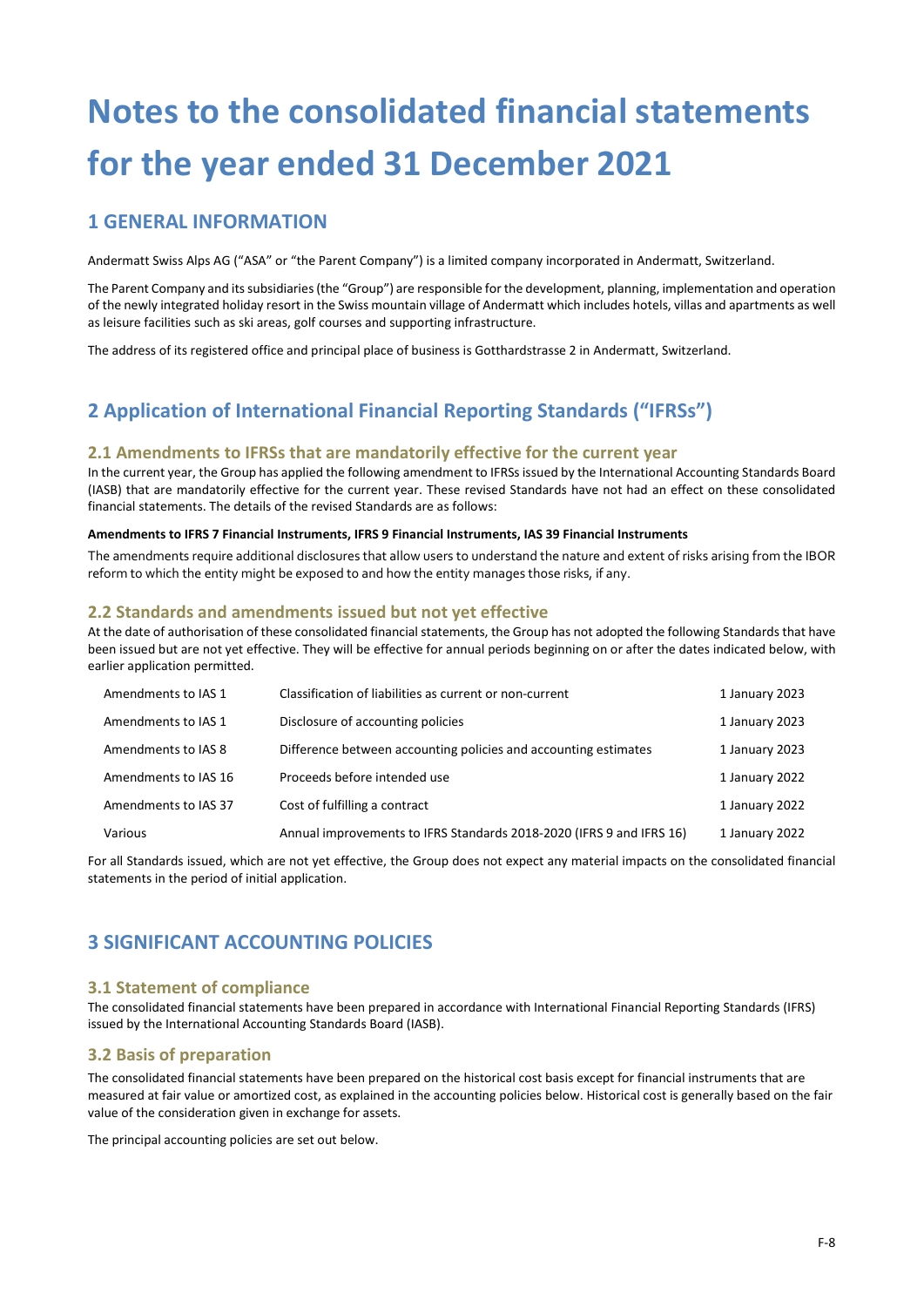## 3.3 Basis of consolidation

The consolidated financial statements of the Group incorporate the financial statements of the Parent Company and entities (including special purpose entities) controlled by the Parent Company (its subsidiaries). Control is achieved when the Company has power over the investee, is exposed, or has rights, to variable returns from its involvement with the investee and has the ability to use its power to affect its returns.

The Company reassesses whether or not it controls an investee if facts and circumstances indicate that there are changes to one or more of the three elements of control listed above.

When the Company has less than a majority of the voting rights of an investee, it has power over the investee when the voting rights are sufficient to give it the practical ability to direct the relevant activities of the investee unilaterally. The Company considers all relevant facts and circumstances in assessing whether or not the Company's voting rights in an investee are sufficient to give it power, including:

- The size of the Company's holding of voting rights relative to the size and dispersion of holdings of the other vote holders;
- Potential voting rights held by the Company, other vote holders or other parties;
- Rights arising from other contractual arrangements; and
- Any additional facts and circumstances that indicate that the Company has, or does not have, the current ability to direct the relevant activities at the time that decisions need to be made, including voting patterns at previous shareholders' meetings.

Consolidation of a subsidiary begins when the Company obtains control over the subsidiary and ceases when the Company loses control of the subsidiary. Specifically, income and expenses of a subsidiary acquired or disposed of during the year are included in the consolidated statement of profit or loss and other comprehensive income from the date the Company gains control until the date when the Company ceases to control the subsidiary.

Profit or loss and each component of other comprehensive income are attributed to the owners of the Company and to the noncontrolling interests. Total comprehensive income of subsidiaries is attributed to the owners of the Company and to the noncontrolling interests even it this results in the non-controlling interests having a deficit balance.

When necessary, adjustments are made to the financial statements of subsidiaries to bring their accounting policies into line with the Group's accounting policies.

All intra-group assets and liabilities, equity, income, expenses and cash flows relating to transactions between members of the Group are eliminated in full on consolidation.

#### Changes in the Group's ownership interests in existing subsidiaries

Changes in the Group's ownership interests in subsidiaries that do not result in the Group losing control over the subsidiaries are accounted for as equity transactions. The carrying amounts of the Group's interests and the non-controlling interests are adjusted to reflect the changes in their relative interests in the subsidiaries. Any difference between the amount by which the non-controlling interests are adjusted and the fair value of the consideration paid or received is recognised directly in equity and attributed to owners of the Parent Company.

When the Group loses control of a subsidiary, the profit or loss on disposal is calculated as the difference between (i) the aggregate of the fair value of the consideration received or receivable and the fair value of any retained interest and (ii) the previous carrying amount of the assets (including goodwill), and liabilities of the subsidiary and any non-controlling interests. When assets of the subsidiary are carried at re-valued amounts or fair values and the related cumulative gain or loss has been recognised in other comprehensive income and accumulated in equity, the amounts previously recognised in other comprehensive income and accumulated in equity are accounted for as if the Parent Company had directly disposed of the relevant assets (i.e. reclassified to profit or loss or transferred directly to retained earnings as specified by applicable IFRSs). The fair value of any investment retained in the former subsidiary at the date when control is lost is regarded as the fair value on initial recognition for subsequent accounting under IFRS 9 Financial Instruments: Recognition and Measurement or, when applicable, the cost on initial recognition of an investment in an associate or a jointly controlled entity.

#### 3.4 Business combinations

Acquisitions of businesses are accounted for using the acquisition method. The consideration transferred in a business combination is measured at fair value, which is calculated as the sum of the acquisition-date fair values of the assets transferred by the Group, liabilities incurred by the Group to the former owners of the acquiree and the equity interests issued by the Group in exchange for control of the acquiree. Acquisition-related costs are generally recognised in profit or loss as incurred.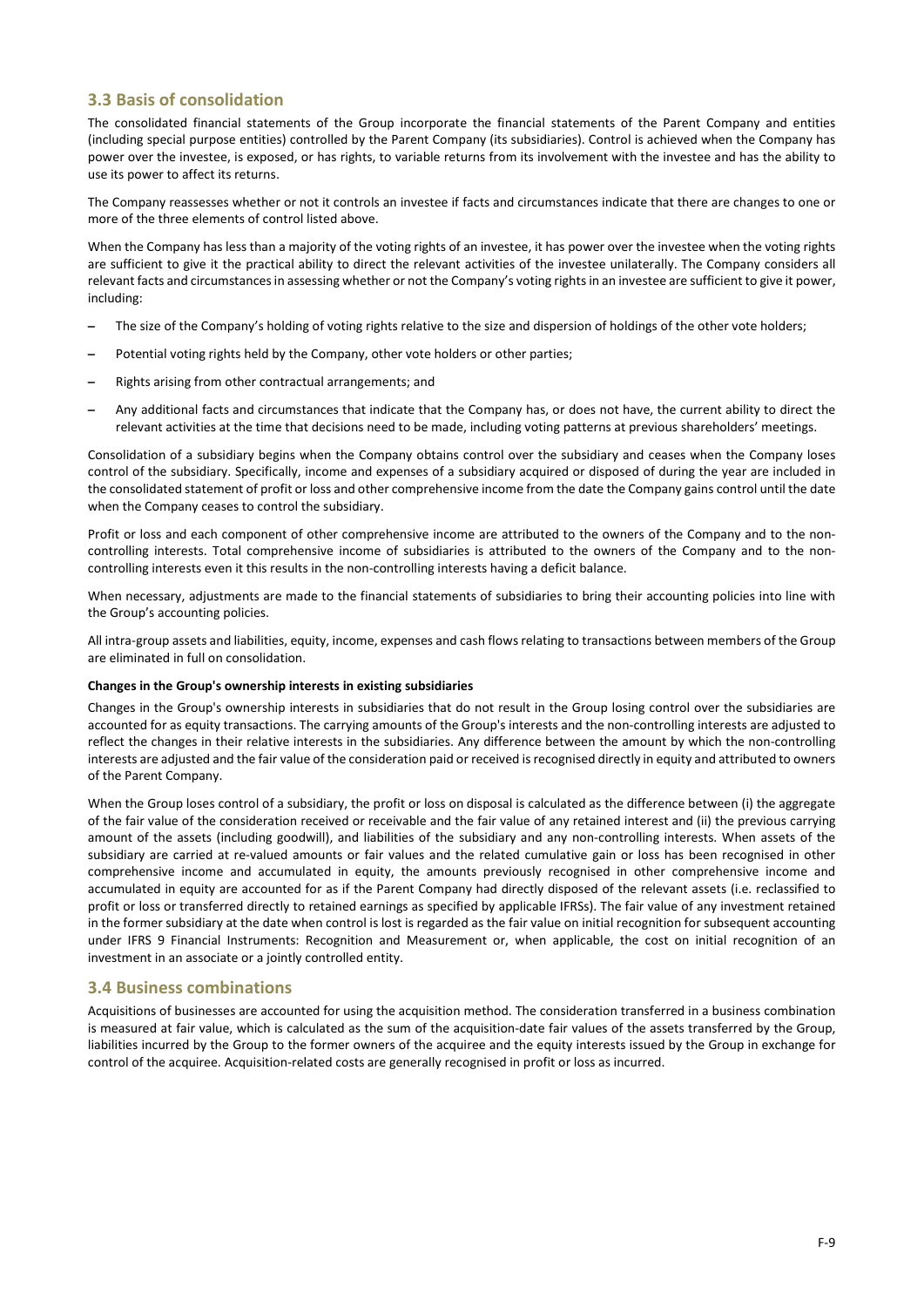At the acquisition date, the identifiable assets acquired and the liabilities assumed are recognised at their fair value at the acquisition date, except that:

- deferred tax assets or liabilities and liabilities or assets related to employee benefit arrangements are recognised and measured in accordance with IAS 12 Income Taxes and IAS 19 Employee Benefits respectively;
- liabilities or equity instruments related to share-based payment arrangements of the acquiree or share-based payment arrangements of the Group entered into to replace share-based payment arrangements of the acquiree are measured in accordance with IFRS 2 Share-based Payment at the acquisition date; and
- assets (or disposal groups) that are classified as held for sale in accordance with IFRS 5 Non-current Assets Held for Sale and Discontinued Operations are measured in accordance with that Standard.

Goodwill is measured as the excess of the sum of the consideration transferred, the amount of any non-controlling interests in the acquiree, and the fair value of the acquirer's previously held equity interest in the acquiree (if any) over the net of the acquisitiondate amounts of the identifiable assets acquired and the liabilities assumed. If, after reassessment, the net of the acquisition-date amounts of the identifiable assets acquired and liabilities assumed exceeds the sum of the consideration transferred, the amount of any non-controlling interests in the acquiree and the fair value of the acquirer's previously held interest in the acquiree (if any), the excess is recognised immediately in profit or loss as a bargain purchase gain.

Non-controlling interests that are present ownership interests and entitle their holders to a proportionate share of the entity's net assets in the event of liquidation may be initially measured either at fair value or at the non-controlling interests' proportionate share of the recognised amounts of the acquiree's identifiable net assets. The choice of measurement basis is made on a transaction-bytransaction basis. Other types of non-controlling interests are measured at fair value or, when applicable, on the basis specified in another IFRS.

When the consideration transferred by the Group in a business combination includes assets or liabilities resulting from a contingent consideration arrangement, the contingent consideration is measured at its acquisition-date fair value and included as part of the consideration transferred in a business combination. Changes in the fair value of the contingent consideration that qualify as measurement period adjustments are adjusted retrospectively, with corresponding adjustments against goodwill. Measurement period adjustments are adjustments that arise from additional information obtained during the 'measurement period' (which cannot exceed one year from the acquisition date) about facts and circumstances that existed at the acquisition date.

The subsequent accounting for changes in the fair value of the contingent consideration that do not qualify as measurement period adjustments depends on how the contingent consideration is classified. Contingent consideration that is classified as equity is not remeasured at subsequent reporting dates and its subsequent settlement is accounted for within equity. Contingent consideration that is classified as an asset or a liability is re-measured at subsequent reporting dates in accordance with IFRS 9 Financial Instruments or IAS 37 Provisions, Contingent Liabilities and Contingent Assets, as appropriate, with the corresponding gain or loss being recognised in profit or loss.

When a business combination is achieved in stages, the Group's previously held equity interest in the acquiree is re-measured to fair value at the acquisition date (i.e. the date when the Group obtains control) and the resulting gain or loss, if any, is recognised in profit or loss. Amounts arising from interests in the acquiree prior to the acquisition date that have previously been recognised in other comprehensive income are reclassified to profit or loss where such treatment would be appropriate if that interest were disposed of.

If the initial accounting for a business combination is incomplete by the end of the reporting period in which the combination occurs, the Group reports provisional amounts for the items for which the accounting is incomplete. Those provisional amounts are adjusted during the measurement period (see above), or additional assets or liabilities are recognised, to reflect new information obtained about facts and circumstances that existed at the acquisition date that, if known, would have affected the amounts recognised at that date.

For common control transactions in which all of the combining entities or businesses ultimately are controlled by the same party or parties both before and after the combination, and that control is not transitory, the Group recognises the difference between purchase consideration and carrying amount of net assets of acquired entities or businesses as an adjustment to equity. This accounting treatment is also applied to later acquisitions of some or all shares of the non-controlling interests in a subsidiary.

## 3.5 Revenue recognition

Revenue is measured based on the consideration specified in a contract with a customer and excludes amounts collected on behalf of third parties. The Group always acts as principal in such contracts. The Group recognises revenue when it transfers control of a product or service to a customer. Revenue is reduced for estimated customer returns, rebates and other similar allowances.

#### 3.5.1 Revenue on sale of land

Revenue from sale of land, sale of land right and associated cost is recognised when control of the land has been transferred, being when land is delivered and registered. Management uses its judgment and considers the opinion obtained from the legal advisors in assessing whether the Group's contractual and legal rights and obligations in the agreements are satisfied and therefore control is transferred.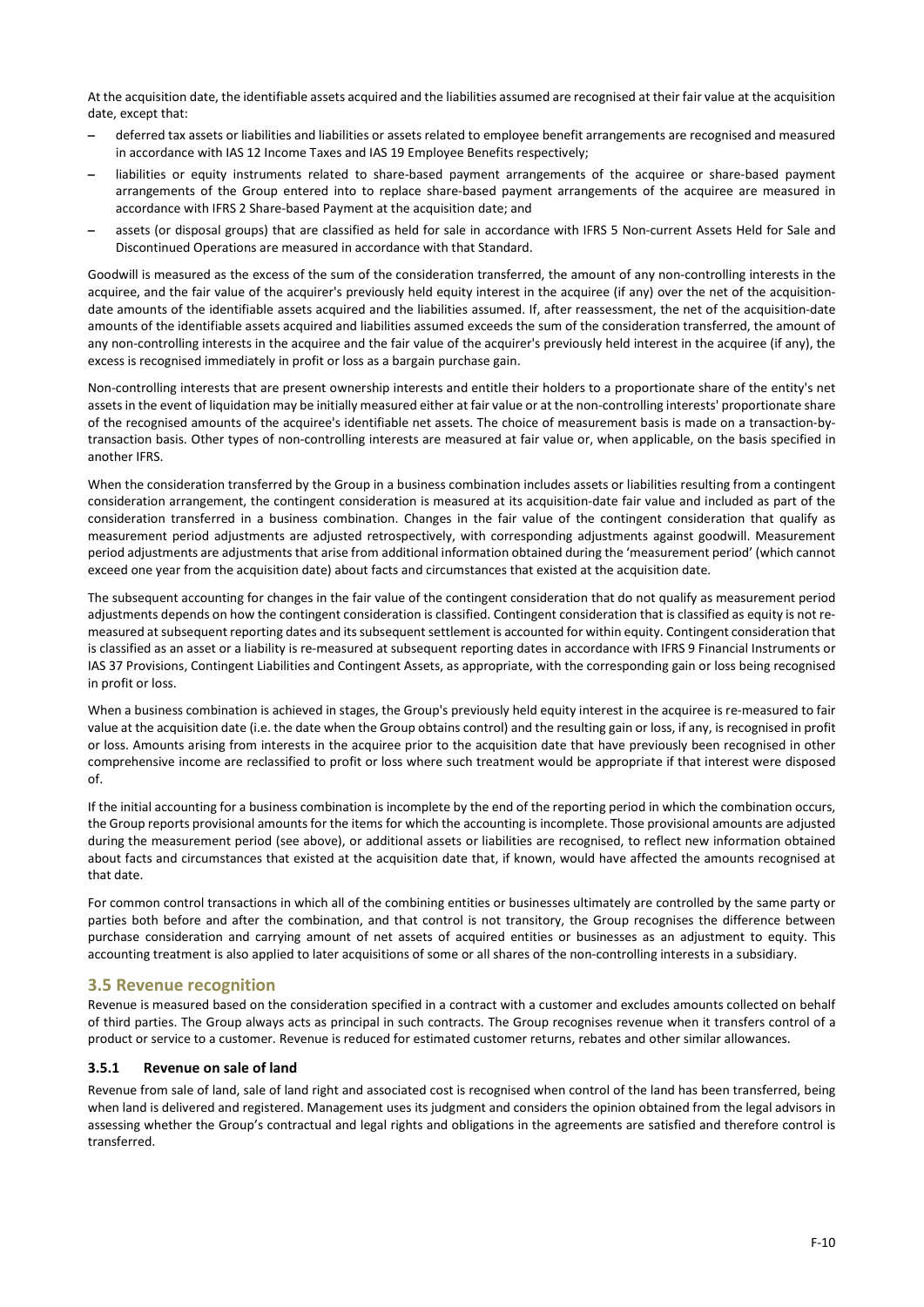#### 3.5.2 Revenue from agreements for construction of real estate

Management uses its judgment to analyse the Group's agreements for the construction of real estate and any related agreements to conclude whether or not the contractual terms of such agreements indicate that they are, in substance, for the provision of construction services (e.g. villas) or for the delivery of goods (e.g. apartments) that are not complete at the time of entering into the agreement. Such conclusion depends on the terms of the agreement and all the surrounding facts and circumstances and on whether such an agreement meets the definition of a construction contract. Currently, all construction projects are for the delivery of goods and are recognised at point in time as described below.

#### Delivery of goods

As control over the apartments is only fully transferred to the buyer once the unit is registered in the land register, the Group recognises revenue from real estate constructions at point in time. Hence, revenue from construction of real estate is recognised in full once construction is finalised and the real estate unit is registered in the name of the buyer.

#### 3.5.3 Revenue from the rendering of services

The Group provides services in relation to hotel and ski area operations as well as destination management. Revenue from such services is recognised as a performance obligation satisfied over time. Revenue is recognised for these services using an output method which is based on the stage of completion of the contract. Hence, revenue is recognised in the accounting periods in which the services are rendered.

## 3.6 Leasing

#### The Group as lessee

The Group assesses whether a contract is or contains a lease at inception of the contract. The Group recognises a right-of-use asset and a corresponding lease liability with respect to all lease arrangements in which it is the lessee, except for short-term leases (defined as leases with a lease term of 12 months or less) and leases of low value assets. For these leases the Group recognises the lease payments as an operating expense on a straight-line basis over the term of the lease unless another systematic basis is more representative of the time pattern in which economic benefits from the leased assets are consumed.

The lease liability is initially measured at the present value of the lease payments that are not paid at the commencement date, discounted by using the rate implicit in the lease. If this rate cannot be readily determined, the Group uses its incremental borrowing rate for such liabilities.

Lease payments included in the measurement of the lease liability comprise:

- Fixed lease payments (including in-substance fixed payments), less any lease incentives;
- Variable lease payments that depend on an index or rate, initially measured using the index or rate at the commencement date
- The amount expected to be payable by the lessee under residual value guarantees;
- The exercise price of purchase options, I the lessee is reasonably certain to exercise the options; and
- Payments of penalties for terminating the lease, if the lease term reflects the exercise of an option to terminate

The lease liability is subsequently measured increase the carrying amount to reflect interest on the lease liability (using the effective interest method) and by reducing the carrying amount to reflect the lease payments made.

The Group remeasures the lease liability (and makes a corresponding adjustment to the related right-of-use asset) whenever:

- The lease term has changed or there is a change in the assessment on exercise of a purchase option, in which case the lease liability is remeasured by discounting the revised lease payments using a revised discount rate;
- The lease payments change due to changes in an index or rate or a change in expected payment under a guaranteed residual value, in which cases the lease liability is remeasured by discounting the revised lease payments using the initial discount rate (unless the leases payments change is due to a change in a floating interest rate, in which case a revised discount rate is used);
- A lease contract is modified and the lease modification is not accounted for as a separate lease, in which case the lease liability is remeasured by discounting the revised lease payments using a revised discount rate.

The right-of-use assets comprise the initial measurement of the corresponding lease liability, lease payments made at or before the commencement day and any initial direct costs. They are subsequently measured at cost less accumulated depreciation and impairment losses.

Whenever the Group incurs an obligation for costs to dismantle and remove a leased asset, restore the site on which it is located or restore the underlying asset to the condition required by the terms and conditions of the lease, a provision is recognised and measured under IAS 37. The costs are included in the related right-of-use asset, unless those costs are incurred to produce inventory.

Right-of use assets are depreciated over the shorter period of lease term and useful lie of the underlying asset. If a lease transfers ownership of the underlying asset or the cost of the right-of-use asset reflects that the Group expects to exercise a purchase option, the related right-of-use asset is depreciated over the useful life of the underlying asset. The depreciation starts at the commencement date of the lease.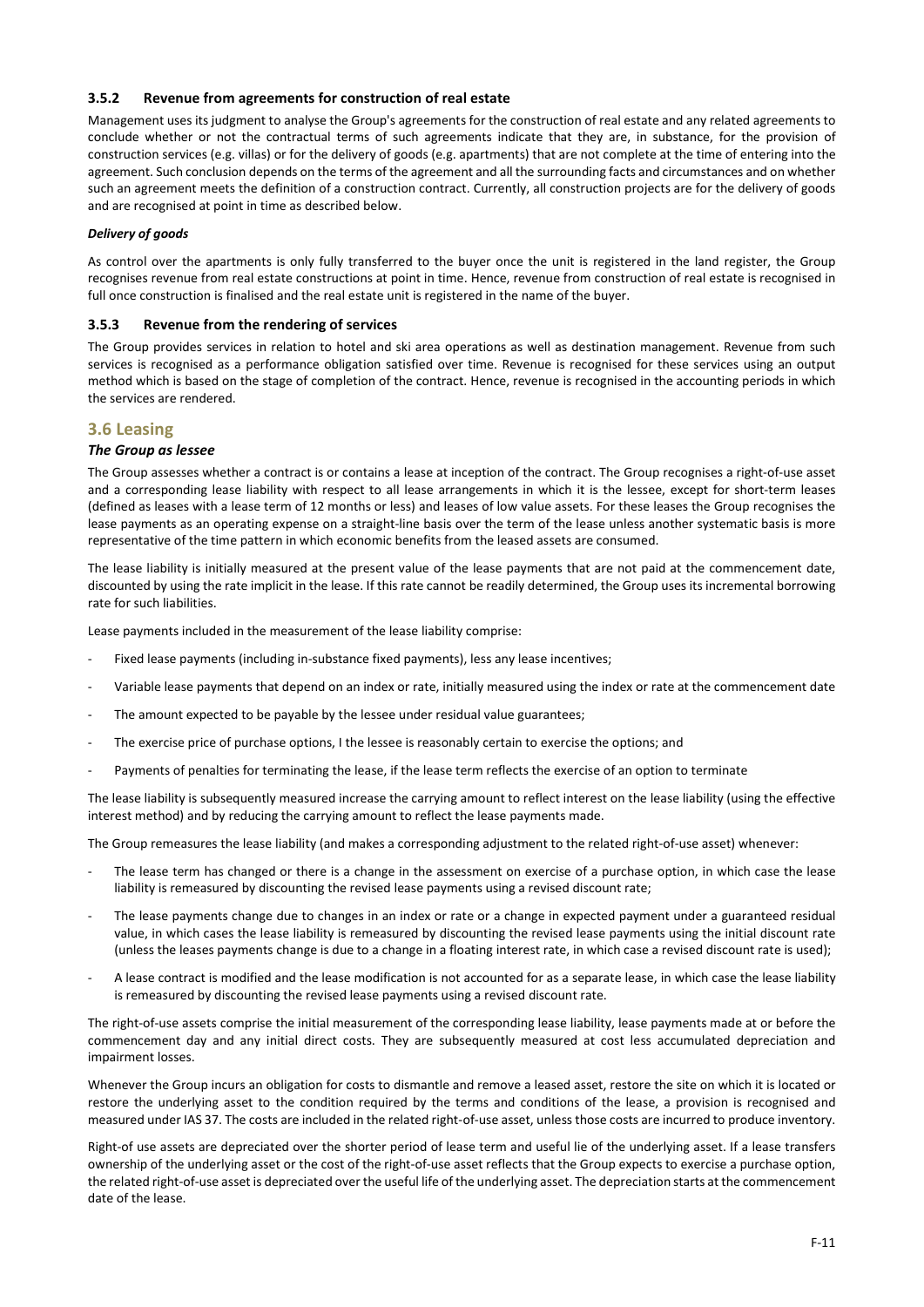The Group applies IAS 36 to determine whether a right-of-use asset is impaired and accounts for any identified impairment loss as described in the "Property, plant and equipment" policy.

Variable rents that do not depend on an index or rate are not included in the measurement of the lease liability and the right-of-use asset. The related payments are recognised as an expense in the period in which the event or condition that triggers those payments occurs and are include in the lines "cost of sales" and "administrative expenses" in the statement of profit or loss. Currently, the Group does not have such variable rents.

As a practical expedient IFRS 16 permits a lessee not to separate non-lease components, and instead account for any lease and associated non-lease component as a single arrangement. The Group has not used this practical expedient.

#### The Group as lessor

Leases for which the Group is a lessor are classified as finance or operating leases. Whenever the terms of the lease transfer substantially all the risks and rewards of ownership to the lessee, the contract classifies as a finance lease. All other leases are classified as operating lease. The Group currently only has operating leases.

Rental income from operating leases is recognised on a straight-line basis over the term of the relevant lease. Initial direct costs incurred in negotiating and arranging an operating lease are added to the carrying amount of the leased asset and recognised on a straight-line basis over the lease term.

#### 3.7 Foreign currencies

The individual financial statements of each subsidiary are presented in the currency of the primary economic environment in which the entity operates (its functional currency). For the preparation of the Group's consolidated financial statements, the results and financial position of each subsidiary are translated into Swiss Franc (CHF), which is the Group's presentation currency. Currently, the functional currency of all companies within the group is CHF.

In preparing the financial statements of each individual group entity, transactions in currencies other than the entity's functional currency (foreign currencies) are recognised at the rates of exchange prevailing at the dates of the transactions. At the end of each reporting period, monetary items denominated in foreign currencies are retranslated at the rates prevailing at that date. Nonmonetary items carried at fair value that are denominated in foreign currencies are retranslated at the rates prevailing at the date when the fair value was determined. Non-monetary items that are measured in terms of historical cost in a foreign currency are not retranslated.

Exchange differences on monetary items are recognised in profit or loss in the period in which they arise.

The exchange rates for the major foreign currencies against CHF relevant to the annual consolidated financial statements were:

|                 | 2021    | 2020     |         |           |
|-----------------|---------|----------|---------|-----------|
| Currency table  | Average | Year end | Average | 'Year end |
| 1 USD US Dollar | 0.9144  | 0.9142   | 0.9380  | 0.8903    |
| 1 EUR Euro      | 1.0814  | 1.0351   | 1.0696  | 1.0805    |

#### 3.8 Borrowing costs

Borrowing costs directly attributable to the acquisition, construction or production of qualifying assets, which are assets that necessary take a substantial period of time to get ready for their intended use or sale, are added to the cost of those assets until such time, as the assets are substantially ready for their intended use or sale.

Investment income earned on the temporary investment of specific borrowings pending their expenditure on qualifying assets is deducted from the borrowing costs eligible for capitalisation.

All other borrowing costs are recognised in profit or loss in the period in which they are incurred.

The amount of borrowing costs that an entity capitalises during the period shall not exceed the amount of borrowing costs it incurred during that period, provided that the carrying amount of the qualifying asset on which eligible borrowing costs have been capitalized does not exceed its recoverable amount (being the higher of fair value less costs to sell or amount in use for that asset).

#### 3.9 Government grants

Government grants are not recognised until there is reasonable assurance that the Group will comply with the conditions attached to them and that the grants will be received.

Government grants are recognised in profit or loss on a systematic basis over the periods in which the Group recognises as expenses the related costs for which the grants are received.

Government grants whose primary condition is that the Group should purchase, construct or otherwise acquire non-current assets are recognised as deferred revenue in the consolidated statement of financial position and transferred to profit or loss on a systematic and rational basis over the useful lives of the related assets.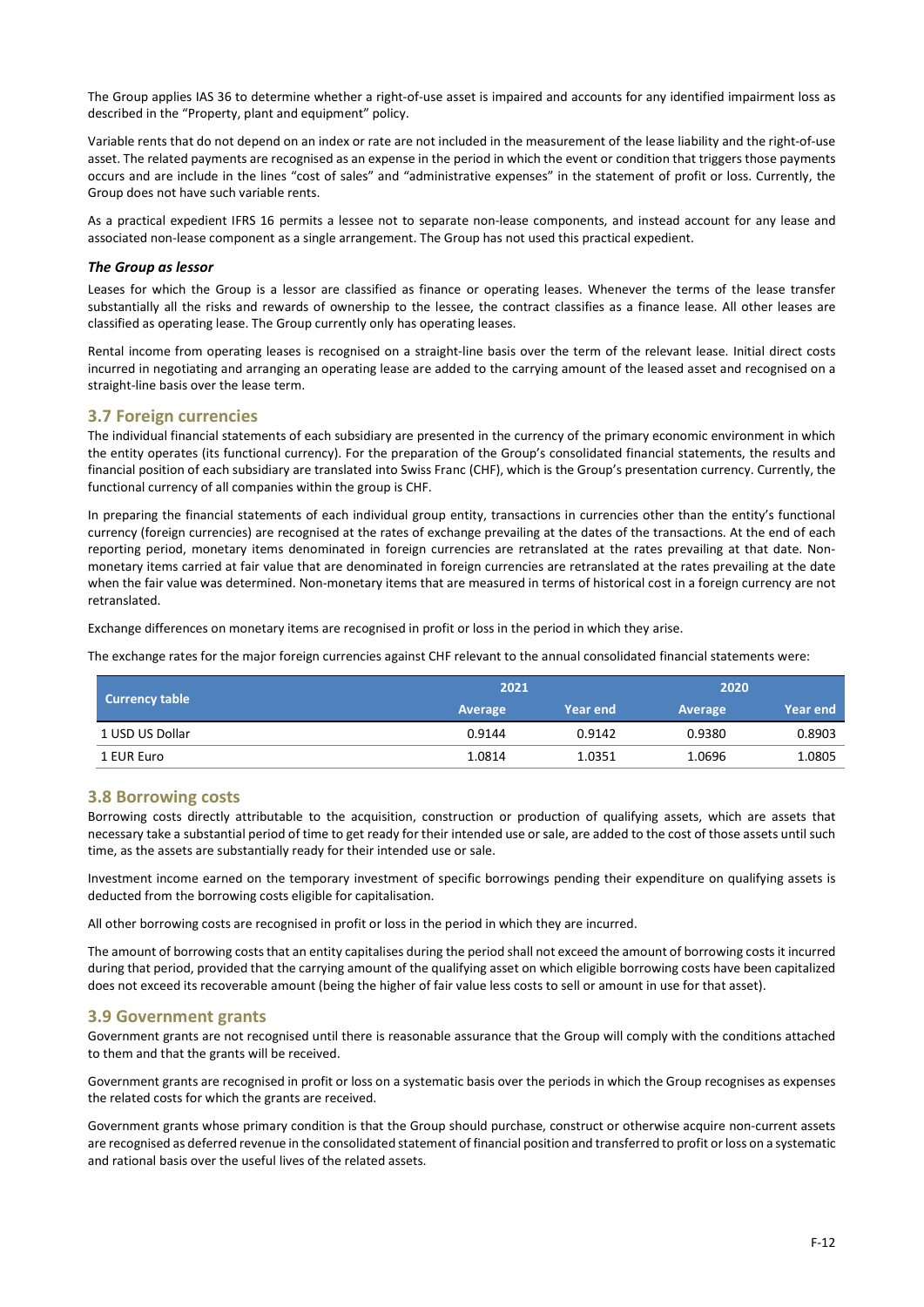Government grants that are receivable as compensation for expenses or losses already incurred or for the purpose of giving immediate financial support to the Group with no future related costs are recognised in profit or loss in the period in which they become receivable.

The benefit of a government loan granted at an interest rate below market level is treated as a government grant and measured as the difference between proceeds received and the fair value of the loan based on prevailing market interest rates.

## 3.10 Retirement benefit costs

Employee pension and retirement benefits are based on the regulations and prevailing circumstances of those countries in which the Group is represented. In Switzerland, ordinary pension and retirement benefit plans qualify as defined-benefit plans and are accounted for in conformity with IAS 19 Employee Benefits.

For defined benefit retirement benefit plans, the cost of providing benefits is determined using the Projected Unit Credit Method, with actuarial valuations being carried out at the end of each reporting period. Remeasurement, comprising actuarial gains and losses, the effect of the changes to the asset ceiling (if applicable) and the return on plan assets (excluding interest), is reflected immediately in the statement of financial position with a charge or credit recognized in other comprehensive income in the period in which they occur. Remeasurement recognized in other comprehensive income is reflected immediately in retained earnings and will not be reclassified to profit or loss. Past service cost is recognized in profit or loss in the period of a plan amendment. Net interest is calculated by applying the discount rate at the beginning of the period to the net defined benefits liability or asset. Defined benefit costs are categorized as service cost (including current service cost, past service cost as well as gains and losses on curtailments and settlements), net interest expense or income and remeasurement. The Group presents the first two components of defined benefit costs in profit or loss in administrative expenses. Curtailment gains and losses are accounted for as past service costs.

The retirement benefit obligation recognised in the consolidated statement of financial position represents the actual deficit or surplus in the Group's defined benefit plans. Any surplus resulting from this calculation is limited to the present value of any economic benefits available in the form of refunds from the plans or reductions in future contributions to the plans.

## 3.11 Taxation

Income tax expense represents the sum of the tax currently payable and deferred tax.

#### 3.11.1 Current tax

The tax currently payable is based on taxable profit for the year. Taxable profit differs from profit as reported in the consolidated statement of comprehensive income because of items of income or expense that are taxable or deductible in other years and items that are never taxable or deductible. The Group's liability for current tax is calculated using tax rates that have been enacted or substantively enacted by the end of the reporting period.

#### 3.11.2 Deferred tax

Deferred tax is recognised on temporary differences between the carrying amounts of assets and liabilities in the consolidated financial statements and the corresponding tax bases used in the computation of taxable profit, and are accounted for using the Balance Sheet Liability Method.

Deferred tax liabilities are generally recognised for all taxable temporary differences. Deferred tax assets are generally recognised for all deductible temporary differences to the extent that it is probable that taxable profits will be available against which those deductible temporary differences can be utilized.

Such deferred tax liabilities are not recognised if the temporary difference arises from goodwill and no deferred tax assets or liabilities are recognised for temporary differences resulting from the initial recognition (other than in a business combination) of other assets and liabilities in a transaction that affects neither the taxable profit nor the accounting profit.

Deferred tax liabilities are recognised for taxable temporary differences associated with investments in subsidiaries and associates, and interests in joint ventures, except where the Group is able to control the reversal of the temporary difference and it is probable that the temporary difference will not reverse in the foreseeable future.

Deferred tax assets arising from deductible temporary differences associated with such investments and interests are only recognised to the extent that it is probable that there will be sufficient taxable profits against which to utilize the benefits of the temporary differences and they are expected to reverse in the foreseeable future.

The carrying amount of deferred tax assets is reviewed at the end of each reporting period and reduced to the extent that it is no longer probable that sufficient taxable profits will be available to allow all or part of the asset to be recovered.

Deferred tax assets and liabilities are measured at the tax rates that are expected to apply in the period in which the liability is settled or the asset realised, based on tax rates (and tax laws) that have been enacted or substantively enacted by the end of the reporting period. The measurement of deferred tax liabilities and assets reflects the tax consequences that would follow from the manner in which the Group expects, at the end of the reporting period, to recover or settle the carrying amount of its assets and liabilities.

Deferred tax assets and liabilities are offset when there is a legally enforceable right to set off current tax assets against current tax liabilities and when they relate to income taxes levied by the same taxation authority and the Group intends to settle its current tax assets and liabilities on a net basis.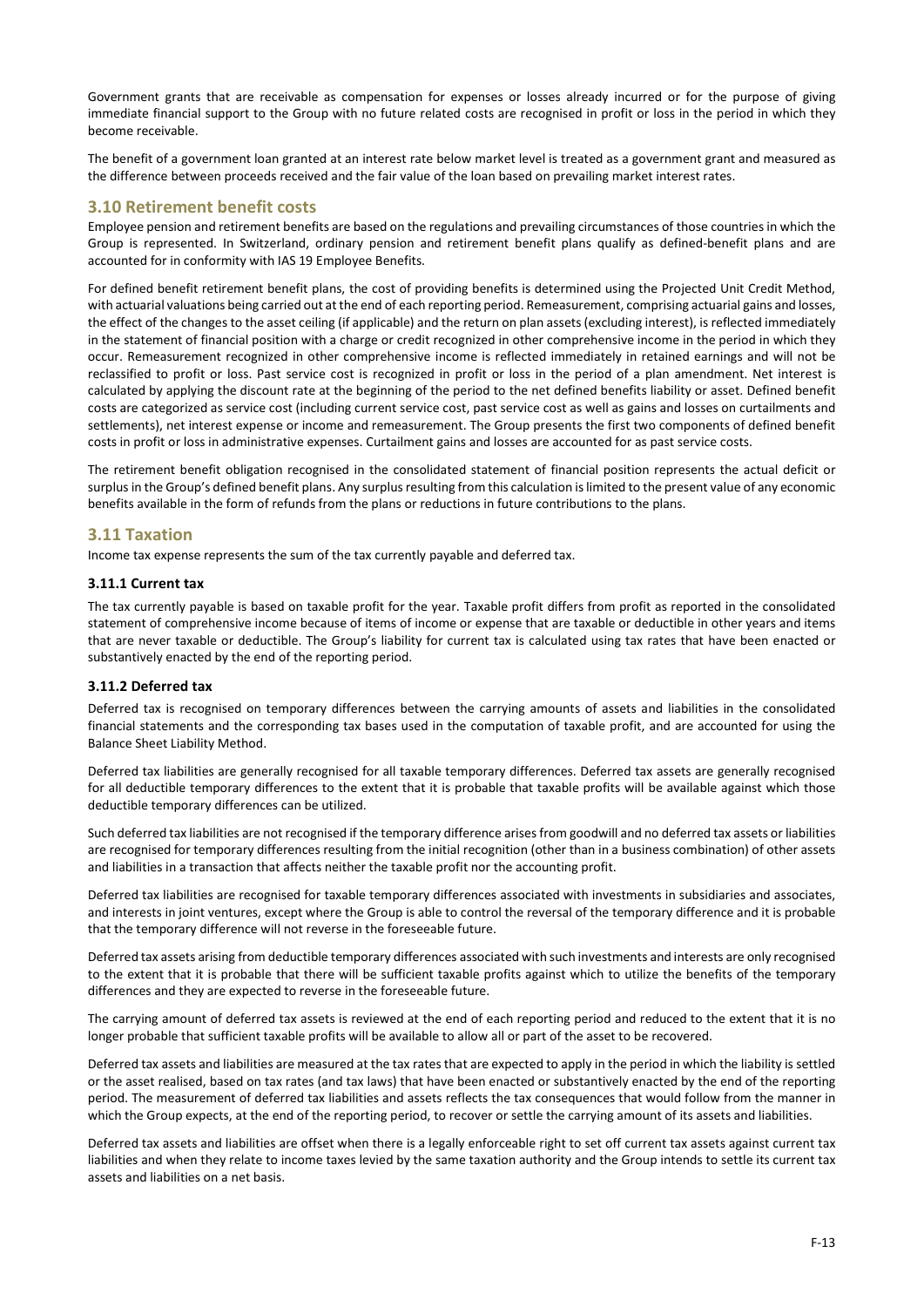#### 3.11.3 Current and deferred tax for the year

Current and deferred tax are recognised as an expense or income in profit or loss, except when they relate to items that are recognised in other comprehensive income or directly in equity, in which case, the current and deferred tax are also recognised in other comprehensive income or directly in equity respectively. Where current tax or deferred tax arises from the initial accounting for a business combination, the tax effect is included in the accounting for the business combination.

## 3.12 Property, plant and equipment

Buildings, plant and equipment, furniture and fixtures held for use in the production, supply of goods or services or for administrative purposes are stated in the consolidated statement of financial position at cost less any accumulated depreciation and accumulated impairment losses.

Properties in the course of construction for production, administrative purposes or for a currently undetermined future use are carried at cost less any recognised impairment loss. Cost includes professional fees and, for qualifying assets, borrowing costs capitalized in accordance with the Group's accounting policy as described in note 3.9. Such properties are classified to the appropriate categories of property, plant and equipment when completed and ready for intended use. Depreciation of these assets, on the same basis as other property assets, commences when the assets are ready for their intended use.

Depreciation of buildings, plant and equipment as well as furniture and fixtures commence when the assets are ready for their intended use.

Freehold land is not depreciated.

Depreciation is recognized so as to write off the cost of assets (other than freehold land and properties under construction) less their residual values over their estimated useful lives, using the straight-line method. The estimated useful lives, residual values and depreciation method are reviewed at the end of each reporting period, with the effect of any changes in estimate accounted for on a prospective basis.

An item of property, plant and equipment is derecognised upon disposal or when no future economic benefits are expected to arise from the continued use of the asset. Any gain or loss arising on the disposal or retirement of an item of property, plant and equipment is determined as the difference between the net sales proceeds and the carrying amount of the asset and is recognised in profit or loss.

The following estimated useful lives are used in the calculation of depreciation:

| <b>Buildings</b>              | $20 - 50$ years |
|-------------------------------|-----------------|
| Plant and equipment           | $4 - 10$ years  |
| <b>Furniture and fixtures</b> | $3 - 10$ years  |
| Right-of-use assets           | $3 - 50$ years  |

### 3.13 Impairment of tangible assets

At the end of each reporting period, the Group reviews the carrying amounts of its tangible assets to determine whether there is any indication that those assets have suffered an impairment loss. If any such indication exists, the recoverable amount of the asset is estimated in order to determine the extent of the impairment loss (if any).

Where the asset does not generate cash flow that are independent from other assets, the Group estimates the recoverable amount of the cash-generating unit to which the asset belongs. Where a reasonable and consistent basis of allocation can be identified, corporate assets are also allocated to individual cash-generating units, or otherwise they are allocated to the smallest group of cashgenerating units for which a reasonable and consistent allocation basis can be identified.

Recoverable amount is the higher of fair value less costs to sell and value in use. In assessing value in use, the estimated future cash flows are discounted to their present value using a pre-tax discount rate that reflects current market assessments of the time value of money and the risks specific to the asset for which the estimates of future cash flows have not been adjusted.

If the recoverable amount of an asset (or cash-generating unit) is estimated to be less than its carrying amount, the carrying amount of the asset (or cash-generating unit) is reduced to its recoverable amount. An impairment loss is recognised immediately in profit or loss.

Where an impairment loss subsequently reverses, the carrying amount of the asset (or cash-generating unit) is increased to the revised estimate of its recoverable amount, but so that the increased carrying amount does not exceed the carrying amount that would have been determined had no impairment loss been recognised for the asset (or cash-generating unit) in prior years. A reversal of an impairment loss is recognized immediately in profit or loss.

## 3.14 Investment in associates

An associate is an entity over which the Group has significant influence and that is neither a subsidiary nor an interest in a joint venture. Significant influence is the power to participate in the financial and operating policy decisions of the investee but is not control or joint control over those policies.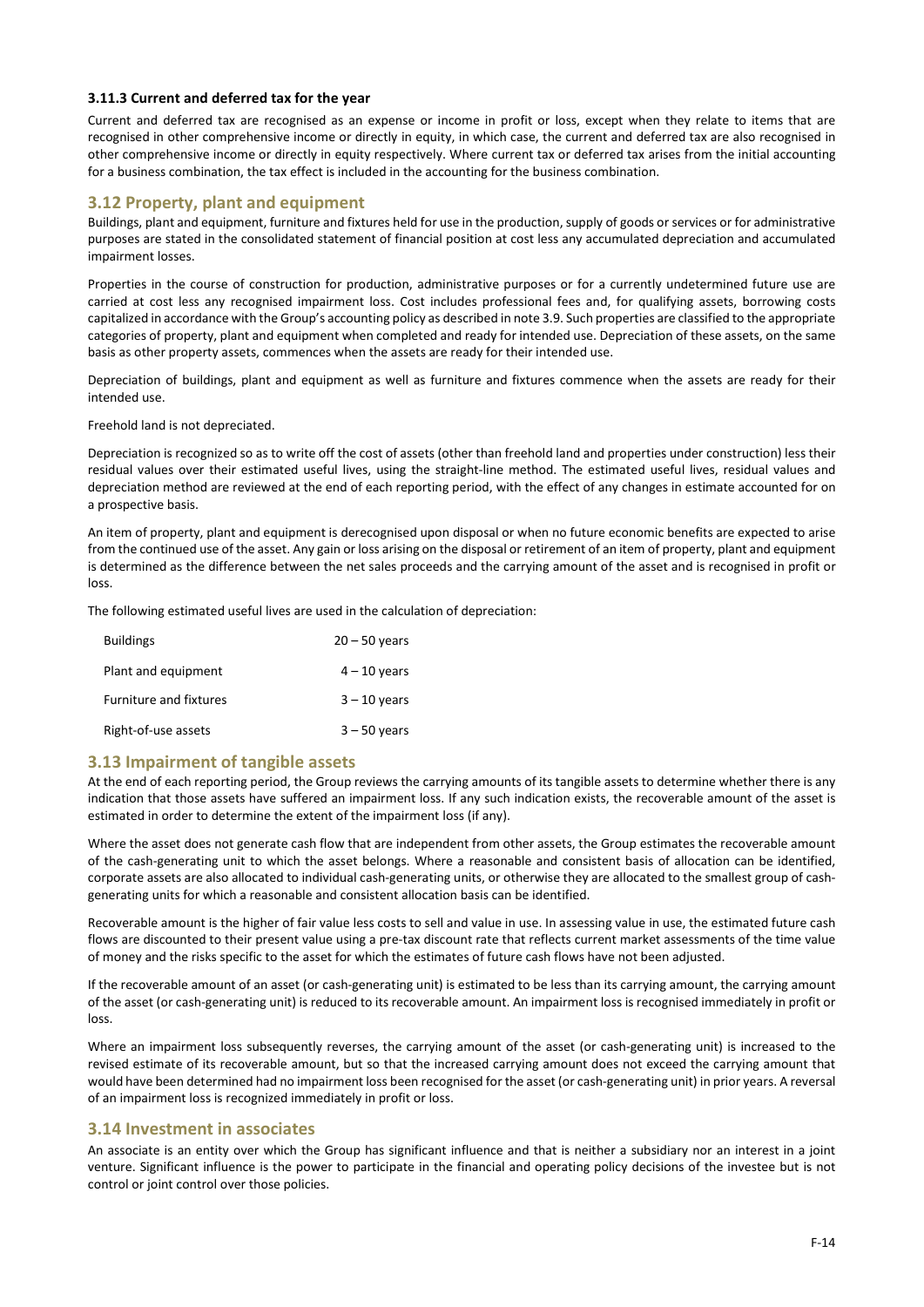The results, assets and liabilities of associates are incorporated in these consolidated financial statements using the equity method of accounting.

Under the equity method, an investment in an associate is initially recognised in the consolidated statement of financial position at cost and adjusted thereafter to recognise the Group's share of the profit or loss and other comprehensive income of the associate. When the Group's share of losses of an associate exceeds the Group's interest in that associate (which includes any long-term interests that, in substance, form part of the Group's net investment in the associate), the Group discontinues recognising its share of further losses. Additional losses are recognised only to the extent that the Group has incurred legal or constructive obligations or made payments on behalf of the associate.

Any excess of the cost of acquisition over the Group's share of the net fair value of the identifiable assets, liabilities and contingent liabilities of an associate recognised at the date of acquisition is recognised as goodwill, which is included within the carrying amount of the investment. Any excess of the Group's share of the net fair value of the identifiable assets, liabilities and contingent liabilities over the cost of acquisition, after reassessment, is recognised immediately in profit or loss.

The requirements of IAS 36 are applied to determine whether it is necessary to recognise any impairment loss with respect to the Group's investment in an associate. When necessary, the entire carrying amount of the investment (including goodwill) is tested for impairment in accordance with IAS 36 Impairment of Assets as a single asset by comparing its recoverable amount (higher of value in use and fair value less costs to sell) with its carrying amount. Any impairment loss recognised forms part of the carrying amount of the investment. Any reversal of that impairment loss is recognised in accordance with IAS 36 to the extent that the recoverable amount of the investment subsequently increases.

## 3.15 Inventories

Inventories are stated at the lower of cost and net realizable value.

Costs, including an appropriate portion of fixed and variable production overheads as well as other costs incurred in bringing the inventories to their present location and condition, are assigned to inventories by the method most appropriate to the particular class of inventory, with the majority being valued on a weighted average basis. For items acquired on credit and where payment terms of the transaction are extended beyond normal credit terms, the cost of that item is its cash price equivalent at the recognition date with any difference from that price being treated as an interest expense on an effective-yield basis (see note 12).

Net realizable value represents the estimated selling price for inventories less all estimated costs of completion and costs necessary to make the sale.

Estimates of net realisable value are generally made on an item-by-item basis, except in circumstances, where it is more appropriate to group items of similar or related inventories.

The net realizable value of an item of inventory may fall below its cost for many reasons including, damage, obsolescence, slow moving items, a decline in selling prices, or an increase in the estimate of costs to complete and costs necessary to make the sale. In such cases, the cost of that item is written down to its net realizable value and the difference is recognized immediately in profit or loss.

Properties intended for sale in the ordinary course of business or in the process of construction or development for such a sale are included in inventories. These are stated at the lower of cost and net realizable value. The cost of development properties includes the cost of land and other related expenditure attributable to the construction or development during the period in which activities are in progress that are necessary to get the properties ready for its intended sale.

## 3.16 Provisions

Provisions are recognised when the Group has a present obligation (legal or constructive) as a result of a past event, it is probable that the Group will be required to settle the obligation, and a reliable estimate can be made of the amount of the obligation.

The amount recognised as a provision is the best estimate of the consideration required to settle the present obligation at the end of the reporting period, taking into account the risks and uncertainties surrounding the obligation. When a provision is measured using the cash flows estimated to settle the present obligation, its carrying amount is the present value of those cash flows (where the effect of the time value of money is material).

When some or all of the economic benefits required to settle a provision are expected to be recovered from a third party, a receivable is recognised as an asset, if it is virtually certain that reimbursement will be received and the amount of the receivable can be measured reliably.

## 3.17 Financial instruments

Financial assets and financial liabilities are recognised when a Group entity becomes a party to the contractual provisions of the instrument.

Financial assets and financial liabilities are initially measured at fair value. Transaction costs that are directly attributable to the acquisition or issue of financial assets and financial liabilities (other than financial assets and financial liabilities at fair value through profit or loss) are added to or deducted from the fair value of the financial assets or financial liabilities, as appropriate, on initial recognition. Transaction costs directly attributable to the acquisition of financial assets or financial liabilities at fair value through profit or loss are recognised immediately in profit or loss.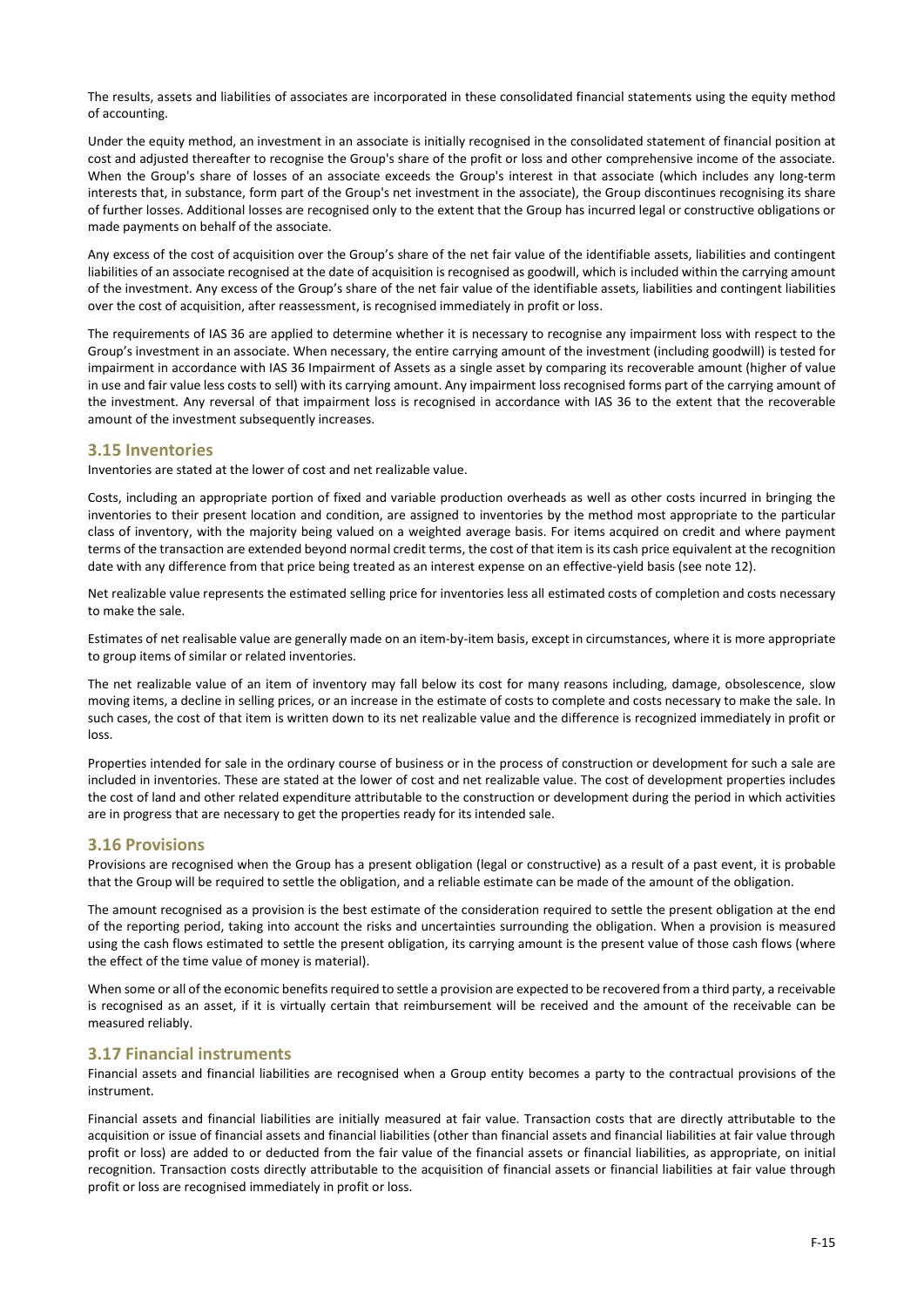## 3.18 Financial assets

All regular way purchases or sales of financial assets are recognised and derecognised on a trade date basis. Regular way purchases or sales are purchases or sales of financial assets that require delivery of assets within the timeframe established by regulation or convention in the market place.

All recognised financial assets are subsequently measured in their entirety at either amortised cost or fair value, depending on the classification of the financial assets.

## 3.18.1 Classification of financial assets

Debt instruments, including trade and other receivables as well as other current assets, that meet the following conditions are subsequently measured at amortised cost (except for debt investments that are designated as at fair value through profit or loss on initial recognition):

- the asset is held within a business model whose objective is to hold assets in order to collect contractual cash flows; and
- the contractual terms of the instrument give rise on specified dates to cash flows that are solely payments of principal and interest on the principal amount outstanding.

All other financial assets, including other non-current financial assets, are subsequently measured at fair value.

#### 3.18.2 Effective interest method

The effective interest method is a method of calculating the amortised cost of a debt instrument and of allocating interest income over the relevant period. The effective interest rate is the rate that exactly discounts estimated future cash receipts (including all fees or points paid or received that form an integral part of the effective interest rate, transaction costs and other premiums or discounts) through the expected life of the debt instrument, or, where appropriate, a shorter period, to the net carrying amount on initial recognition.

Income is recognised on an effective interest basis for debt instruments measured subsequently at amortised cost. Interest income is recognised in profit or loss and is included in the "investment income" line item.

#### 3.18.3 Financial assets at fair value through other comprehensive income (FVTOCI)

On initial recognition, the Group can make an irrevocable election (on an instrument-by-instrument basis) to designate investments in equity instruments as at FVTOCI. Designation at FVTOCI is not permitted if the equity investment is held for trading.

A financial asset is held for trading if:

- it has been acquired principally for the purpose of selling it in the near term; or
- on initial recognition it is part of a portfolio of identified financial instruments that the Group manages together and has evidence of a recent actual pattern of short-term profit-taking; or
- it is a derivative that is not designated and effective as a hedging instrument or a financial guarantee.

Investments in equity instruments at FVTOCI are initially measured at fair value plus transaction costs. Subsequently, they are measured at fair value with gains and losses arising from changes in fair value recognised in other comprehensive income and accumulated in the investment revaluation reserve. The cumulative gain or loss will not be reclassified to profit or loss on disposal of the investments.

Dividends on these investments in equity instruments are recognised in profit or loss when the Group's right to receive the dividends is established in accordance with IAS 18 Revenue. Dividends earned are recognised in profit or loss and are included in the 'investment income' line item.

#### 3.18.4 Impairment of financial assets

The Group recognises a loss allowance for expected credit losses ("ECL") on financial assets that are measured at amortised cost or at FVTOCI. No impairment loss is recognised for investments in equity instruments. The amount of expected credit losses is updated at each reporting date to reflect changes in credit risk since initial recognition of the respective financial instrument.

The Group always recognises lifetime ECL for trade receivables. The expected credit losses on these financial assets are estimated using a provision matrix based on the Group's historical credit loss experience, adjusted for factors that are specific to the debtors, general economic conditions and an assessment of both the current as well as the forecast direction of conditions at the reporting date, including time value of money where appropriate.

For all other financial instruments, the Group recognises lifetime ECL when there has been a significant increase in credit risk since initial recognition. If, on the other hand, the credit risk on the financial instrument has not increased significantly since initial recognition, the Group measures the loss allowance for that financial instrument at an amount equal to 12 months ECL. The assessment of whether lifetime ECL should be recognised is based on significant increases in the likelihood or risk of a default occurring since initial recognition instead of on evidence of a financial asset being credit-impaired at the reporting date or an actual default occurring.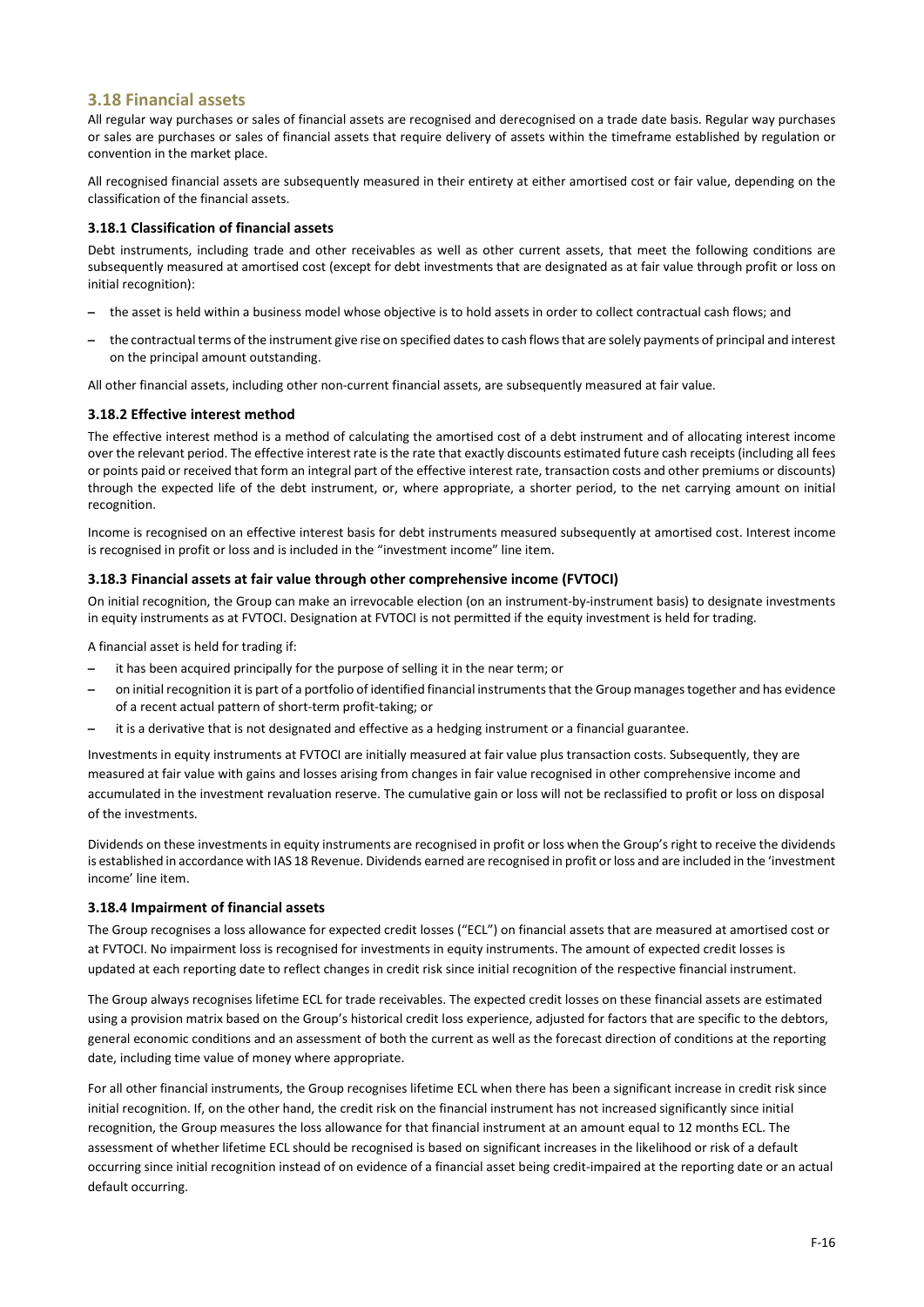Lifetime ECL represents the expected credit losses that will result from all possible default events over the expected life of a financial instrument. In contrast, 12 months ECL represents the portion of lifetime ECL that is expected to result from default events on a financial instrument that are possible within 12 months after the reporting date.

#### 3.18.5 De-recognition of financial assets

The Group derecognises a financial asset only when the contractual rights to the cash flows from the asset expire, or when it transfers the financial asset and substantially all the risks and rewards of ownership of the asset to another entity.

If the Group neither transfers nor retains substantially all the risks and rewards of ownership and continues to control the transferred asset, the Group recognises its retained interest in the asset and an associated liability for amounts it may have to pay. If the Group retains substantially all the risks and rewards of ownership of a transferred financial asset, the Group continues to recognise the financial asset and also recognises a collateralised borrowing for the proceeds received.

On derecognition of a financial asset measured at amortised cost, the difference between the asset's carrying amount and the sum of the consideration received and receivable is recognised in profit or loss.

On derecognition of a financial asset that is classified as FVTOCI, the cumulative gain or loss previously accumulated in the investment revaluation reserve is not reclassified to profit or loss but is reclassified to retained earnings.

## 3.19 Financial liabilities and equity instruments

#### 3.19.1 Classification as debt or equity

Debt and equity instruments issued by a Group entity are classified as either financial liabilities or as equity in accordance with the substance of the contractual arrangements and the definitions of a financial liability and an equity instrument.

#### 3.19.2 Equity instruments

An equity instrument is any contract that evidences a residual interest in the assets of an entity after deducting all of its liabilities.

The instrument is an equity instrument if, and only if, both conditions (a) and (b) below are met:

- a) The instrument includes no contractual obligation:
	- i. to deliver cash or another financial asset to another entity; or
	- ii. to exchange financial assets or financial liabilities with another entity under conditions that are potentially unfavourable to the issuer.
- b) If the instrument will or may be settled in the issuer's own equity instruments, it is:
	- i. a non-derivative that includes no contractual obligation for the issuer to deliver a variable number of its own equity instruments; or
	- ii. a derivative that will be settled only by the issuer exchanging a fixed amount of cash or another financial asset for a fixed number of its own equity instruments.

A contract that will be settled by the Group entity receiving or delivering a fixed number of its own equity instruments in exchange for a fixed amount of cash or another financial asset is an equity instrument.

Equity instruments issued by the Group are recognised at the proceeds received, net of direct issue costs.

Repurchase of the Company's own equity instruments is recognised and deducted directly in equity. No gain or loss is recognised in profit or loss on the purchase, sale, issue or cancellation of the Company's own equity instruments.

#### 3.19.3 Financial liabilities

All financial liabilities are subsequently measured at amortised cost using the effective interest method or at FVTPL.

A financial liability is classified as current liability when it satisfies any of the following criteria:

- It is expected to be settled in the entity's normal operating cycle
- It is held primarily for the purposes of trading:
- It is due to be settled within twelve months after the reporting period;
- The entity does not have an unconditional right to defer settlement of the liability for at least twelve months after the reporting period.

All other financial liabilities are classified as non-current.

However, financial liabilities that arise when a transfer of a financial asset does not qualify for derecognition or when the continuing involvement approach applies, financial guarantee contracts issued by the Group, and commitments issued by the Group to provide a loan at below-market interest rate are measured in accordance with the specific accounting policies set out below.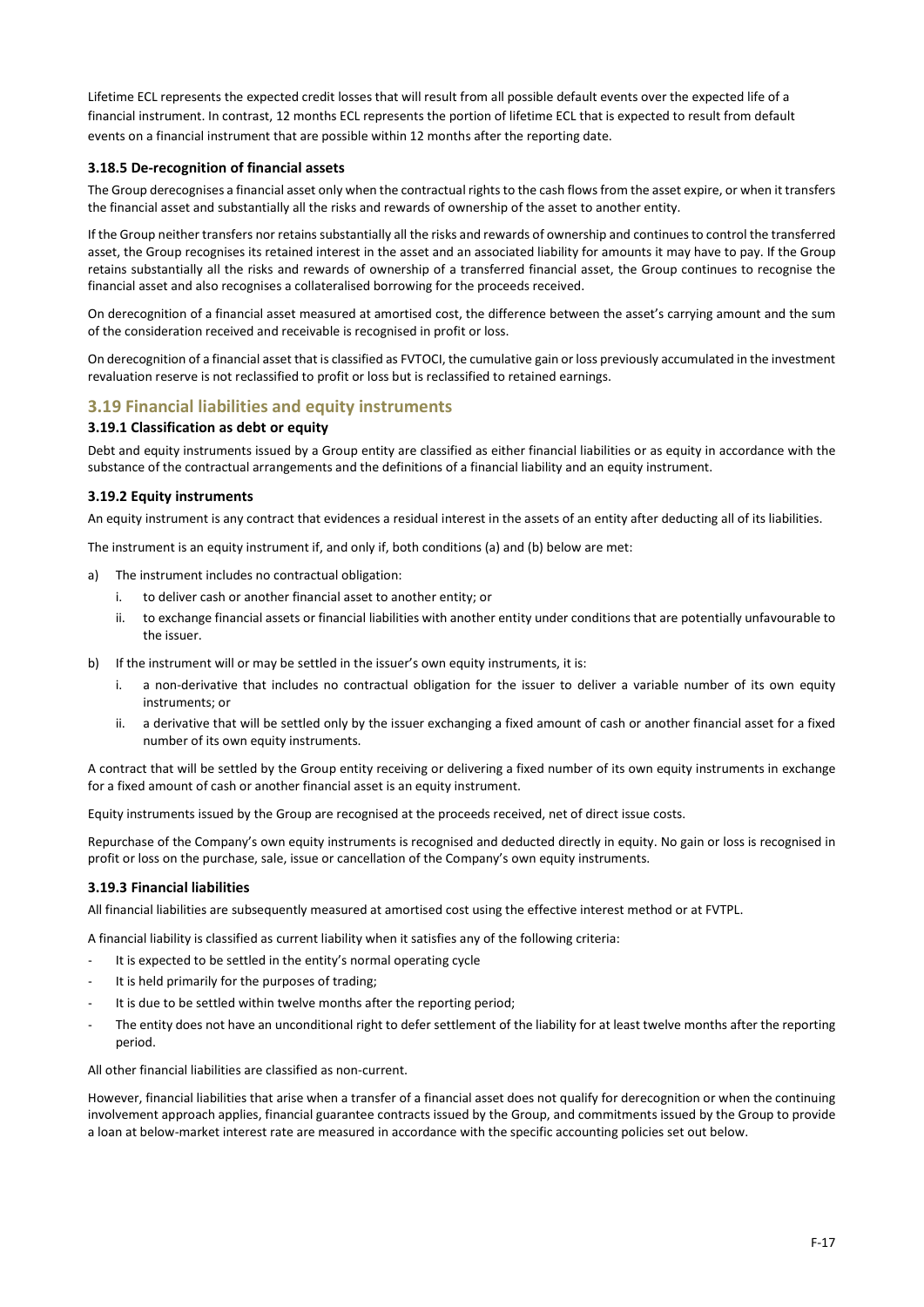#### Financial liabilities subsequently measured at amortised cost

Financial liabilities that are not held-for-trading and are not designated as at FVTPL are measured at amortised cost at the end of subsequent accounting periods. The carrying amounts of financial liabilities that are subsequently measured at amortised cost are determined based on the effective interest method. Interest expense that is not capitalised as part of costs of an asset is included in the 'finance costs' line item.

#### Derecognition of financial liabilities

The Group derecognises financial liabilities when, and only when, the Group's obligations are discharged, cancelled or they expire. The difference between the carrying amount of the financial liability derecognised and the consideration paid and payable, including any non-cash assets transferred or liabilities assumed, is recognised in profit or loss.

## 4 CRITICAL ACCOUNTING JUDGMENTS AND KEY SOURCES OF ESTIMATION UNCERTAINTY

In the application of the Group's accounting policies, which are described in note 3, management is required to make judgments, estimates and assumptions about the carrying amounts of assets and liabilities that are not readily apparent from other sources. The estimates and associated assumptions are based on historical experience and other factors that are considered to be relevant. Actual results may differ from these estimates.

The estimates and underlying assumptions are reviewed on an ongoing basis. Revisions to accounting estimates are recognised in the period in which the estimate is revised if the revision affects only that period or in the period of the revision and future periods if the revision affects both current and future periods.

## 4.1 Critical judgments in applying accounting policies

The following are the critical judgments, apart from those involving estimations (see note 4.2 below), that management have made in the process of applying the Group's accounting policies and that have the most significant effect on the amounts recognised in the consolidated financial statements.

#### 4.1.1 Revenue recognition – Real estate sales

The operating cycle of residential construction projects predominantly starts when the Group enters into agreements to sell the real estate units off-plan. The Group treats the sale of real estate units as sale of goods in accordance with IFRS 15 Revenue from Contracts with Customers. Management takes the view that the critical event of revenue recognition depends on the transfer of significant risks and rewards of ownership and control to the buyer. When management makes this assessment, it ensures that the detailed criteria for revenue recognition from the sale of goods as set out in IFRS 15 – including the transfer of control of a product or service to a customer - are satisfied and that recognition of revenue from the sale of real estate is appropriate in the current reporting period.

Given the structure of the real estate sale contracts and the application of IFRS 15 as described above, revenue recognition from residential construction projects can occur over time based on percentage of completion. Such revenue recognition over time would only be applicable for construction projects, where the Group provides construction services only (e.g. villas). The Group currently has no such construction projects.

For the current construction projects, where the Group constructs units on their own risk and sells the respective units (e.g. apartments), management has assessed that significant risk and rewards will be transferred to the buyer on completion of construction and the handing over of the properties. Hence, revenue is recognised at point in time.

## 4.1.2 Cost of sales

Cost of sales in relation to the construction of real estate are capitalized during construction and presented as inventory. On completion of the construction certain construction cost, which cannot be allocated directly to the units (i.e. infrastructure, common parts of the building) have to be allocated to the respective units based on their share of the total size of the respective real estate (m2) or other reasonable allocation keys. In selection of the allocation keys, management has to apply a significant degree of judgement.

#### 4.1.3 Employee benefits expense

Employee benefits expense which is directly related to the sale of goods or rendering of services form part of the operation's cost of sales. Where employee benefit expense is incurred to perform head quarter functions or relate to non-revenue generating entities, such as corporate companies, holding companies and start-up companies, they are allocated to administration expenses.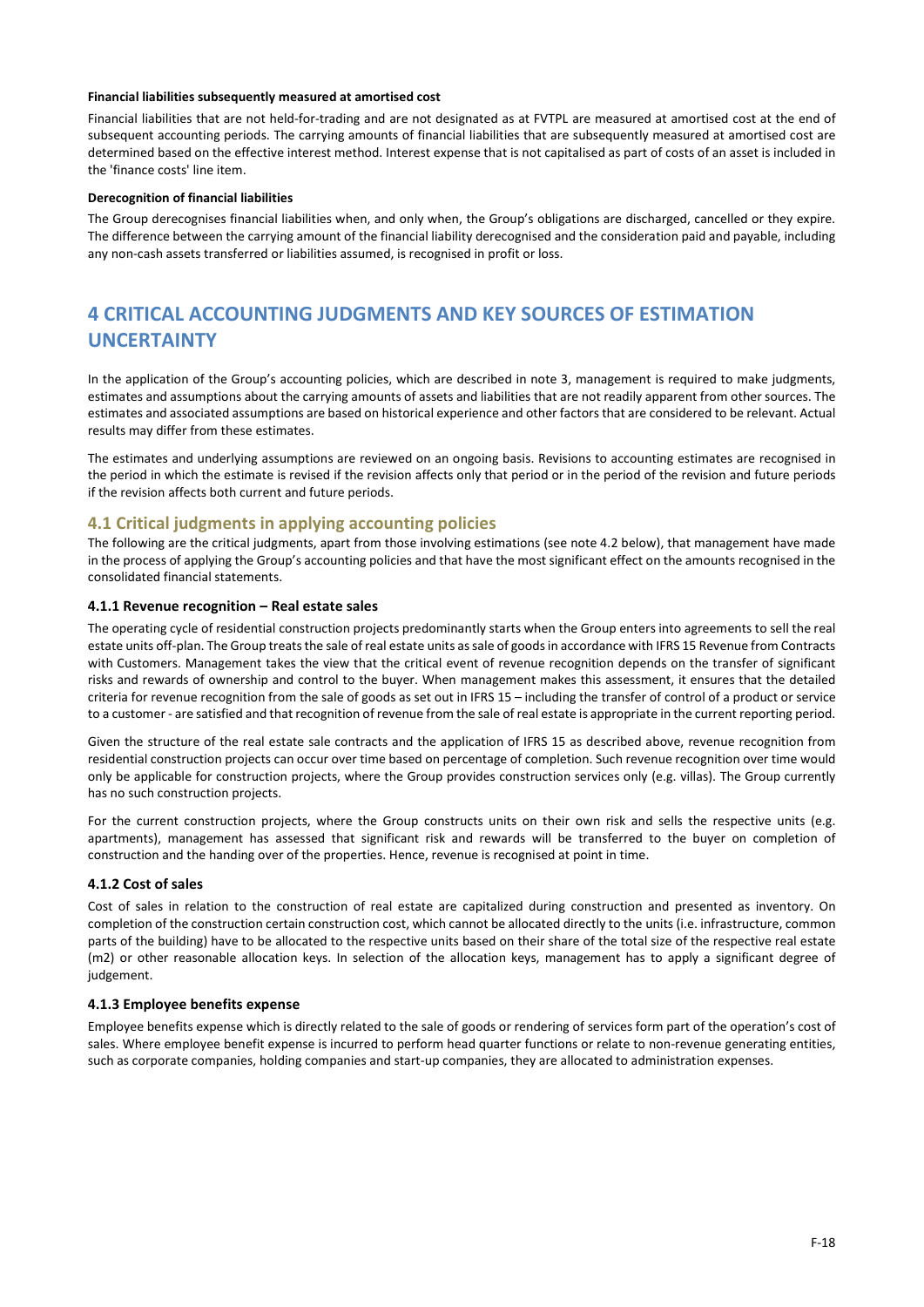## 4.2 Key sources of estimation uncertainty

The following are the key assumptions concerning the future and other key sources of estimation uncertainty at the end of the reporting period, that have a significant risk of causing a material adjustment to the carrying amounts of assets and liabilities within the next financial year.

#### 4.2.1 Impairment of tangible assets

At the end of each reporting period, the Group reviews the carrying amounts of its tangible assets to determine whether there is any indication that those assets have suffered an impairment loss.

If any such indication exists, the recoverable amount of the asset is estimated in order to determine the extent of the impairment loss (if any). Where the asset does not generate cash flows that are independent from other assets, the Group estimates the recoverable amount of the cash-generating unit to which the asset belongs. Where a reasonable and consistent basis of allocation can be identified, corporate assets are also allocated to individual cash-generating units, or otherwise, they are allocated to the smallest Group of cash-generating units for which a reasonable and consistent allocation basis can be identified.

Due to the ongoing development of the Andermatt project and the financial risks going along with it, management reconsidered the recoverability of the Group's significant items of property, plant and equipment, which are included in the consolidated statement of financial position at 31 December 2021 at CHF 356,505,350 (31 December 2020: CHF 364,669,323).

In 2021 and 2020, the impairment tests did not result in any impairment losses.

Management periodically reconsiders their assumptions in light of the macroeconomic developments regarding future anticipated margins on their products. Detailed sensitivity analyses have been carried out and management is confident that the carrying amount of the residual assets will be recovered in full. This situation will be closely monitored, and adjustments will be made in future periods if future market activity indicates that such adjustments are appropriate. However, recoverability of the carrying values of the tangible assets and unsold inventory is dependent on the successful completion of the overall Andermatt project and thus subject to material estimation uncertainties. Also refer to note 6 regarding the impact of the Covid-19 pandemic on the recoverability of the Group's tangible assets.

#### 4.2.2 Deferred income taxes

The measurement of deferred income tax assets and liabilities is based on the judgment of management. Deferred income tax assets are only capitalized if it is probable that they can be used. Whether or not they can be used depends on whether the deductible tax temporary difference can be offset against future taxable gains. In order to assess the probability of their future use, estimates must be made of various factors including future taxable profits. At 31 December 2021, deferred income tax assets amounted to CHF 11,077,082 (31 December 2020: CHF 10,353,542) and have mainly resulted from the tax impact of carry forward tax losses (refer to note 14). Such deferred tax assets are only recorded when the development phase of the project has been started and it becomes evident that future taxable profits are probable. If the actual values differ from the estimates, this can lead to a change in the assessment of recoverability of the deferred tax assets and accounting for such a change, if any, is to be made on a prospective basis in the reporting periods affected by the change.

#### 4.2.3 Retirement benefit obligations

The retirement benefit obligation is calculated on the basis of various financial and actuarial assumptions. The key assumptions for assessing these obligations are the discount rate, future salary and pension increases and the probability of the employee reaching retirement. The obligation was calculated using a discount rate of 0.50% (31 December 2020: 0.20%). The calculations were done by an external expert and the principal assumptions used are summarised in note 34. At 31 December 2021, the underfunding amounted to CHF 8,230,184 (31 December 2020: CHF 10,693,321). Using other basis for the calculations could have led to different results.

#### 4.2.4 Net realizable value of inventory

Inventory mainly includes real estate construction work under progress which is recognised at cost or net realisable value.

Some of the real estate under construction is already sold at market prices which in total are higher than construction cost. In the rare cases where the price of the sold unit was below the cost price, a respective provision has been built. Therefore, the estimation uncertainty only relates to the unsold real estate under construction. In general, the profit margins on these real estate projects are high and management currently does not expect any of these projects to be sold below cost.

In 2021, there was no write-down of inventory required (2020: CHF 70,000). Also refer to note 6 regarding the impact of the Covid-19 pandemic on the recoverability of the Group's inventory.

## 5 THE GROUP AND MAJOR CHANGES IN GROUP ENTITIES

The Group is comprised of the Parent Company and its subsidiaries which are all operating in Switzerland (for further details on the group structure refer to note 16). The group controls its subsidiaries directly and indirectly.

There have been no major changes in the group structure during 2021 and 2020.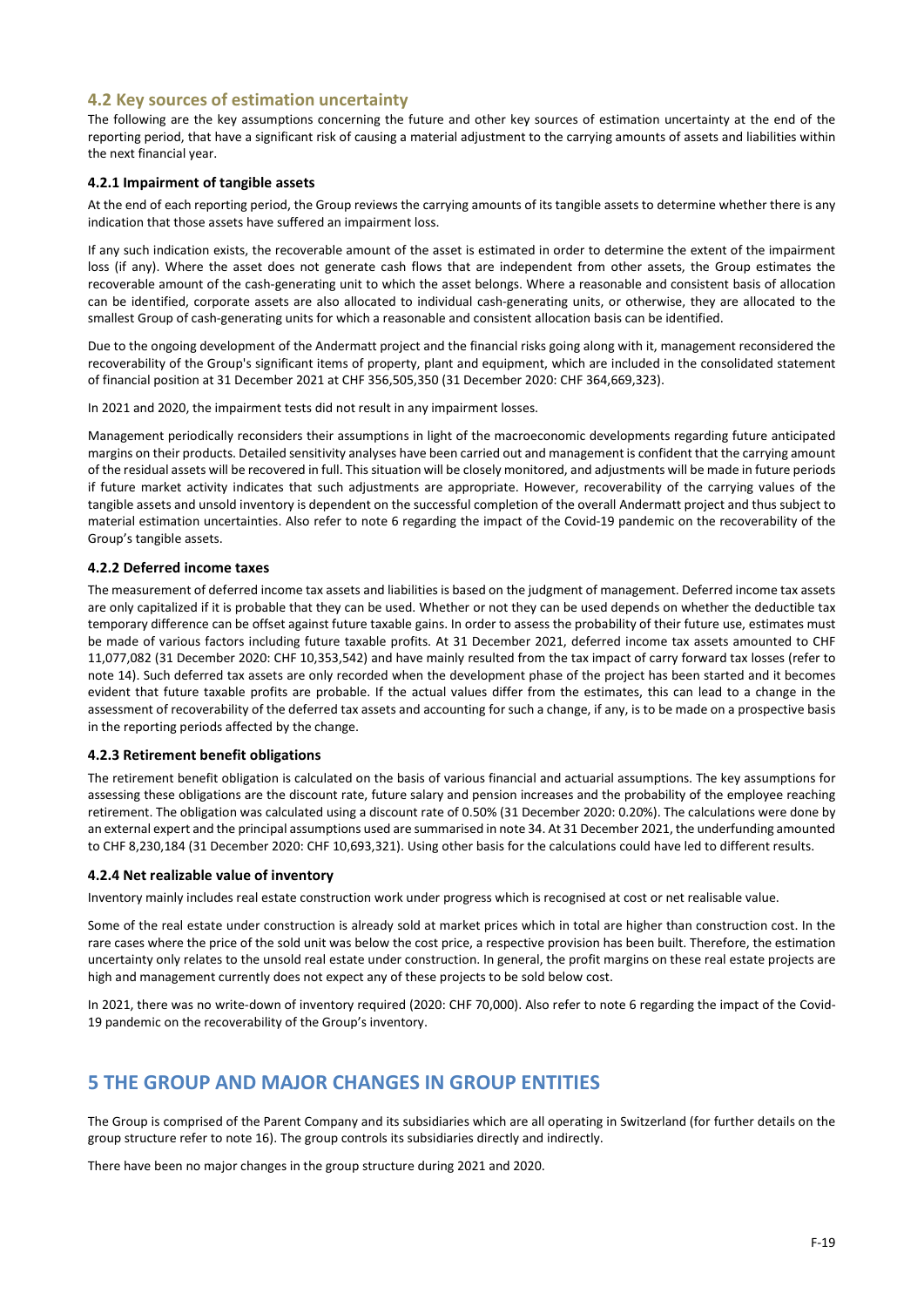## 6 SIGNIFICANT EVENTS DURING THE REPORTING PERIOD

The Covid-19 pandemic has impacted the Group's business in 2021 and 2020. Due to the restrictions imposed by the Swiss Federal Council, the Group was obliged to temporarily close part of its operations, such as hotels and the ski arena. The business conditions are impacted by various factors beyond the Group's control, including a prolonged spread of the pandemic, government measures affecting the Group's operations and customers' behaviours. These factors led to a high degree of uncertainty on the estimates and assumptions concerning the future. The estimates and assumptions, notably those relating to the valuation of receivables, inventories and property, plant and equipment have been based on the available information as at 31 December and are believed to be reasonable, supportable and realistic under the circumstances.

Group's management is constantly assessing the impact of the Covid-19 pandemic on its business and the consolidated financial statements. Management has not identified any negative impact on the recoverability of the Group's receivables and the Group's inventory. Therefore, no allowance for expected credit losses on receivables and no inventory write-downs have been recorded as of 31 December 2021 as a negative result of the Covid-19 pandemic.

The Group's cash generating units (CGUs) show sufficient headroom and the recoverability of the tangible assets is given as of 31 December 2021. The assessment of the recoverable amount of PP&E allocated to the segments Hotels and Ski Arena is more sensitive to the achievement of future budgets than the assessment of the recoverable amount of PP&E allocated to the segment Real Estate, construction and other operations. Group's management has based its impairment evaluation based on the following assumptions:

- The Real Estate sales budget for 2022 is deemed to be achievable as sales have positively developed since the outbreak of the Covid-19 pandemic, the Group has exceeded its sales targets in 2021 and starts with a strong reservation pipeline into 2022.
- The Ski Arena budget for 2022 is prepared under the light that Covid-19 related restrictions will be released and that the Ski Arena will be able to operate the winter and summer season without major restrictions.
- The Hotels budget for 2022 foresees that international travel restrictions will be largely removed and group and events business will come back in the second half of 2022.

Budgets comprise forecasts of revenue, direct costs, employee costs and overheads based on current and anticipated market conditions that have been considered and approved by the management and the Board. Whilst the Group is able to manage most of its budgeted costs, the revenue projections are inherently uncertain. If the Covid-19 situation will, contrary to the Group's expectations, become worse again in 2022, the budgeted revenues for 2022 are still expected to be sufficient to support the carrying amounts in the statement of financial position. The impairment risk for the tangible assets related to the segments Real Estate and Ski Arena is deemed to be negligible. Regarding hotels and particularly the hotel Radisson Blu Reussen, the tangible assets are deemed to be more sensitive. The revenue generation is amongst other dependent on how fast the MICE business (Meetings, Incentives, Conventions & Exhibitions) will return in 2022. There is, however, no indication in the short-term and long-term perspective that the hotel Radisson Blu Reussen will underperform the revenue budget to the extent that the headroom is reduced to nil and an impairment charge is required.

The Group has initiated liquidity relevant actions such as the application for short-time work compensation, the deferral of some fixed amortization payments, the exploration of additional capital channels and any cost saving measures. Furthermore, the Group has placed excess cash of CHF 16 million with its ultimate beneficial owner Samih O. Sawiris ("Chairman") which can be called back for further financing of Group projects (also refer to note 21).

Given the measures taken to face the impacts of the Covid-19 pandemic and the confirmed support of the major shareholder, Group's management does not see any issues regarding the Group's ability to continue as a going concern.

## 7 REVENUE

| <b>CHF</b>                                                  | 2021        | 2020        |
|-------------------------------------------------------------|-------------|-------------|
| Revenue from hotel operations                               | 58,136,505  | 44,907,430  |
| Revenue from real estate, construction and other operations | 122,385,423 | 84,728,661  |
| Revenue ski arena operations                                | 20,575,234  | 24,533,343  |
| <b>TOTAL</b>                                                | 201,097,162 | 154,169,434 |

An analysis of the Group's revenue for the year is as follows:

Of the total revenue of CHF 201.1 million (2020: CHF 154.2 million), CHF 115.6 million (2020: CHF 79.3 million), which are all included in revenue from real estate, construction and other operations, are recognised at point in time and the residual CHF 85.5 million (2020: CHF 74.9 million) recognised in the three segments are recognised over time.

There is no revenue allocated to (partially) unsatisfied performance obligation in relation to construction of real estate as at 31 December 2021 (2020: none).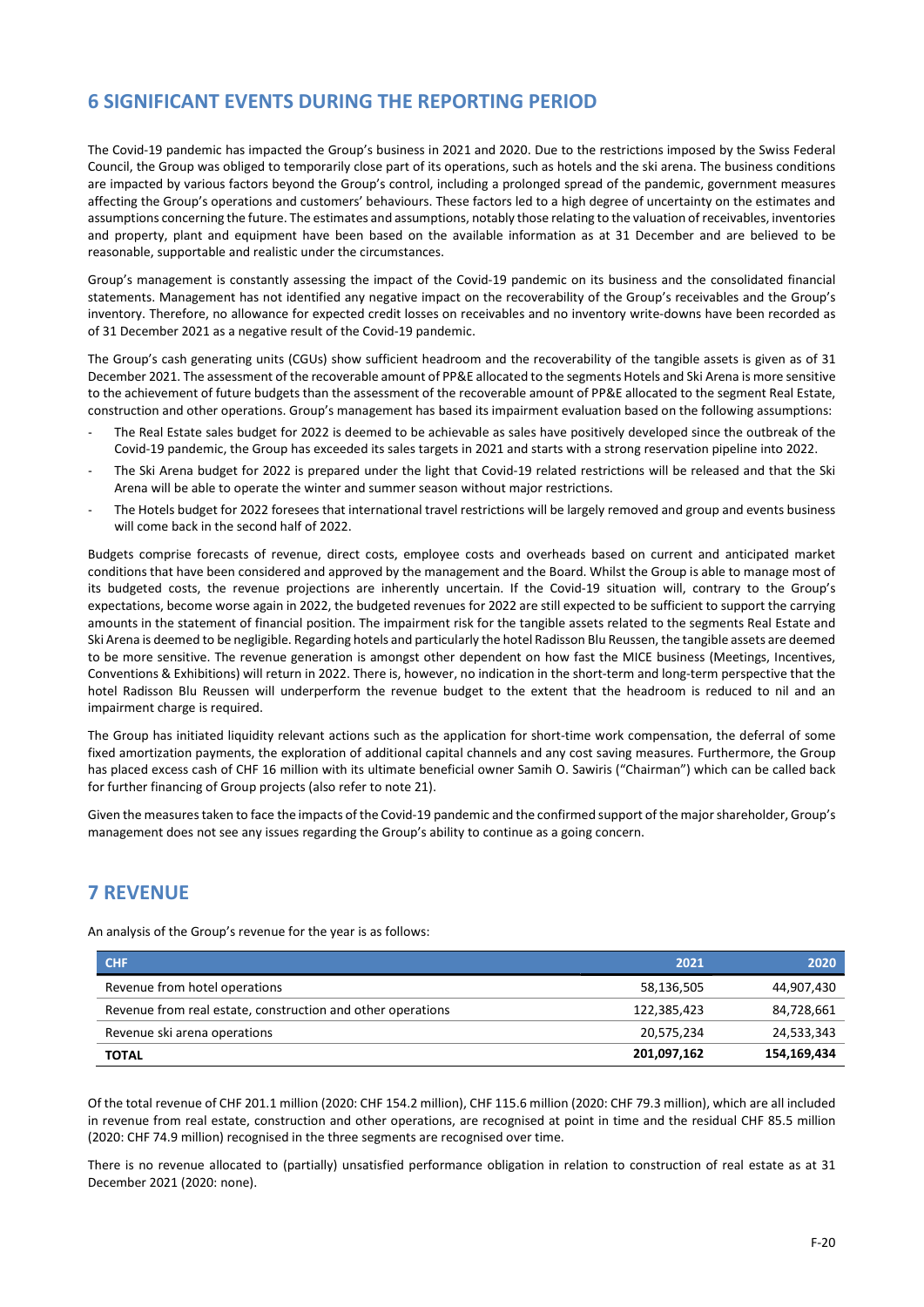## 8 SEGMENT INFORMATION

The analysis of the Group's revenue for the year is as follows:

The Group currently has three reportable segments which are its business units. The business units offer different products and services and are managed separately because they require different skills or have different customers. For each of the business units, the Head of Segments together with the Group CEO and Group CFO review the internal management reports regularly. The following summary describes the operations in each of the Group's reportable segments:

- Hotels Includes hotel operating services for The Chedi and the Radisson Blu in Andermatt, which currently are the Group's only operating hotels.
- Real estate, construction and other operations Includes acquisition of land and addition of substantial value by building residential real estate and other facilities which are sold upon completion. Further, it includes other destination operations like rental of holiday units as well as the operation of the golf course in Andermatt. These various revenue streams are shown as one operating segment as they have similar operating characteristics and risk profiles.
- Ski Arena Includes development and operation of Ski Arena Andermatt Sedrun.

## 8.1 Segment results

| <b>CHF</b>                               | <b>Hotels</b> |                | Real estate, construction and<br>other operations |              | <b>Ski Arena</b> |                | <b>Total</b>  |                 |
|------------------------------------------|---------------|----------------|---------------------------------------------------|--------------|------------------|----------------|---------------|-----------------|
|                                          | 2021          | 2020           | 2021                                              | 2020         | 2021             | 2020           | 2021          | 2020            |
| Total segment revenue                    | 60,888,291    | 47,017,100     | 122,805,980                                       | 84,848,638   | 21,559,511       | 25,687,118     | 205,253,782   | 157,552,856     |
| ./. inter-segment revenue                | (2,751,786)   | (2, 109, 670)  | (420, 557)                                        | (119, 977)   | (984, 277)       | (1, 153, 775)  | (4, 156, 620) | (3,383,422)     |
| <b>Revenue external customers</b>        | 58,136,505    | 44,907,430     | 122,385,423                                       | 84,728,661   | 20,575,234       | 24,533,343     | 201,097,162   | 154,169,434     |
| Depreciation expense                     | (10,629,296)  | (10, 855, 353) | (1,691,769)                                       | (1,782,008)  | (10, 186, 405)   | (9,717,484)    | (22,507,470)  | (22, 354, 845)  |
| Other cost of sales                      | (46,990,538)  | (36, 238, 779) | (80,221,752)                                      | (75,151,038) | (16, 435, 152)   | (16, 628, 124) | (143,647,442) | (128, 017, 941) |
| Gross profit/(loss)                      | 516,671       | (2, 186, 703)  | 40,471,902                                        | 7,795,615    | (6,046,323)      | (1,812,265)    | 34,942,250    | 3,796,648       |
| Segment result                           | (5,868,587)   | (7,300,217)    | 22,827,471                                        | (5,008,917)  | (16, 289, 833)   | (6, 248, 516)  | 669,051       | (18, 557, 650)  |
| Share of gains/(losses) of<br>associates |               |                |                                                   |              |                  |                | 7,200         | (109, 227)      |
| Investment income                        |               |                |                                                   |              |                  |                | 424,151       | 443,411         |
| Finance costs                            |               |                |                                                   |              |                  |                | (9,629,344)   | (9,777,957)     |
| (Loss) before tax                        |               |                |                                                   |              |                  |                | (8,528,942)   | (28,001,423)    |
| Income tax income/(expense)              |               |                |                                                   |              |                  |                | 489,794       | (4,394,703)     |
| (Loss) for the period                    |               |                |                                                   |              |                  |                | (8,039,148)   | (32, 396, 126)  |

The accounting policies of the reportable segments are the same as the Group's accounting policies. Segment result represents the profit before financial result and income taxes. This is the measure reported to the chief operating decision maker for the purposes of resource allocation and assessment of segment performance.

In 2021, CHF 18.2 million (2020: CHF 0.8 million) in the segment real estate, construction and other operations was realised with related parties. For further details refer to note 36.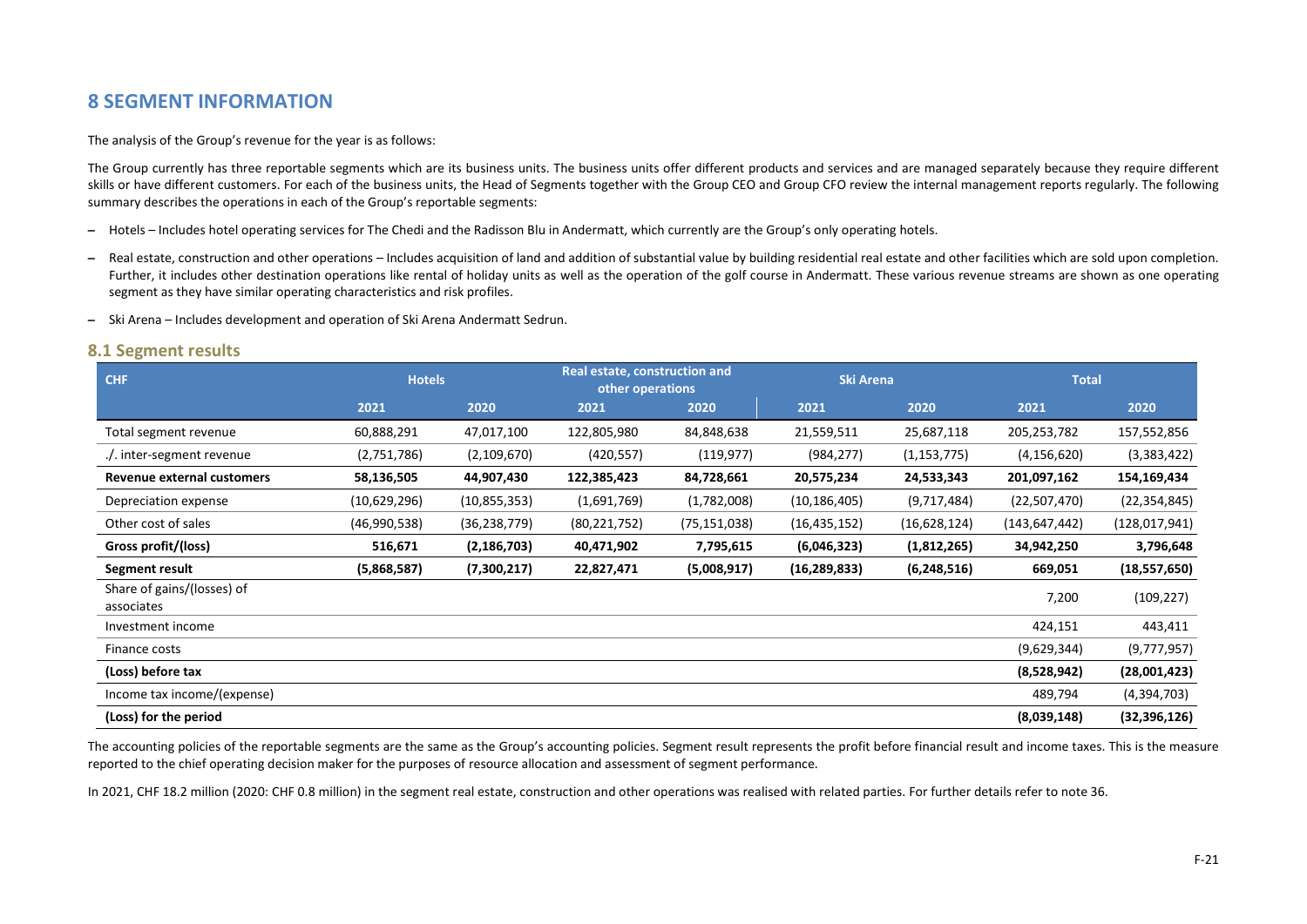## 8.2 Segment assets and liabilities

| <b>CHF</b>                                     | 2021        | 2020        |
|------------------------------------------------|-------------|-------------|
| Hotels                                         | 116,991,919 | 123,910,132 |
| Real estate, construction and other operations | 234,139,690 | 234,862,868 |
| Ski Arena                                      | 171,418,849 | 174,005,593 |
| Segment assets                                 | 522,550,458 | 532,778,593 |
| Unallocated assets                             | 55,758,174  | 56,456,627  |
| <b>Total consolidated assets</b>               | 578,308,632 | 589,235,220 |
|                                                |             |             |
| <b>Hotels</b>                                  | 25,724,489  | 21,035,625  |
| Real estate, construction and other operations | 80,365,072  | 67,312,776  |
| Ski Arena                                      | 19,358,253  | 15,857,612  |
| <b>Segment liabilities</b>                     | 125,447,813 | 104,206,013 |
| Unallocated liabilities                        | 434,435,550 | 458,423,039 |
| <b>Total consolidated liabilities</b>          | 559,883,363 | 562,629,052 |

For the purposes of monitoring segment performance and allocating resources between segments:

- All assets are allocated to reportable segments other than other financial assets, investments in associates, amounts due from related parties, cash and bank balances as well as current and deferred tax assets.
- All liabilities are allocated to reportable segments other than shareholder's loan, borrowings, amounts due to related parties as well as current and deferred tax liabilities.

## Additions to non-current assets

| <b>CHF</b>                                     | 2021                     | 2020       |
|------------------------------------------------|--------------------------|------------|
| Hotels                                         | $\overline{\phantom{a}}$ | 286,820    |
| Real estate, construction and other operations | 11,609,873               | 1,489,158  |
| Ski Arena                                      | 8,956,722                | 10,571,238 |
| <b>TOTAL</b>                                   | 20,566,595               | 12,347,216 |

## 8.3 Geographical information

All operations of the Group are located in Switzerland. Hence, all revenue of the Group was generated in Switzerland. Further, all non-current assets are located in Switzerland.

## 9 INVESTMENT INCOME

| <b>CHF</b>                    | 2021    | 2020    |
|-------------------------------|---------|---------|
| Interest income:              |         |         |
| - Bank deposits               | 80      | 182     |
| - Related party loans         | 379,037 | 399,289 |
| - Other loans and receivables | 45,034  | 43,941  |
| <b>TOTAL</b>                  | 424,151 | 443,411 |

All investment income is related to loans and receivables including cash and bank balances.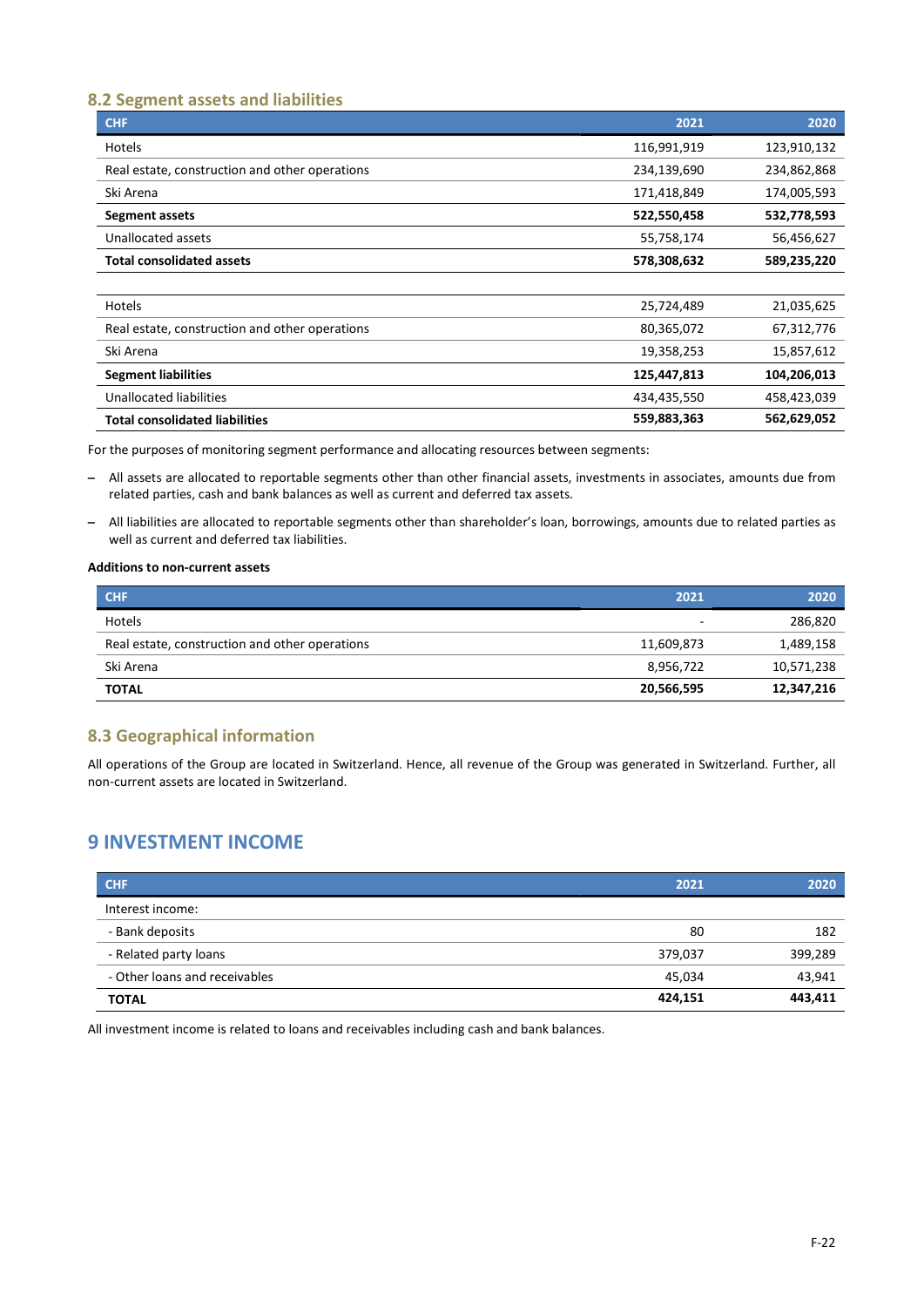## 10 OTHER GAINS AND LOSSES

| <b>CHF</b>                                                 | 2021          | 2020      |
|------------------------------------------------------------|---------------|-----------|
| Income from government grants (note 33)                    | 1,568,547     | 445.619   |
| Gain/(loss) on sale of property, plant and equipment       | 228,179       | (62, 345) |
| Loss from change in financial year end of subsidiaries (i) | (6, 144, 502) |           |
| Net foreign exchange losses                                | (24, 842)     | (18, 866) |
| Other gains (ii)                                           | 188,259       | 33,403    |
| <b>TOTAL</b>                                               | (4, 184, 359) | 397,811   |

(i) In 2021, the subsidiaries of the Ski Arena segment changed their financial year end from 30 September to 31 December to be aligned with the residual entities of the Group. The difference in the Ski Arena subsidiaries' financial statements as at 30 September 2020 (adjusted for significant events that took place between 1 October 2020 and 31 December 2020 and the financial statements as of 31 December 2020 has been treated as a change in estimate and is shown in the position other gains and losses.

(ii) Other gains mainly relate to reimbursements from insurance companies due to various insignificant insurance cases due to damaging of assets.

## 11 ADMINISTRATIVE EXPENSES

| <b>CHF</b>                    | 2021          | 2020          |
|-------------------------------|---------------|---------------|
| Employee expenses             | (12,702,335)  | (9, 154, 162) |
| Marketing expenses            | (7,922,632)   | (7,485,352)   |
| Depreciation expenses         | (2,079,338)   | (1,674,064)   |
| Other administrative expenses | (7, 384, 535) | (4,438,531)   |
| <b>TOTAL</b>                  | (30,088,840)  | (22,752,109)  |

## 12 FINANCE EXPENSES

| <b>CHF</b>                                              | 2021         | 2020         |
|---------------------------------------------------------|--------------|--------------|
| Interest on bank overdrafts and loans                   | (9,707,830)  | (9,618,394)  |
| Interest on lease liabilities                           | (320, 199)   | (383,207)    |
| <b>Bank charges</b>                                     | (64, 966)    | (51, 289)    |
| Other finance expense                                   | ۰            | (21, 437)    |
| <b>Total interest</b>                                   | (10,092,995) | (10,074,327) |
| Less: amounts included in the cost of qualifying assets | 463,651      | 296,370      |
| <b>TOTAL</b>                                            | (9,629,344)  | (9,777,957)  |

## 13 COMPENSATION OF KEY MANAGEMENT PERSONNEL

| <b>CHF</b>                                     | 2021    | 2020    |
|------------------------------------------------|---------|---------|
| <b>Salaries</b>                                | 573,500 | 688,500 |
| Other short-term employee benefits             | 130.000 | 175,735 |
| Post employment benefits                       | 45.165  | 40,230  |
| TOTAL COMPENSATION OF KEY MANAGEMENT PERSONNEL | 748.665 | 884,465 |

Since 2013 there is a compensation plan in place for the external members of the Board of Directors which consists of a fixed compensation subject to an annual review. In 2021, a member of the Board of Directors has invoiced his fixed compensation as well as consulting fees through a company in the total amount of CHF 82,667 (2020: CHF 96,000).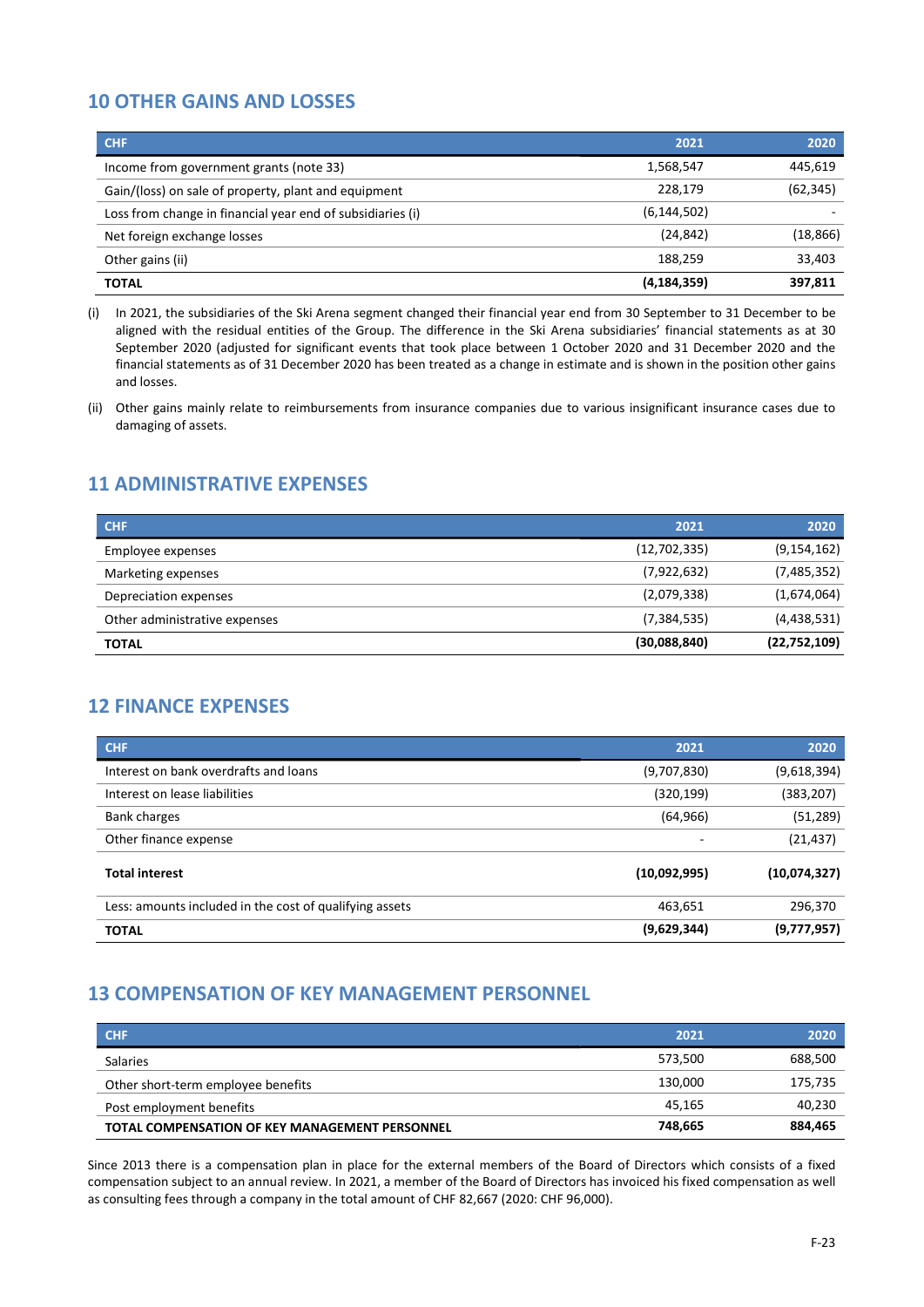As to the compensation of the members of Executive Management (CEO and CFO), the base salary as well as the bonuses, if any, is determined in a discretionary decision by the Board of Directors. The annual proposals and decisions concerning the compensation of Executive Management are based on an evaluation of the individual performance of each member, as well as of the performance of the business area for which each member is responsible and the Group's performance overall.

## 14 INCOME TAXES

## 14.1 Income tax recognized in profit or loss

| <b>CHF</b>                                                            | 2021        | 2020        |
|-----------------------------------------------------------------------|-------------|-------------|
| <b>CURRENT TAX</b>                                                    |             |             |
| Current tax expense for the current year                              | 509,457     | 362,240     |
| Adjustments recognized in the current year in relation to prior years | 13,710      | 9,120       |
|                                                                       | 523,167     | 371,360     |
| <b>DEFERRED TAX</b>                                                   |             |             |
| Deferred tax (income) recognized in the current year                  | (1,022,250) | (3,043,390) |
| Adjustments to deferred taxes attributable to changes in tax rates    | 9,287       |             |
| Write-down of deferred tax assets                                     |             | 7,066,733   |
|                                                                       | (1,012,963) | 4,023,343   |
| TOTAL INCOME TAX (INCOME)/EXPENSE RECOGNIZED IN THE CURRENT YEAR      | (489,794)   | 4,394,703   |

The following table provides reconciliation between income tax expense recognized for the year and the tax calculated by applying the applicable tax rates on accounting profit:

| <b>CHF</b>                                                               | 2021        | 2020         |
|--------------------------------------------------------------------------|-------------|--------------|
| (Loss) before tax                                                        | (8,528,941) | (28,001,423) |
| Income tax (income) calculated at 17.80% (2020: 12.81%)                  | (1,664,349) | (3,584,220)  |
| Effect of deferred tax balances due to changes in tax rates              | 9,287       |              |
| Effect of adjustments in current taxes in relation to prior periods      | 13,709      | 9,120        |
| Unrecognized deferred tax assets during the year                         | 3,129,510   | 3,255,377    |
| Effect of previously unrecognised tax losses                             | (1,858,876) | (2,316,159)  |
| Effect of income that is exempt from taxation                            | (197, 940)  | (164, 393)   |
| Effect of expenses that are not deductible in determining taxable profit | 18,710      | 19,688       |
| Effect of concession (capitalized expense)                               | 60,155      | 108,557      |
| Effect of derecognized deferred tax assets                               |             | 7,066,733    |
| INCOME TAX (INCOME)/EXPENSE RECOGNIZED IN PROFIT OR LOSS                 | (489, 794)  | 4,394,703    |

The average tax rate of 17.80% (2020: 12.81%) is the applicable tax rate of the individual companies that generate taxable results.

## 14.2 Income tax recognized in other comprehensive income

| <b>CHF</b>                                                | 2021       | 2020   |
|-----------------------------------------------------------|------------|--------|
| <b>DEFERRED TAX</b>                                       |            |        |
| Remeasurement of defined benefit obligation               | (289, 422) | 81.105 |
| TOTAL INCOME TAX RECOGNISED IN OTHER COMPREHENSIVE INCOME | (289, 422) | 81,105 |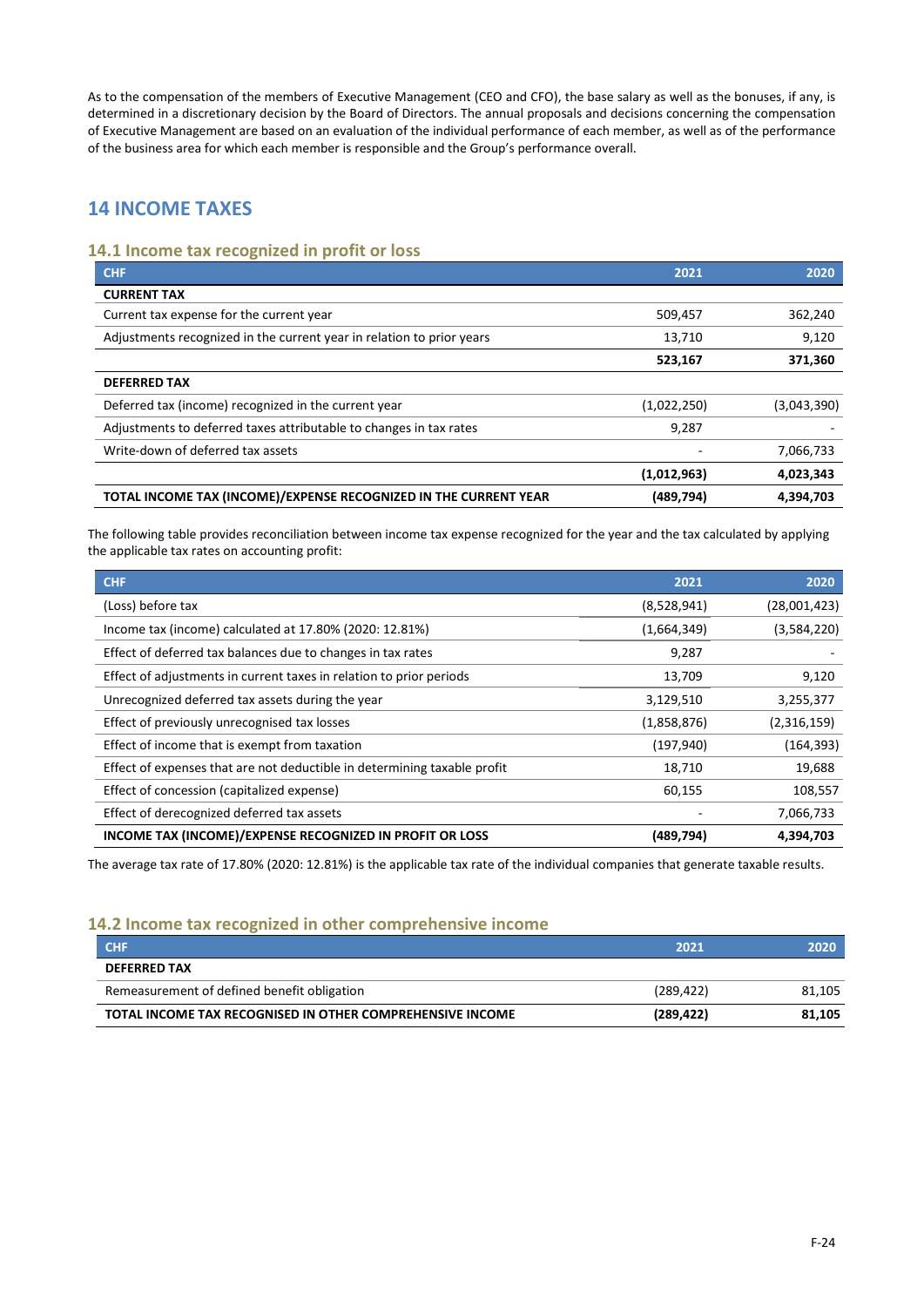## 14.3 Deferred tax balances

Deferred tax assets and liabilities arise from the following:

| 2021                                    | <b>Opening</b> | <b>Charged to</b> | <b>Recognized in</b> | <b>Closing</b> |
|-----------------------------------------|----------------|-------------------|----------------------|----------------|
| <b>CHF</b>                              | balance        | income            | <b>OCI</b>           | balance        |
| <b>ASSETS</b>                           |                |                   |                      |                |
| Temporary differences                   |                |                   |                      |                |
| Tax losses                              | 9,146,443      | 1,032,261         |                      | 10,178,704     |
| Property, plant and equipment (IFRS 16) | 21,792         | 6,190             |                      | 27,982         |
| Pension plan                            | 1,185,307      | (25, 488)         | (289, 422)           | 870,397        |
|                                         | 10,353,542     | 1,012,963         | (289, 422)           | 11,077,083     |
| <b>LIABILITIES</b>                      |                |                   |                      |                |
| <b>Temporary differences</b>            |                |                   |                      |                |
| Property, plant & equipment             | 1,256,625      | ٠                 |                      | 1,256,625      |
|                                         | 1,256,625      |                   |                      | 1,256,625      |
| <b>NET DEFERRED TAX ASSETS</b>          | 9,096,917      | 1,012,963         | (289, 422)           | 9,820,458      |

| 2020                                    | <b>Opening</b> | <b>Charged to</b>        | <b>Recognized in</b> | <b>Closing</b> |
|-----------------------------------------|----------------|--------------------------|----------------------|----------------|
| <b>CHF</b>                              | balance        | income                   | <b>OCI</b>           | balance        |
| <b>ASSETS</b>                           |                |                          |                      |                |
| <b>Temporary differences</b>            |                |                          |                      |                |
| Tax losses                              | 13,226,362     | (4,079,919)              |                      | 9,146,443      |
| Property, plant and equipment (IFRS 16) | 9,211          | 12,581                   |                      | 21,792         |
| Pension plan                            | 1,060,207      | 43,995                   | 81,105               | 1,185,307      |
|                                         | 14,295,780     | (4,023,343)              | 81,105               | 10,353,542     |
| <b>LIABILITIES</b>                      |                |                          |                      |                |
| <b>Temporary differences</b>            |                |                          |                      |                |
| Property, plant & equipment             | 1,256,625      | -                        |                      | 1,256,625      |
|                                         | 1,256,625      | $\overline{\phantom{0}}$ |                      | 1,256,625      |
| <b>NET DEFERRED TAX ASSETS</b>          | 13,039,155     | (4,023,343)              | 81,105               | 9,096,917      |

## 14.4 Unrecognized deferred tax assets

Unused tax losses for which no deferred tax assets have been recognized:

| <b>CHF</b>                     | 31 December 2021         | 31 December 2020 |
|--------------------------------|--------------------------|------------------|
| Tax losses (expiry in 2021)    | $\overline{\phantom{a}}$ | 17,753,745       |
| Tax losses (expiry in 2022)    | 45,334,193               | 45,334,193       |
| Tax losses (expiry in 2023)    | 34,270,401               | 36,632,264       |
| Tax losses (expiry in 2024)    | 17,891,807               | 19,418,517       |
| Tax losses (expiry in 2025)    | 23,697,524               | 25,756,727       |
| Tax losses (expiry in 2026)    | 14,035,670               | 14,035,670       |
| Tax losses (expiry in 2027)    | 6,626,532                | 6,626,532        |
| Tax losses (expiry in 2028)    | 16,540,830               |                  |
| <b>Total unused tax losses</b> | 158,396,957              | 165,557,648      |

No deferred tax assets have been recognized for the above federal tax losses as the future realization of the tax losses is currently uncertain.

Further, state taxes have only been recognized for the hotel operation business, the ski arena business as well as other operations as gains from real estate sales are exempt from this taxation for most of the companies in the real estate and construction segment. Therefore, total tax losses of CHF 80.6 million (31 December 2020: CHF 81.4 million) will not be useable in the future.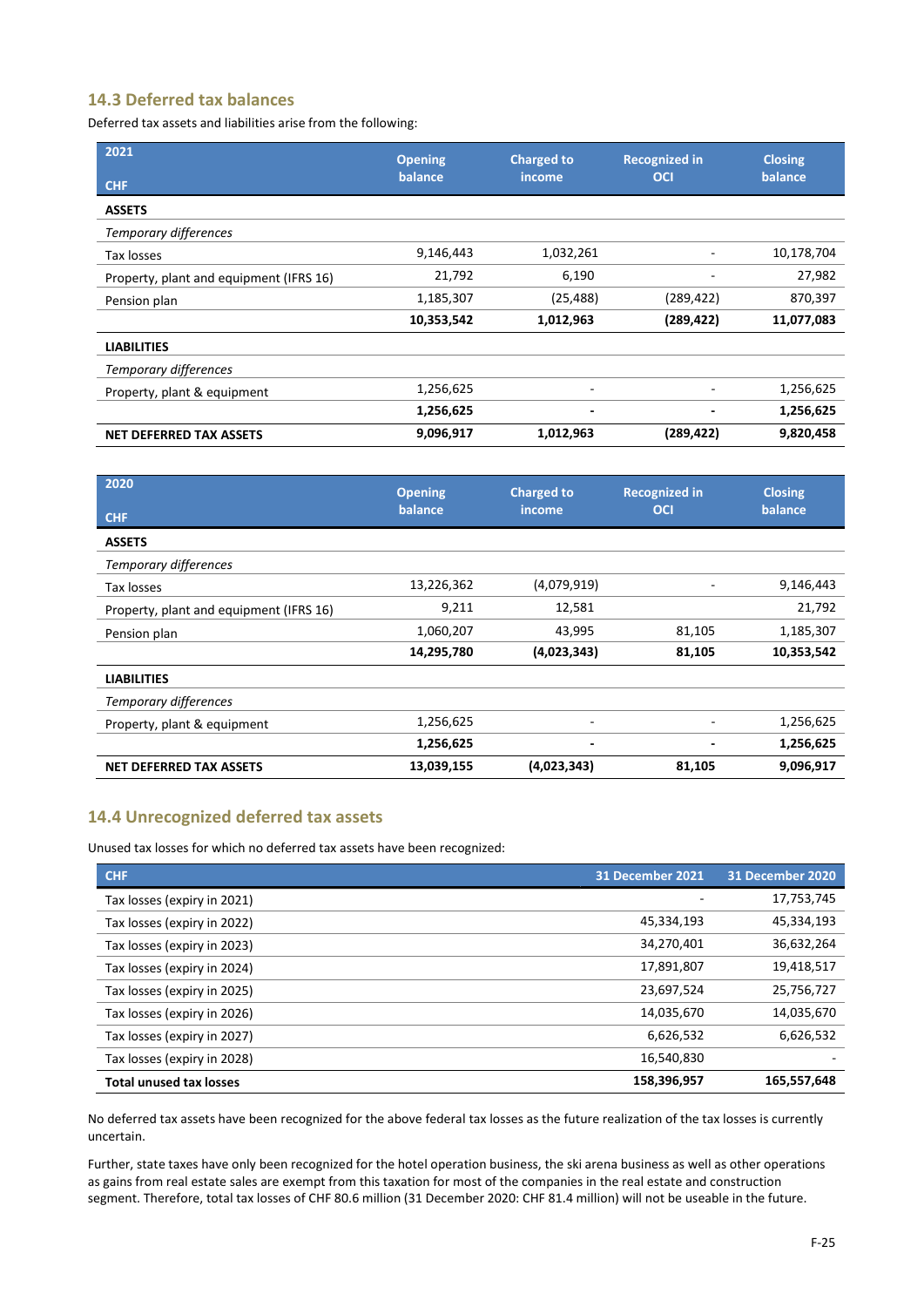## 15 PROPERTY, PLANT AND EQUIPMENT

| <b>CHF</b>                                     | <b>Freehold land</b>     | <b>Buildings</b> | <b>Plant and</b><br>equipment | <b>Furniture and</b><br>fixtures | <b>Property under</b><br>construction | <b>Right-of-use</b><br>assets | <b>Total</b>    |
|------------------------------------------------|--------------------------|------------------|-------------------------------|----------------------------------|---------------------------------------|-------------------------------|-----------------|
| <b>COST</b>                                    |                          |                  |                               |                                  |                                       |                               |                 |
| Balance at 1 January 2020                      | 16,230,624               | 192,159,080      | 165,097,271                   | 19,690,811                       | 28,678,026                            | 30,680,322                    | 452,536,134     |
| <b>Additions</b>                               |                          | 286,304          | 666,075                       | 1,741,889                        | 5,900,227                             | 3,752,721                     | 12,347,216      |
| Disposals                                      | (27, 151)                | $\sim$           | (863,590)                     |                                  |                                       | (442, 178)                    | (1, 332, 919)   |
| Transfers within property, plant and equipment | $\blacksquare$           | 15,152,373       | 1,559,828                     | 2,725,487                        | (17,700,483)                          | (1,737,205)                   |                 |
| <b>Balance at 31 December 2020</b>             | 16,203,473               | 207,597,757      | 166,459,584                   | 24,158,187                       | 16,877,770                            | 32,253,660                    | 463,550,431     |
| <b>Additions</b>                               | 326,553                  | 1,828,893        | 2,046,787                     | 2,683,652                        | 6,725,216                             | 6,955,494                     | 20,566,595      |
| <b>Disposals</b>                               | (250, 283)               | (4,961,144)      | (4, 162, 259)                 | (1, 417, 277)                    |                                       | (2, 130, 681)                 | (12, 921, 644)  |
| Transfer to inventory                          |                          |                  |                               |                                  | (1, 293, 548)                         |                               | (1, 293, 548)   |
| Transfers within property, plant and equipment | $\blacksquare$           | 1,835,986        | 923,284                       | 1,691,601                        | (4,450,871)                           |                               |                 |
| <b>Balance at 31 December 2021</b>             | 16,279,743               | 206,301,492      | 165,267,396                   | 27,116,163                       | 17,858,567                            | 37,078,473                    | 469,901,834     |
|                                                |                          |                  |                               |                                  |                                       |                               |                 |
| <b>ACCUMULATED DEPRECIATION</b>                |                          |                  |                               |                                  |                                       |                               |                 |
| Balance at 1 January 2020                      | (168, 643)               | (24, 861, 660)   | (35, 171, 887)                | (10, 117, 190)                   | (1,203,905)                           | (4,348,923)                   | (75, 872, 208)  |
| Disposals                                      |                          |                  | 706,218                       |                                  |                                       | 442,178                       | 1,148,396       |
| Depreciation expenses                          | (81, 640)                | (5,601,279)      | (12, 141, 826)                | (2,992,216)                      |                                       | (3,340,335)                   | (24, 157, 296)  |
| Transfers within property, plant and equipment |                          |                  |                               | (1,543,856)                      |                                       | 1,543,856                     |                 |
| <b>Balance at 31 December 2020</b>             | (250, 283)               | (30, 462, 939)   | (46,607,495)                  | (14, 653, 262)                   | (1,203,905)                           | (5,703,224)                   | (98,881,108)    |
| <b>Disposals</b>                               | 250,283                  | 4,961,144        | 4,131,050                     | 1,198,012                        | $\sim$                                | 2,103,104                     | 12,643,593      |
| Depreciation expenses                          | $\sim$                   | (6,627,505)      | (13, 345, 095)                | (3,707,584)                      |                                       | (3,478,785)                   | (27, 158, 969)  |
| <b>Balance at 31 December 2021</b>             | $\overline{\phantom{0}}$ | (32, 129, 300)   | (55,821,540)                  | (17, 162, 834)                   | (1,203,905)                           | (7,078,905)                   | (113, 396, 484) |
| <b>CARRYING AMOUNT</b>                         |                          |                  |                               |                                  |                                       |                               |                 |
| At 31 December 2020                            | 15,953,190               | 177,134,818      | 119,852,089                   | 9,504,925                        | 15,673,865                            | 26,550,436                    | 364,669,323     |
| At 31 December 2021                            | 16,279,743               | 174,172,192      | 109,445,856                   | 9,953,329                        | 16,654,662                            | 29,999,568                    | 356,505,350     |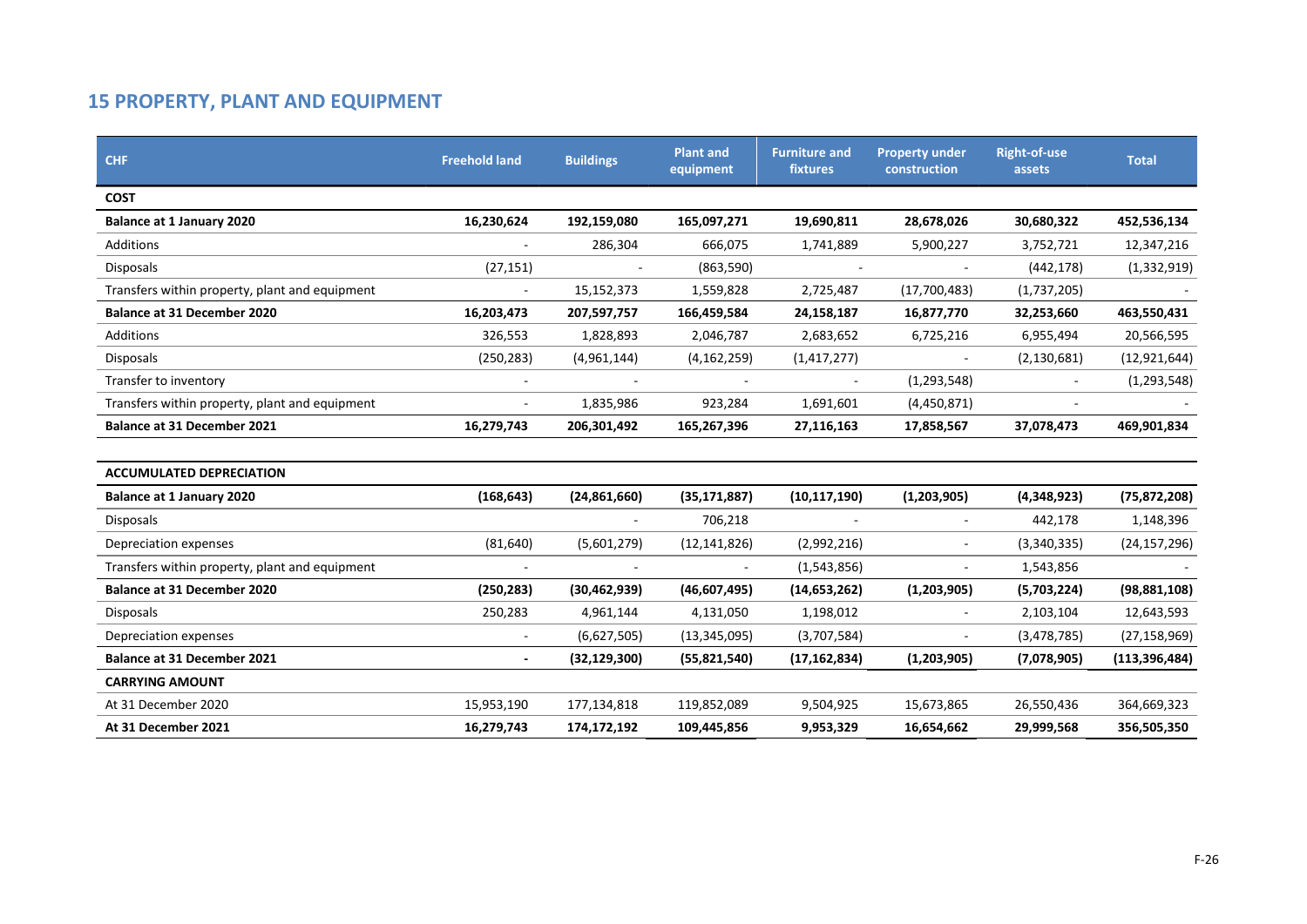In 2021 and 2020, there were no impairment losses. The impact of the Covid-19 pandemic on the recoverability of the Group's tangible assets is described in note 6.

At 31 December 2021, property, plant and equipment of the Group with a carrying amount of CHF 120.9 million (31 December 2020: CHF 170.2 million) were pledged to secure borrowings of the Group as described in note 28. In addition, the Group's obligations under leases are secured by the lessors' title to the leased assets, which have a carrying amount of CHF 30.0 million (2020: CHF 26.7 million). Refer to note 38 for further details on lease liabilities.

As at 31 December 2021, property under construction mainly consists of unfinished infrastructure work related to the podium in Andermatt. In 2021, the increase is mainly due work on the podium. The increase was partly netted off by reclassification of finalized infrastructure work related to the podium as well as finished construction work in relation to the ski area.

See note 38 for further details on the composition of right-of-use assets.

## 16 SUBSIDIARIES

The Group has control over all the subsidiaries below either directly or indirectly through subsidiaries controlled by the Parent Company. Details of the Group's significant subsidiaries at the end of the reporting period are as follows:

| <b>Company name</b>                            | <b>Domicile</b> | <b>Purpose</b>                  | Share/paid- in<br>capital |             | <b>Proportion of</b><br>ownership interest<br>held by the Group |         |
|------------------------------------------------|-----------------|---------------------------------|---------------------------|-------------|-----------------------------------------------------------------|---------|
|                                                |                 |                                 |                           |             | 2021                                                            | 2020    |
| Bellevue Hotel & Appartement<br>Development AG | Andermatt       | Hotel and<br><b>Real Estate</b> | <b>CHF</b>                | 4,360,000   | 100.00%                                                         | 100.00% |
| Bellevue Hotel & Appartement<br>Management AG  | Andermatt       | Hotel                           | <b>CHF</b>                | 100,000     | 100.00%                                                         | 100.00% |
| Hotel 4B Development AG                        | Andermatt       | Hotel and Real<br>Estate        | <b>CHF</b>                | 100,000     | 51.00%                                                          | 51.00%  |
| Hotel 4B Management AG                         | Andermatt       | Hotel                           | <b>CHF</b>                | 100,000     | 51.00%                                                          | 51.00%  |
| Alpine Development Andermatt AG                | Andermatt       | <b>Real Estate</b>              | <b>CHF</b>                | 100,000     | 51.00%                                                          | 51.00%  |
| Saschi Immobilien AG                           | Andermatt       | <b>Real Estate</b>              | <b>CHF</b>                | 100,000     | 51.00%                                                          | 51.00%  |
| SAGA Andermatt Immobilien AG                   | Andermatt       | <b>Real Estate</b>              | <b>CHF</b>                | 100,000     | 51.00%                                                          | 51.00%  |
| Andermatt Invest AG                            | Andermatt       | <b>Real Estate</b>              | <b>CHF</b>                | 100,000     | 100.00%                                                         | 100.00% |
| Andermatt-Sedrun Sport AG                      | Andermatt       | Ski Arena Operator              | <b>CHF</b>                | 107,000,000 | 89.26%                                                          | 82.59%  |
| Andermatt Sedrun Disentis Marketing<br>AG      | Andermatt       | Ski-Arena Operator              | <b>CHF</b>                | 100,000     | 60.09%                                                          | 53.68%  |
| Schweizer Schneesportschule<br>Andermatt GmbH  | Andermatt       | Ski Arena Operator              | <b>CHF</b>                | 80,000      | $\overline{\phantom{0}}$                                        | 68.14%  |
| <b>White Emotion GmbH</b>                      | Altdorf         | Ski Arena Operator              | <b>CHF</b>                | 20,000      | $\overline{\phantom{0}}$                                        | 68.14%  |

In 2021, the Company was the only shareholder to participate in the capital increase of Andermatt-Sedrun Sport AG, which increased the capital share held from 82.59% to 89.26% resp. the voting share from 82.59% to 92.44%. Further, Schweizer Schneesportschule Andermatt GmbH was merged with Andermatt-Sedrun Sport AG and the dormant company White Emotion GmbH was liquidated.

In 2020, there were no changes to the Group.

## 17 INVESTMENTS IN ASSOCIATES

Details of the Group's associates at the end of the reporting period are as follows:

| Name of associate    | <b>Place of</b><br>incorporation | <b>Proportion of ownership</b><br>interest and voting power<br>held by the Group <b>b</b> | <b>Carrying value</b><br>(CHF) |           |
|----------------------|----------------------------------|-------------------------------------------------------------------------------------------|--------------------------------|-----------|
|                      |                                  | 2021                                                                                      | 2021                           | 2020      |
| Andermatt Central AG | Andermatt                        | 25%                                                                                       | 2,287,044                      | 2,279,844 |
| <b>TOTAL</b>         |                                  |                                                                                           | 2,287,044                      | 2,279,844 |

The main operation of the associate is to construct and operate the new train station in Andermatt.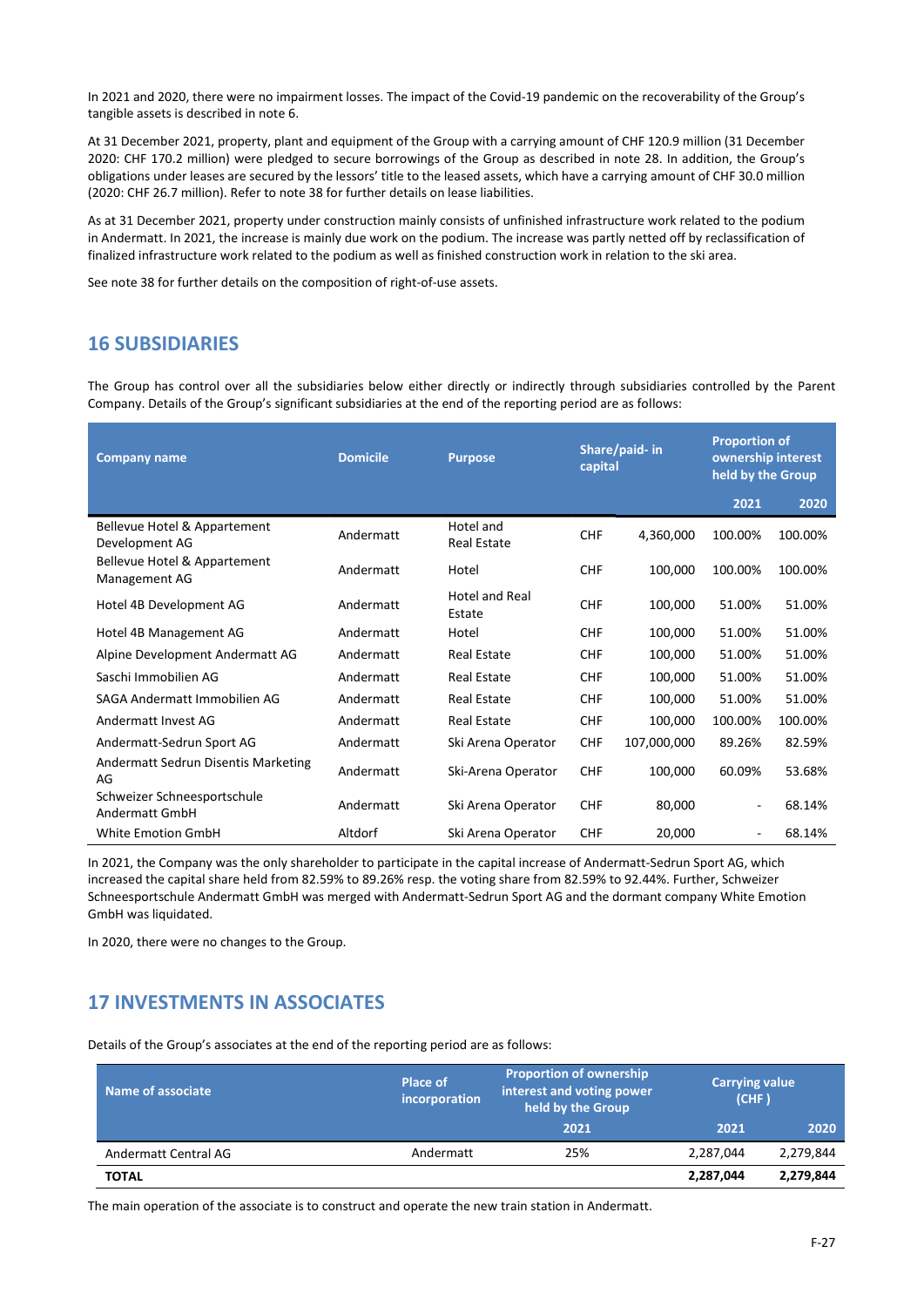The Group measures its associate using the equity method of accounting as described in policy 3.14 of the notes to the consolidated financial statements.

The Group did not receive any dividends during the current year from Andermatt Central AG (2020: none).

Summarised financial information in respect of Andermatt Central AG is set out below:

|                                                    | 2021         | 2020         |
|----------------------------------------------------|--------------|--------------|
| Current assets                                     | 553,526      | 145,840      |
| Non-current assets                                 | 33,362,295   | 34,384,494   |
| <b>Current liabilities</b>                         | (967, 646)   | (410, 957)   |
| Non-current liabilities                            | (23,800,000) | (25,000,000) |
| Net assets                                         | 9,148,175    | 9,119,377    |
|                                                    |              |              |
| Revenue for the year                               | ٠            |              |
| Profit/(loss) for the year                         | 28,798       | (436,908)    |
| Other comprehensive income for the year            |              |              |
| Total comprehensive income for the year            | 28,798       | (436,908)    |
| Group's share of comprehensive income for the year | 7,200        | (109, 227)   |

Reconciliation of the above summarised financial information to the carrying amount of the interest in ASA recognised in the consolidated financial statements:

|                                                     | 2021      | 2020      |
|-----------------------------------------------------|-----------|-----------|
| Net assets of the associate over Group level        | 9.148.175 | 9,119,377 |
| Proportion of the Group's ownership interest in ASA | 25%       | 25%       |
| Carrying amount of the Group's interest in ASA      | 2,287,044 | 2,279,844 |

## 18 OTHER FINANCIAL ASSETS

Details of the Group's other financial assets are as follows:

| <b>CHF</b>                                                                            | <b>31 December 2021</b> | 31 December 2020 |
|---------------------------------------------------------------------------------------|-------------------------|------------------|
| Financial assets carried at amortised cost                                            |                         |                  |
| Rental deposits                                                                       | 89,999                  | 90,000           |
| Financial assets carried at fair value through other comprehensive income<br>(FVTOCI) |                         |                  |
| Green Power Uri AG (i)                                                                | ۰                       |                  |
| Andermatt-Urserntal Tourismus GmbH                                                    | 10.000                  | 10,000           |
| Golfplatz Sedrun AG                                                                   | 7,300                   | 7,300            |
| Luzern Tourismus AG                                                                   | 36,000                  | 36,000           |
| <b>Others</b>                                                                         | 14,977                  | 14,222           |
| <b>TOTAL</b>                                                                          | 158,276                 | 157,522          |

(i) As at 31 December 2013 management decided to revalue its investment in Green Power Uri AG to zero due to uncertainties regarding the future business development of the investment.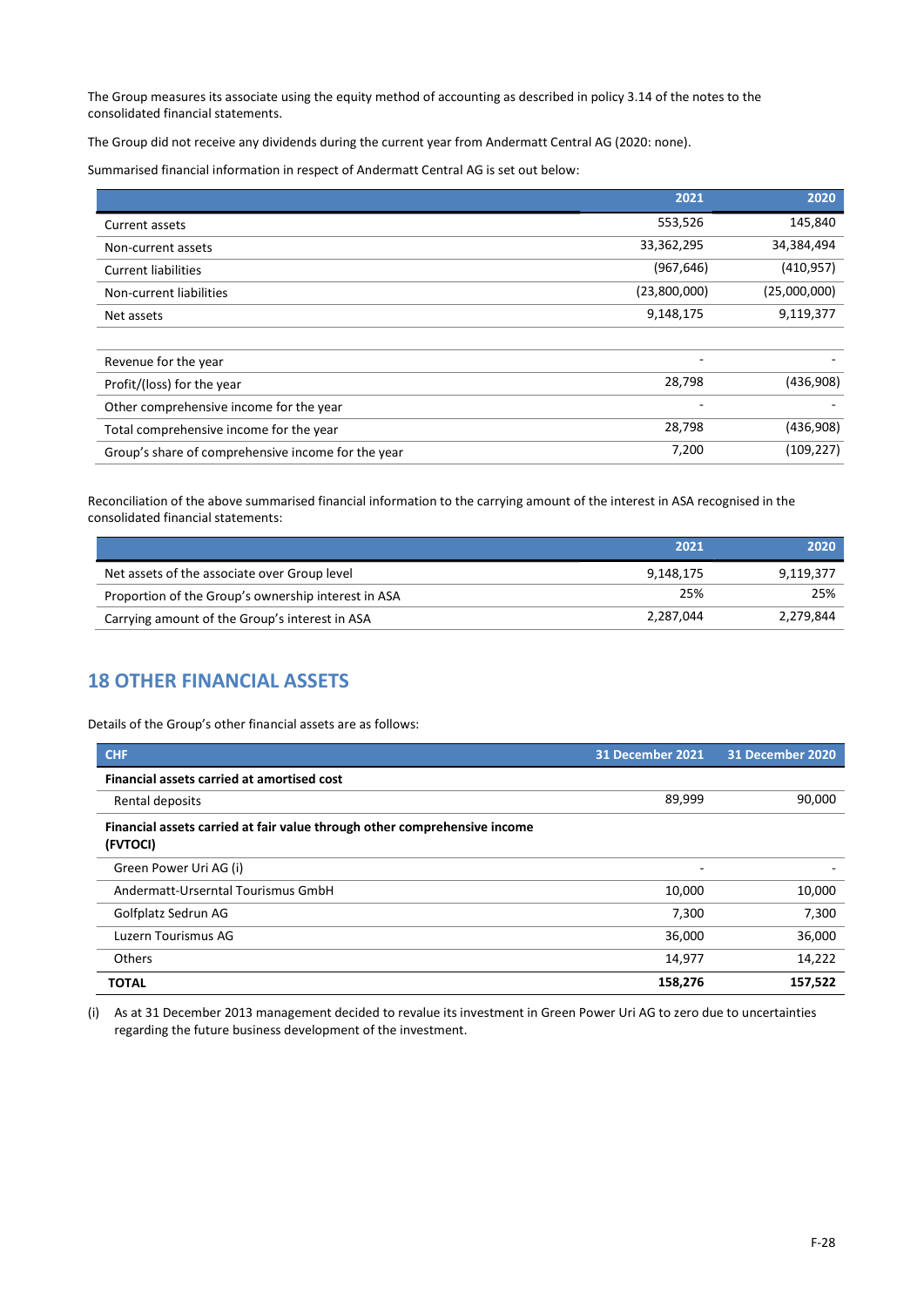## 19 INVENTORIES

| <b>CHF</b>                        | $\sim$ 31 December 2021 $^{\prime}$ | 31 December 2020 |
|-----------------------------------|-------------------------------------|------------------|
| Construction work in progress (i) | 90,955,867                          | 74,854,881       |
| Other inventories (ii)            | 26,301,270                          | 48,349,115       |
| <b>TOTAL</b>                      | 117,257,137                         | 123,203,996      |

(i) These include real estate construction work in progress. The real estate units are sold off plan. The increase is mainly due to ongoing construction of apartments on the podium.

(ii) This amount includes hotels and ski arena inventory of CHF 5.3 million (2020: CHF 3.8 million) as well as completed but unsold real estate units of CHF 21.0 million (2020: CHF 44.5 million). The decrease is mainly due to the handing over of already finished Gotthard residences and units of other apartment projects in 2021.

At 31 December 2021, inventory with a carrying amount of CHF 47.8 million (31 December 2020: CHF 65.7 million) were pledged to secure borrowings of the Group as described in note 28.

In 2021, there were no write-downs of inventory (2020: CHF 70,000). No negative impact of the Covid-19 pandemic on the recoverability of the Group's inventory is identified; also refer to note 6.

## 20 TRADE AND OTHER RECEIVABLES

| <b>CHF</b>                     | 31 December 2021 | <b>31 December 2020</b> |
|--------------------------------|------------------|-------------------------|
| Current receivables            | 14,903,564       | 8,271,866               |
| Expected credit loss allowance | ۰                |                         |
| <b>TOTAL</b>                   | 14,903,564       | 8,271,866               |

Interest is only charged in case of customers' default.

In 2021, none of the Group's trade and other receivables is past due (2020: none). No negative impact of the Covid-19 pandemic on the recoverability of the Group's trade and other receivables is identified; also refer to note 6.

## 21 OTHER CURRENT ASSETS

| <b>CHF</b>                                                   | <b>31 December 2021</b> | 31 December 2020 |
|--------------------------------------------------------------|-------------------------|------------------|
| Current account shareholder (i) (iv)                         | 16,000,000              | 27,000,000       |
| Loans to third parties (ii) (iv)                             | 7,343,909               | 4,943,420        |
| Other prepaid expenses                                       | 7,519,478               | 1,896,598        |
| Prepaid sales commissions related to uncompleted units (iii) | 1,522,072               | 553,690          |
| <b>VAT</b>                                                   | 998,253                 | 947,531          |
| Deposit with others (iv)                                     | 238,210                 | 569,506          |
| Withholding tax                                              | 9                       | 11               |
| Other debtors (iv)                                           | 262,476                 | 722,652          |
| <b>TOTAL</b>                                                 | 33,884,407              | 36,633,408       |

- (i) The Group has placed some of its excess cash with Mr. Samih Sawiris as a short-term treasury measure. The objective of this transaction is to avoid being charged negative interest. This short-term treasury measure started in July 2019 and is due on 10 July 2022. Further, it is repayable within 20 business days if demanded by the Group. The short-term treasury measure has a variable interest rate of currently 1.25%. It should be considered in connection with the shareholder's loan of CHF 111.9 million granted by Mr. Samih Sawiris to the Group (refer to note 27 for further details).
- (ii) This position includes deferred payments granted to buyers of real estate and loans granted to joint venture partner as a result of excess cash within Group companies. None of those loans are past due.
- (iii) These are sales commissions of sold but uncompleted real estate units which have been paid to sales companies. As the revenue for these sold real estate units is only recognized on completion of the respective units, the corresponding prepaid commissions are accrued accordingly.
- (iv) These assets meet the definition of a financial instrument in accordance with IFRS 9 (refer to note 35.3).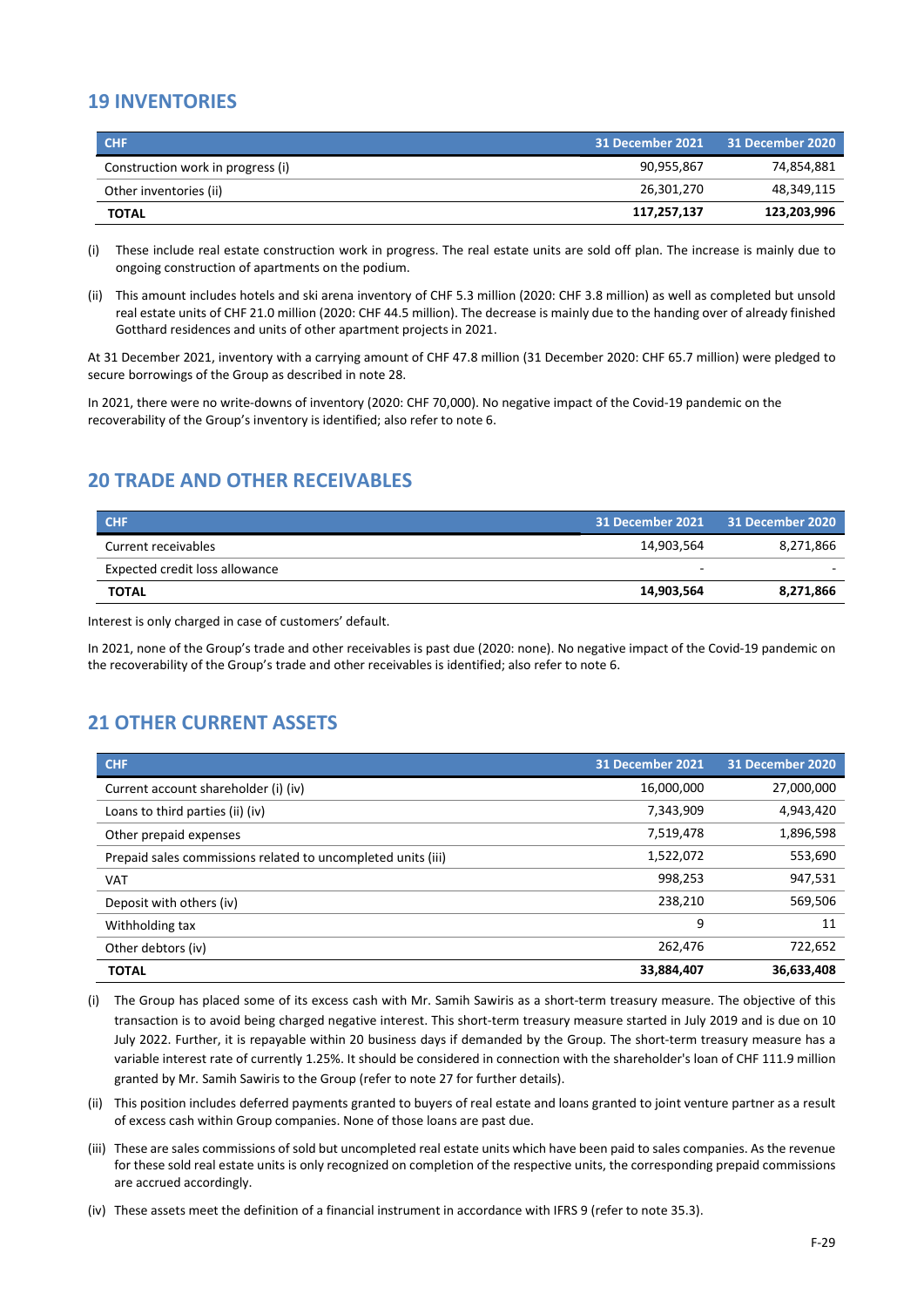## 22 CASH AND BANK BALANCES

For the purposes of the consolidated cash flow statement, cash and bank balances include cash on hand, demand deposits and balances at banks. Cash equivalents are short-term, highly liquid investments of maturities of three months or less from the acquisition date, that are readily convertible to known amounts of cash and which are subject to an insignificant risk of changes in value.

## 23 CAPITAL

## 23.1 Issued capital

| <b>CHF</b>                                      | 31 December 2021 | 31 December 2020 |
|-------------------------------------------------|------------------|------------------|
| Par value per share (in CHF)                    | 1.000            | 1,000            |
| Number of ordinary shares issued and fully paid | 301.147          | 301,147          |
| <b>Issued capital</b>                           | 301,147,000      | 301,147,000      |

As at 23 June 2020, the share capital was increased by CHF 70 million through issuance of 70,000 registered ordinary shares with a par value of CHF 1,000 per share. The share capital was increased through conversion of the shareholder's loan (note 27).

## 23.2 Significant shareholders

|                                | 2021<br>2020            |        |                         |        |
|--------------------------------|-------------------------|--------|-------------------------|--------|
| <b>CHF</b>                     | <b>Number of shares</b> | $\%$   | <b>Number of shares</b> | %      |
| SOSTNT Luxembourg S.a.r.l. (i) | 153.585                 | 51.00  | 153.585                 | 51.00  |
| Orascom Development Holding AG | 147.562                 | 49.00  | 147,562                 | 49.00  |
| <b>TOTAL</b>                   | 301.147                 | 100.00 | 301.147                 | 100.00 |

(i) The ultimate beneficial owner is Mr. Samih Sawiris.

## 24 RESERVES

| <b>CHF</b>       | 31 December 2021 | 31 December 2020 |
|------------------|------------------|------------------|
| General reserves | (2,841,470)      | (2,841,470)      |
| <b>TOTAL</b>     | (2,841,470)      | (2,841,470)      |

Reserves as at 31 December 2021 did not change compared to 31 December 2020.

## 25 RETAINED EARNINGS

| <b>CHF</b>                                                                                | 2021            | 2020            |
|-------------------------------------------------------------------------------------------|-----------------|-----------------|
| Balance at beginning of year                                                              | (271, 314, 709) | (239,026,516)   |
| (Loss) attributable to owners of the Parent Company                                       | (10, 474, 235)  | (31, 156, 462)  |
| Other comprehensive income attributable to owners of the Parent Company                   | 1,787,791       | (1, 131, 731)   |
| Acquisition of non-controlling interests' share in equity of consolidated<br>subsidiaries | (2,372,826)     |                 |
| <b>Balance at end of year</b>                                                             | (283, 373, 979) | (271, 314, 709) |

During 2020 and 2021 no dividends were paid by the Company to its shareholders. In respect of the current year, the Board of Directors will not propose a dividend or a capital reduction to the shareholders at the Annual General Meeting.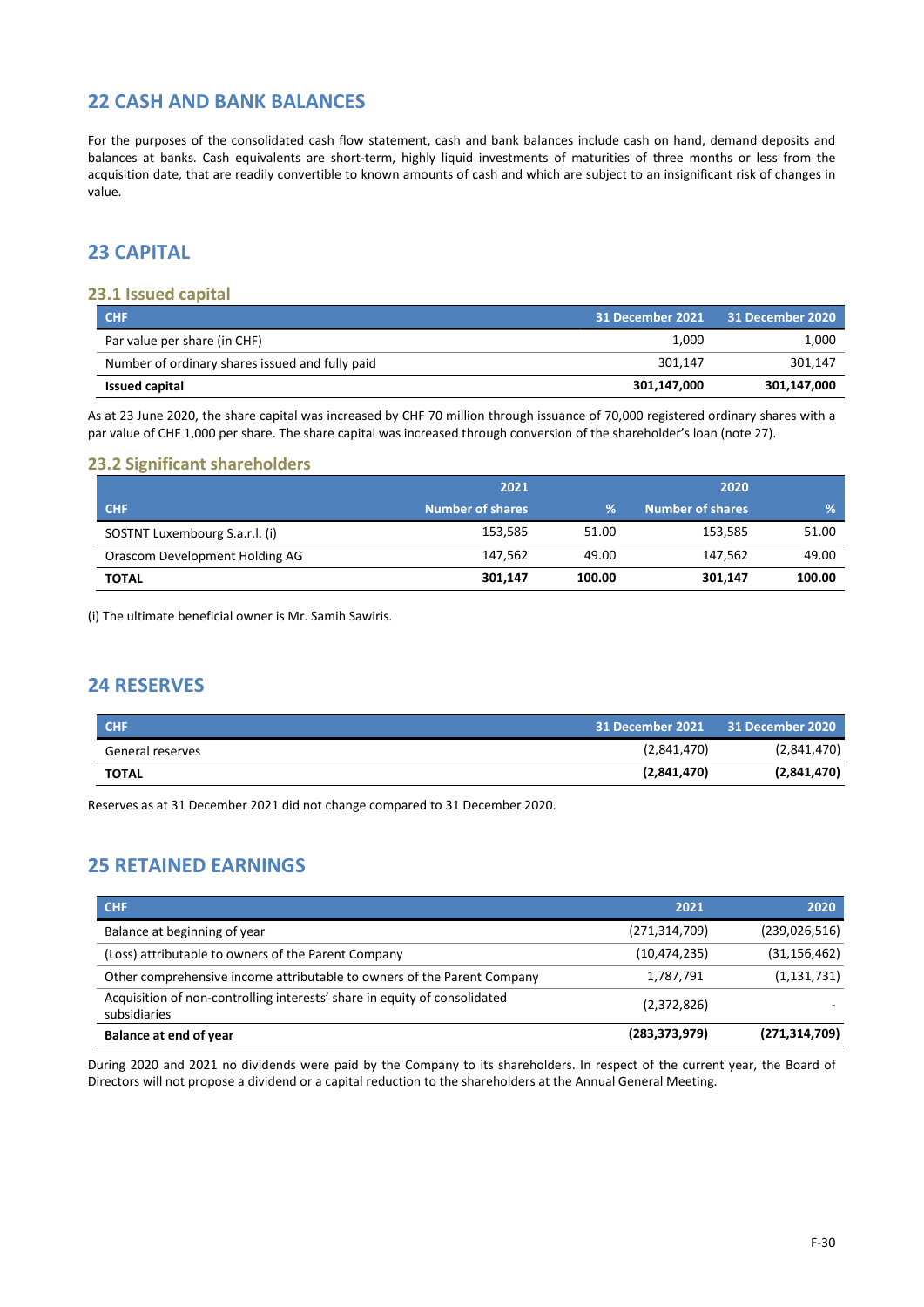## 26 NON-CONTROLLING INTERESTS

| <b>CHF</b>                                                                                | 2021        | 2020        |
|-------------------------------------------------------------------------------------------|-------------|-------------|
| Balance at beginning of year                                                              | (384, 653)  | 2,079,313   |
| Share of profit/(loss) for the year                                                       | 2,435,087   | (1,239,664) |
| Share of other comprehensive income for the year                                          | 151,658     | 79,098      |
| Dividends paid by subsidiaries to non-controlling interests                               | (2,060,200) | (1,303,400) |
| Acquisition of non-controlling interests' share in equity of consolidated<br>subsidiaries | 2,351,826   |             |
| <b>Balance at end of year</b>                                                             | 2,493,718   | (384,653)   |

## 27 SHAREHOLDER'S LOAN

Beside the capital increases in 2013 and 2020, Mr. Samih Sawiris has provided further financing for the resort Andermatt through a shareholder's loan, which amounts to CHF 111.9 million (31 December 2020: CHF 129.8 million) as at 31 December 2021.

In December 2021, Mr. Samih Sawiris acquired three plots of land for the construction of villas in the total amount of CHF 18.2 million through reduction of the shareholder's loan. Further, CHF 1.0 million were transferred to the current account. Including accrued interest, the shareholder's loan decreased by CHF 17.9 million.

As at 23 June 2020, CHF 70 million of the shareholder's loan were converted into share capital (note 23).

The loan has currently an interest rate of 1% and is unsecured. As at 31 December 2021, CHF 80 million of the shareholder's loan are subordinated (31 December 2020: CHF 80 million).

In July 2019, the Group invested CHF 35 million of its excess cash with Mr. Samih Sawiris as a short-term treasury measure to avoid negative interest amounts. During 2020 and 2021, a total of CHF 19 million were drawn down (refer to note 21 for further details).

|                            | <b>Current</b> |            | <b>Non-current</b> |             |
|----------------------------|----------------|------------|--------------------|-------------|
| <b>CHF</b>                 | 31.12.2021     | 31.12.2020 | 31.12.2021         | 31.12.2020  |
| Loans from JV Partners (i) |                |            | 42,613,025         | 45,540,207  |
| Lease liabilities (ii)     | 3,786,077      | 3,109,285  | 21,693,545         | 18,734,083  |
| Bonds (iii)                |                |            | 159,074,187        | 158,751,001 |
| Bank loans (iv)            | 13,353,860     | 2,262,632  | 37,420,035         | 56,019,186  |
| Government loans (v)       | 2,666,734      | 2,514,324  | 39,105,266         | 39,257,676  |
| Other borrowings           |                | 13,361     |                    |             |
| Due to third parties       | 16,020,594     | 4,790,317  | 235,599,488        | 254,027,863 |
| <b>TOTAL</b>               | 19,806,671     | 7,899,602  | 299,906,058        | 318,302,153 |

## 28 BORROWINGS

(i) Some of the buildings including one hotel and several apartment houses, are developed and financed together with joint venture partners. Whereas the Company contributes the land and additional financing, the joint venture partners provide financing for their share of the project costs. These loans are unsecured and in general carry an interest of 1%.

- (ii) Refer to note 38 for details on lease liabilities
- (iii) On 11 December 2020, the Company placed another bond listed on the SIX Swiss Exchange with a nominal value of CHF 60 million. The bond has a term of five years and pays annual interest of 4.375%. At the same date, the Company repaid its first bond listed on the SIX Swiss Exchange with a nominal value of CHF 50 million at par. The bond had a term of five years and paid annual interest of 3.875%.

On 9 July 2019, the Company placed a third bond listed on the SIX Swiss Exchange with a nominal value of CHF 50 million. The bond has a term of five years and pays annual interest of 3.75%

On 6 July 2018, the Company placed a second bond listed on the SIX Swiss Exchange with a nominal value of CHF 50 million. The bond has a term of five years and pays annual interest of 4.00%.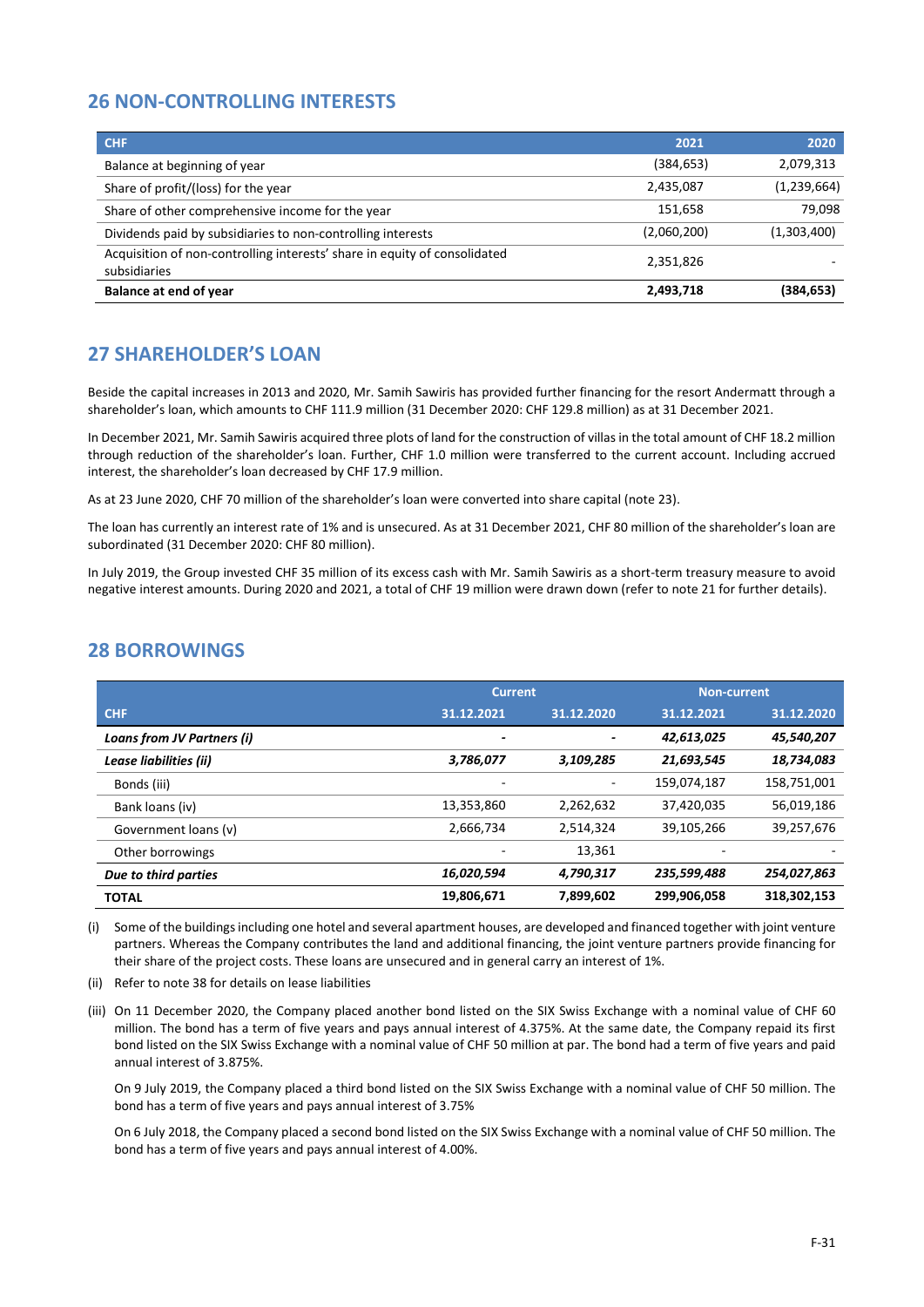- (iv) The Group has two long-dated credit arrangements with major Swiss banks for the financing of its hotels. The variable interest loans are secured with hotel property (note 15) as well as unsold units recognised in inventory (note 19) and have maximum terms of more than 20 years. The Group has further bank loans with various banks. In general, they have variable interest rates including a mark-up.
- (v) Refer to note 33 for details on the government loans

Property, plant and equipment as well as inventory with a total carrying amount of CHF 198.7 million (2020: CHF 235.9 million) have been pledged to secure borrowings (see note 15 and 19).

## 28.1 Summary of borrowing arrangements

The weighted average contractual effective interest rate for all interest-bearing credit facilities and loans (including shareholder's loan (note 27) is 2.43% (2020: 2.39%). For a breakdown of debt bearing variable and fixed interest see note 35.4.

## 28.2 Reconciliation of liabilities arising from financing activities

|                        |             |                          | <b>Non-cash changes</b> |                          |                |             |
|------------------------|-------------|--------------------------|-------------------------|--------------------------|----------------|-------------|
| <b>CHF</b>             | 1 January   | <b>Financing</b>         | <b>Accrued</b>          | <b>Leases</b>            | <b>Capital</b> | 31 December |
|                        | 2021        | <b>Cash Flows</b>        | <b>Interest</b>         |                          | transfer       | 2021        |
| Shareholder's loan     | 129,800,604 | $\overline{\phantom{a}}$ | 1,290,260               | ٠                        | (19, 240, 000) | 111,850,864 |
| Loans from JV Partners | 45,540,207  | (2,946,505)              | 19.323                  | $\overline{\phantom{0}}$ | -              | 42,613,025  |
| Lease liabilities      | 21,843,368  | (4,067,347)              |                         | 7,703,601                | -              | 25,479,622  |
| Due to third parties   | 258,818,180 | (7,453,316)              | 255.218                 | ٠                        | ۰              | 251,620,082 |
| <b>TOTAL</b>           | 456,002,359 | (14, 467, 168)           | 1,564,801               | 7,703,601                | (19, 240, 000) | 431,563,593 |

|                        |                   | <b>Non-cash changes</b>               |                                   |                          |                            |                            |
|------------------------|-------------------|---------------------------------------|-----------------------------------|--------------------------|----------------------------|----------------------------|
| <b>CHF</b>             | 1 January<br>2020 | <b>Financing</b><br><b>Cash Flows</b> | <b>Accrued</b><br><b>Interest</b> | <b>Leases</b>            | <b>Capital</b><br>transfer | <b>31 December</b><br>2020 |
| Shareholder's loan     | 198,678,865       |                                       | 1,621,739                         | ٠                        | (70,500,000)               | 129,800,604                |
| Loans from JV Partners | 45,128,969        | 376.092                               | 35.146                            | $\overline{\phantom{a}}$ | -                          | 45,540,207                 |
| Lease liabilities      | 21,462,129        | (3,371,480)                           | $\overline{\phantom{a}}$          | 3,752,721                |                            | 21,843,368                 |
| Due to third parties   | 246,900,812       | 11,429,719                            | 487,647                           | ٠                        | ۰                          | 258,818,180                |
| <b>TOTAL</b>           | 512,170,775       | 8,434,331                             | 2,144,532                         | 3,752,721                | (70,500,000)               | 456,002,359                |

## 29 PROVISIONS

| <b>CHF</b>                         | <b>Construction</b><br><b>Obligations (i)</b> | <b>Warranties (ii)</b> | <b>Dismantling (iii)</b> | <b>Rectification</b><br>Work (iv) | <b>Total</b> |
|------------------------------------|-----------------------------------------------|------------------------|--------------------------|-----------------------------------|--------------|
| <b>Balance at 1 January 2020</b>   | 4,000,000                                     | 2,780,000              | 2,000,000                | 70.000                            | 8,850,000    |
| Additional provision recognised    | 1,916,400                                     |                        | -                        |                                   | 1,916,400    |
| <b>Balance at 31 December 2020</b> | 5,916,400                                     | 2,780,000              | 2,000,000                | 70,000                            | 10,766,400   |
| Provisions used                    | (4,646,000)                                   | ۰                      |                          |                                   | (4,646,000)  |
| <b>Balance at 31 December 2021</b> | 1,270,400                                     | 2,780,000              | 2,000,000                | 70.000                            | 6,120,400    |
| thereof current                    | 1,270,400                                     |                        |                          | 70,000                            | 1,340,400    |
| thereof non-current                |                                               | 2,780,000              | 2,000,000                |                                   | 4,780,000    |

(i) For certain construction cost the decision is not yet finally taken whether the Group or any third or related party is going to carry the incurred cost. In 2021, most of the discussion points were settled. The issue is expected to be settled within the next 12 months.

(ii) In relation to the Chedi construction work, the Group is involved in warranty issues with one of the suppliers. The issue is not expected to be settled within the next 12 months.

- (iii) Estimated costs of dismantling or removing newly built ski lifts at the end of their useful lives are accrued with the corresponding amount shown as part of the acquisition cost of the ski lift. Cash outflow will incur once ski lift will be removed or replaced which will not take place within the next 12 months.
- (iv) The provision for rectification work relates to estimated cost of work agreed to be carried out in relation to the construction of a villa. The work is expected to be carried out within the next 12 months.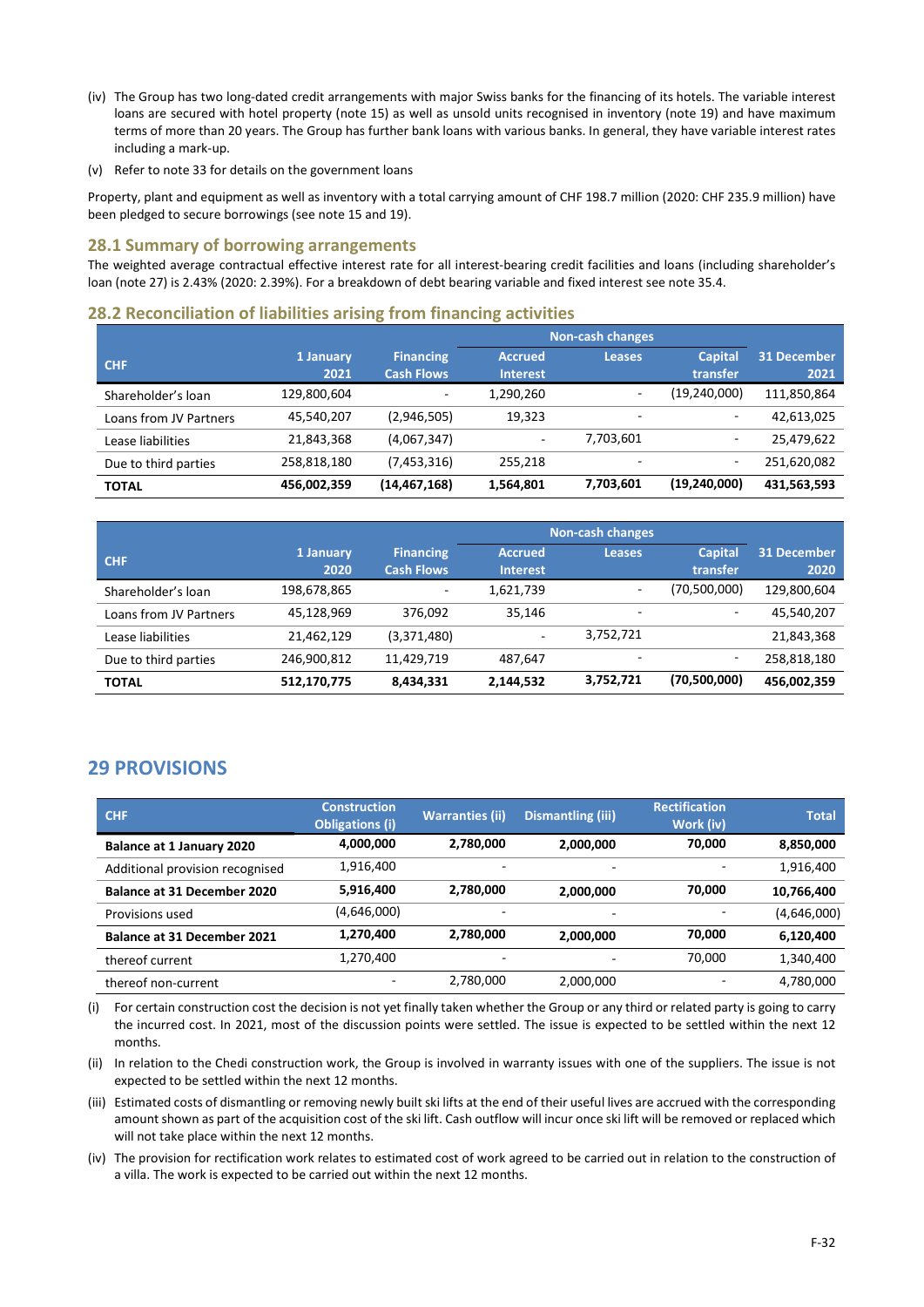## 30 TRADE AND OTHER PAYABLES

| <b>CHF</b>                       | 31 December 2021 31 December 2020 |            |
|----------------------------------|-----------------------------------|------------|
| Non-current trade payables       |                                   |            |
| Current trade and other payables | 20,042,570                        | 21,799,182 |

Trade and other payables are in general interest free. However, when they are overdue, certain penalty interest rates might apply.

## 31 DEFERRED REVENUE

| <b>CHF</b>                                  | 31 December 2021 | 31 December 2020' |
|---------------------------------------------|------------------|-------------------|
| Deferred revenue from real estate sales (i) | 35,689,908       | 19,159,116        |
| Deferred revenue from ski ticket sales      | 2,197,347        | 1,048,064         |
| Other deferred revenue                      | 9,365,187        | 6,027,004         |
| <b>TOTAL</b>                                | 47,252,442       | 26,234,184        |

(i) The deferred revenue from real estate sales includes advances from buyers of real estate units (progress payments) between the time of the initial agreement and contractual completion. The increase is mainly due to advances received for units in multi-family houses on the podium which have not been handed over as at 31 December 2021.

## 32 OTHER CURRENT LIABILITIES

| <b>CHF</b>                                       | 31 December 2021 | 31 December 2020 |
|--------------------------------------------------|------------------|------------------|
| Accrued expenses (i) (ii)                        | 27,130,040       | 19,317,928       |
| Deferred income from government grants (note 33) | 6,404,357        | 6,404,357        |
| VAT payables                                     | 1,490,792        | 114,877          |
| Deposits from others (ii)                        | 265.431          | 126,458          |
| Other credit balances (ii)                       | 2,186,345        | 1,873,858        |
| <b>TOTAL</b>                                     | 37,476,965       | 27,837,478       |

(i) Accrued expenses mainly include operating costs for the operational activities.

(ii) These liabilities meet the definition of a financial instrument in accordance with IFRS 9 (refer to note 35.3).

## 33 GOVERNMENT GRANTS

In 2016, Andermatt Sedrun Sport AG, the main subsidiary operating the ski area, signed a contract with the cantons of Uri and Graubünden under which the two cantons provide financing for the further development of the ski area. These government grants are provided as part of the "Neue Regionalpolitik" ("NRP") program of the Swiss government and therefore qualify as government grants under the requirements of IAS 20.

From 2016 until 2020, the Group received CHF 48 million in several tranches based on the progress of the development of the ski area. CHF 40 million are repayable within 20 years whereas the remaining CHF 8 million are granted without further obligations ("afonds-perdu"). The repayable grant has an interest rate of 0.63% per annum.

In 2020, the Group received the final tranche of CHF 1.2 million of the CHF 48 million mentioned above of which CHF 1.0 million were recognised as non-current borrowings (note 28). The remaining CHF 0.2 were deferred as non-current liabilities and recognised as income from government grants over the next 20 years.

In 2019, the Group has received an additional interest free government grant from the NRP program. In total the Group received CHF 3.0 million of which CHF 2.36 million are repayable within 22 years and the remaining CHF 0.64 million are granted without further obligations ("a-fonds-perdu").

In 2021, an income from government grants of total CHF 0.4 million is recognised within other gains and losses (note 10).

Further, in 2021, as part of the governmental aid package in relation to the Covid-19 pandemic, the subsidiaries of the Ski Arena segment received hardship compensation payments in the total amount of CHF 1.1 million which is recognised within other gains and losses (note 10).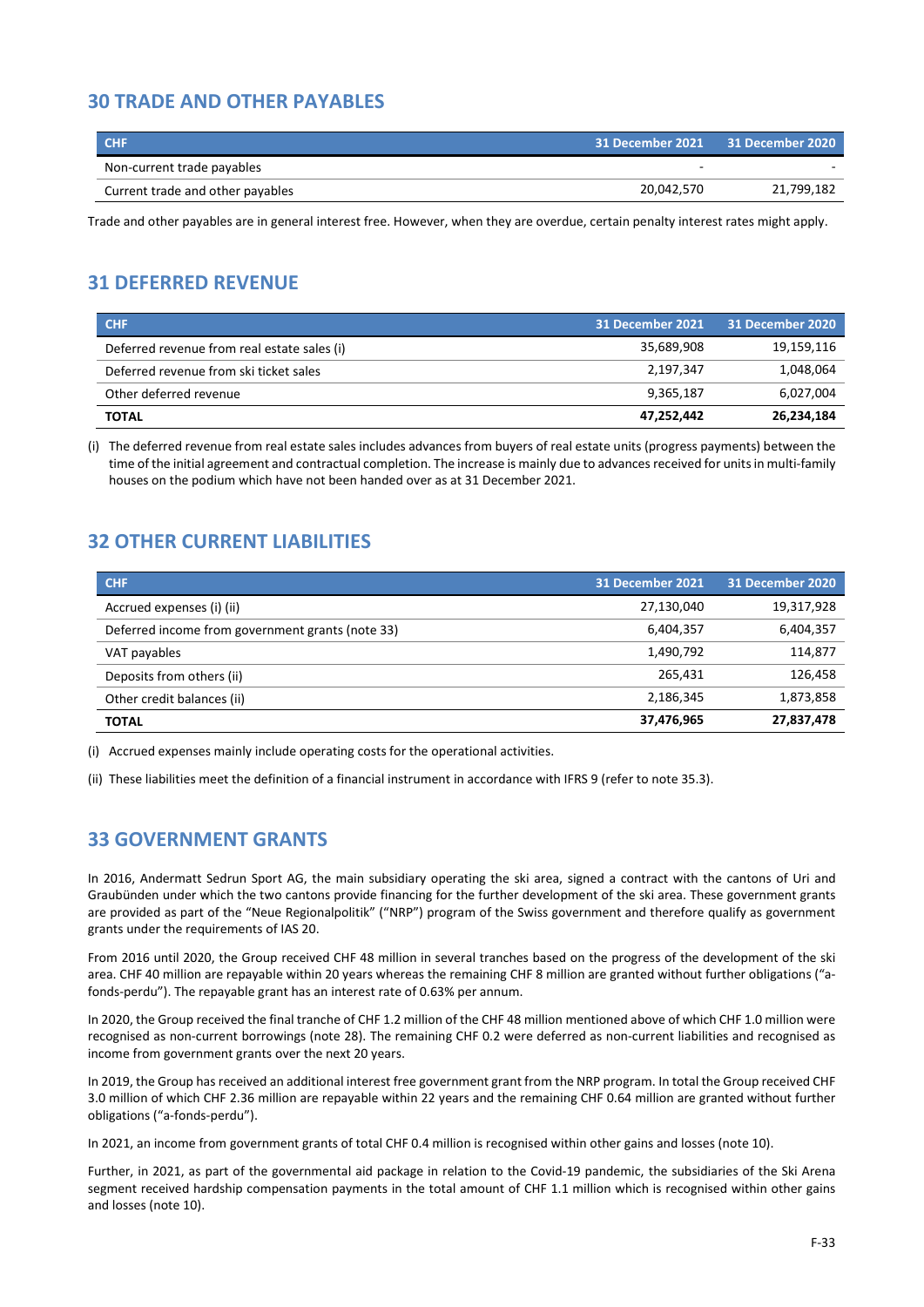When the Group purchased the land in Andermatt, part of the land was received for free with the obligation to build a sports centre in Andermatt. This government grant from the municipality of Andermatt is treated as a prepayment for the construction of the sports centre and is recognised as other current liability (note 32).

## 34 RETIREMENT BENEFIT PLANS

## 34.1 Defined benefit plans

Swiss pension plans need to be administered by a separate pension fund that is legally separated from the entity. The law prescribes certain minimum benefits.

The pension plan of the employees of the parent entity are carried out by a collective fund with Baloise-Sammelstiftung whereas the pension plans of the subsidiaries are carried by collective funds of Swiss Life, Hotela Vorsorgestiftung as well as Symova. Under the pension plans, the employees are entitled to retirement benefits and risk insurance for death and disability. The boards of the various pension funds are composed of an equal number of representatives from both employers and employees.

Due to the requirements of IAS 19 the above mentioned pension plans are classified as defined benefit plans. The pension plans are described in detail in the corresponding statues and regulations. The contributions of employers and employees in general are defined in percentages of the insured salary. The retirement pension is calculated based on the old-age credit balance on retirement multiplied by the fixed conversion rate. The employee has the option to withdraw the capital at once. The death and disability pensions are defined as percentage of the insured salary. The assets are invested directly with the corresponding pension funds.

The pension funds can change their financing system (contributions and future payments) at any time. Also, when there is a deficit which cannot be eliminated through other measures, the pension funds can oblige the entity to pay a restructuring contribution. For the pension funds of the Group such a deficit currently cannot occur as the plans are fully reinsured. However, the pension funds could cancel the contracts and the entities of the Group would have to join another pension fund.

In the current and comparative period no plan amendments, curtailments or settlements occurred.

The fully reinsured pension funds have concluded insurance contracts to cover the biometric and investment risk. The board of each pension fund is responsible for the investment of assets and the investment strategies are defined in a way that the benefits can be paid out on due date.

The most recent actuarial valuations of plan assets and the present value of the defined benefit obligation were carried out on 31 December 2021. The present value of the defined benefit obligation, and the related current service cost and past service cost, were measured using the Projected Unit Credit Method.

Amounts recognised in profit or loss in respect of these defined benefit plans are as follows:

| <b>CHF</b>                                              | 2021       | 2020      |
|---------------------------------------------------------|------------|-----------|
| Current service cost                                    | 2,556,539  | 2,105,533 |
| Net interest expense                                    | 21.373     | 19,648    |
| Past service cost                                       | (609, 559) |           |
| Administration cost excl. cost for managing plan assets | 16.835     | 13,589    |
| Expense recognised in profit or loss                    | 1,995,188  | 2,138,770 |

Amounts recognised in other comprehensive income in respect of these defined benefit plans are as follows:

| <b>CHF</b>                                                  | 2021        | 2020       |
|-------------------------------------------------------------|-------------|------------|
| Remeasurement (gain)/loss on defined benefit obligation (i) | (1,786,727) | 1,299,789  |
| Return on plan assets excl. interest income                 | (472, 212)  | (183, 676) |
| Change in effect of asset ceiling excl. interest expense    | 30.823      |            |
| (Income)/expense recognised in other comprehensive income   | (2,228,116) | 1,116,113  |

(i) In 2021, remeasurement gains arose from changes in financial assumptions of CHF 964,612 as well as gains from changes in demographic assumptions of CHF 1,846,249. These gains were partly netted off by losses arising from experience adjustments of CHF 1,024,134. In 2020, remeasurement losses arose from changes in financial assumptions of CHF 107,242 as well as losses arising from experience adjustments of CHF 1,192,547.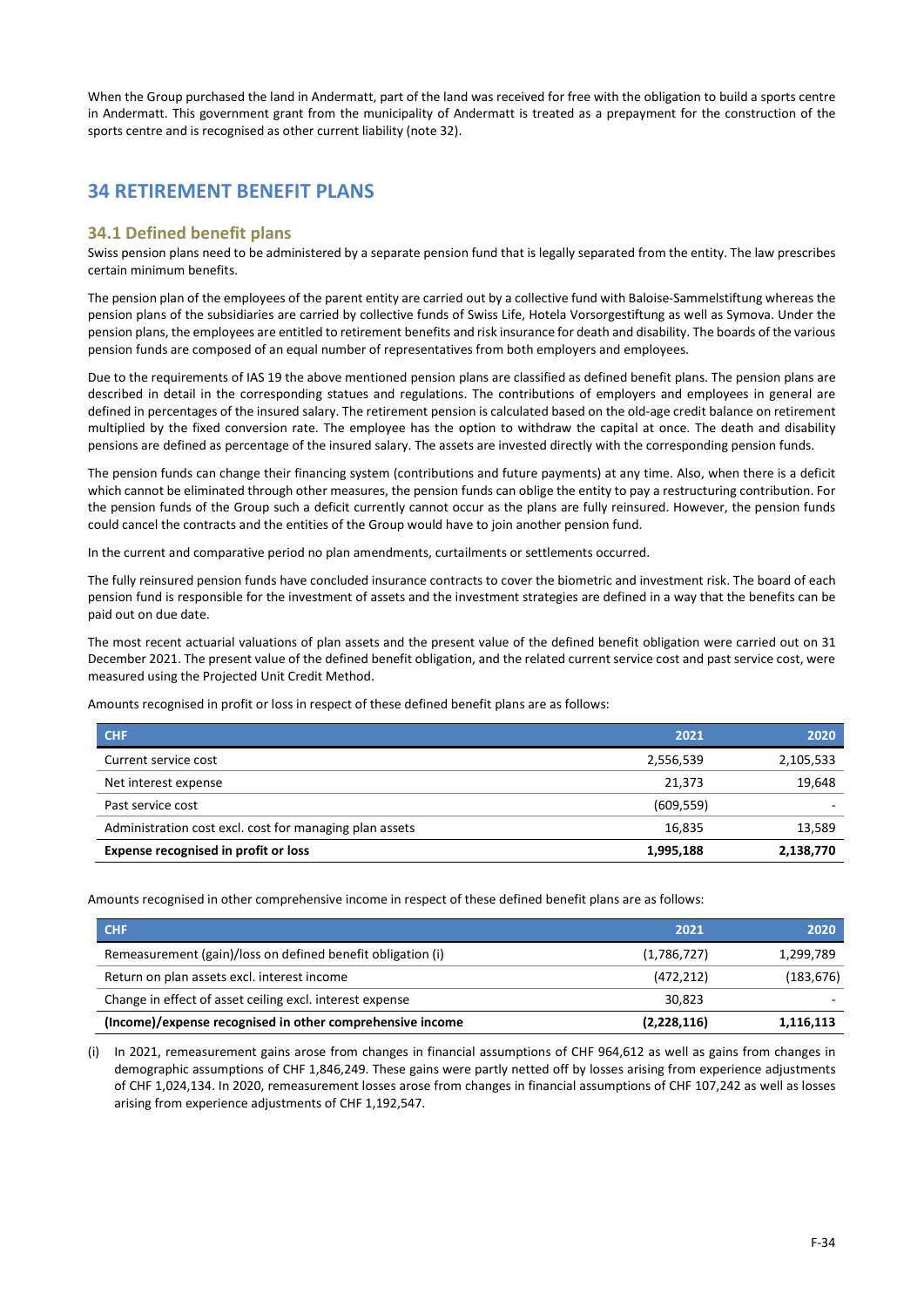The amount included in the consolidated statement of financial position arising from the Group's obligation in respect of its defined benefit plans is as follows:

| <b>CHF</b>                                            | 31 December 2021 | 31 December 2020 |
|-------------------------------------------------------|------------------|------------------|
| Present value of funded defined benefit obligation    | 32,672,770       | 31,352,032       |
| Fair value of plan assets                             | (24, 473, 409)   | (20, 658, 711)   |
| Deficit/(surplus)                                     | 8.199.361        | 10,693,321       |
| Adjustment to asset ceiling                           | 30.823           |                  |
| Net liability arising from defined benefit obligation | 8,230,184        | 10,693,321       |

Movements in the present value of the defined benefit obligation in the current year were as follows:

| <b>CHF</b>                                                | 2021        | 2020       |
|-----------------------------------------------------------|-------------|------------|
| Opening defined benefit obligation                        | 31,352,032  | 27,177,714 |
| Current service cost                                      | 2,566,539   | 2,105,533  |
| Interest expense on defined benefit obligation            | 67,130      | 57,853     |
| Contributions from plan participants                      | 1,821,619   | 1,407,225  |
| Past service cost                                         | (1,018,149) | (141, 046) |
| Benefits (paid)/deposited                                 | (346, 509)  | (568, 625) |
| Remeasurement (gain)/loss on defined benefit obligation   | (1,786,727) | 1,299,789  |
| Administration cost (excl. cost for managing plan assets) | 16,835      | 13,589     |
| Closing defined benefit obligation                        | 32,672,770  | 31,352,032 |

Movements in the present value of the plan assets in the current period were as follows:

| <b>CHF</b>                                      | 2021       | 2020       |
|-------------------------------------------------|------------|------------|
| Opening fair value of plan assets               | 20,658,711 | 18,191,005 |
| Interest income on plan assets                  | 45,757     | 38,205     |
| Return on plan assets excluding interest income | 472.212    | 183,676    |
| Contributions from the employer                 | 1,821,619  | 1,407,225  |
| Contributions from plan participants            | 1,821,619  | 1,407,225  |
| Benefits (paid)/deposited                       | (346,509)  | (568, 625) |
| Closing fair value of plan assets               | 24,473,409 | 20,658,711 |

The respective insurance companies are providing reinsurance of these assets and bear all market risk on these assets.

The actual return on plan assets was CHF 611,225 (2020: CHF 221,881).

The principal assumptions used for the purposes of the actuarial valuations were as follows:

|                                   | 2021        | 2020               |
|-----------------------------------|-------------|--------------------|
| Discount rates                    | 0.50%       | 0.20%              |
| Expected rates of salary increase | 1.00%       | 1.00%              |
| Expected pension increases        | 0.00%       | 0.00%              |
| Mortality tables                  | BVG 2020 GT | <b>BVG 2015 GT</b> |

The following sensitivity analyses based on the principal assumptions have been undertaken based on reasonably possible changes to the assumptions occurring at the end of the reporting period:

- If the discount rate would be 25 basis points (0.25 percent) higher (lower), the defined benefit obligation would decrease by CHF 1,395,491 (increase by CHF 1,515,501) if all other assumptions were held constant.
- If the expected salary growth would increase (decrease) by 0.25%, the defined benefit obligation would increase by CHF 234,077 (decrease by CHF 217,982) if all other assumptions were held constant.
- If the life expectancy would increase (decrease) with one year for both men and women, the defined benefit obligation would increase by CHF 718,786 (decrease by CHF 718,998) if all other assumptions were held constant.

The average duration of the defined benefit obligation at the end of the reporting period is 17.2 years (2020: 19.0 years).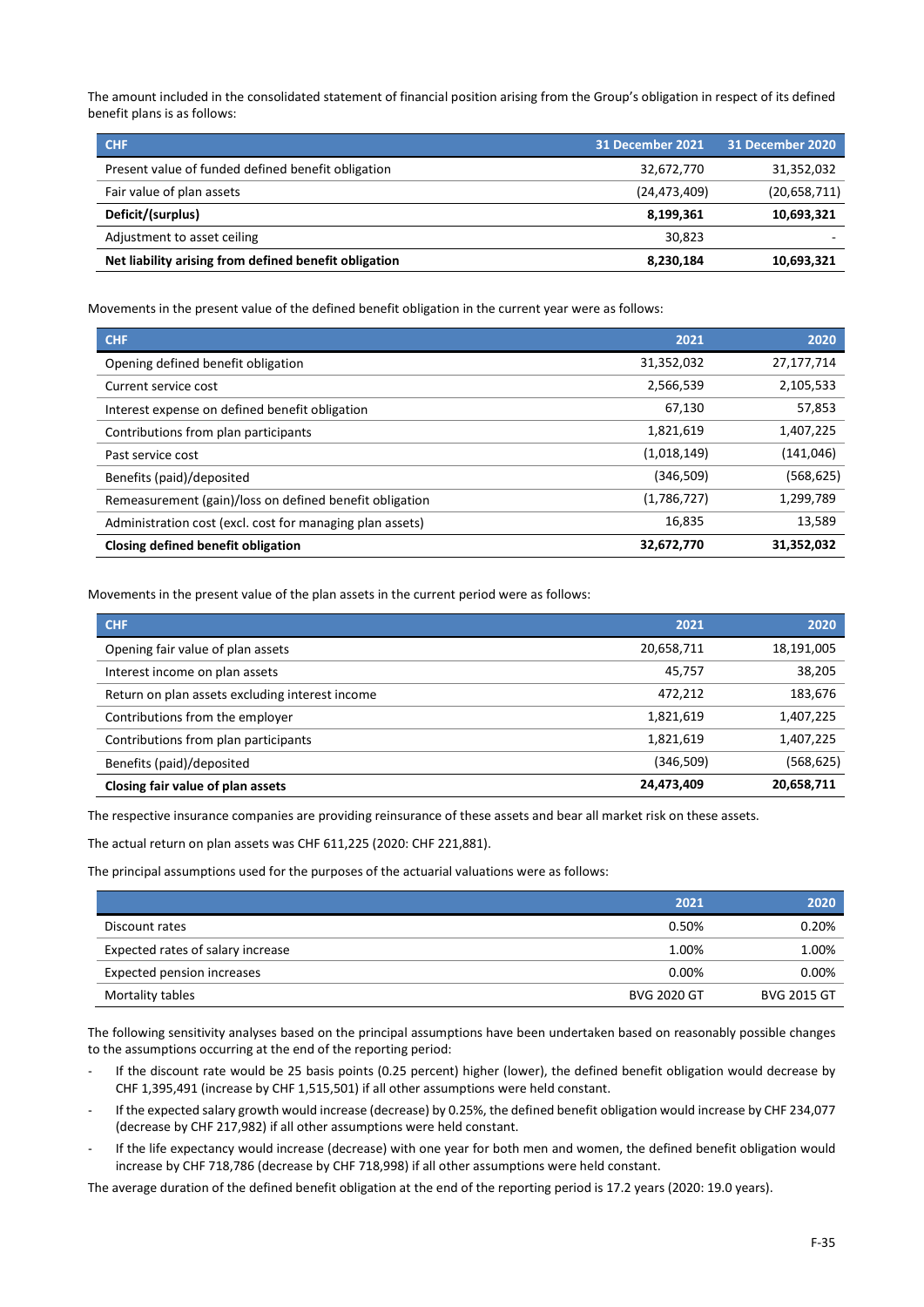The Group expects to make contributions of CHF 1,874,183 to the defined benefit plans during the next financial year.

### 34.2 Defined contribution plans

Within the subsidiaries operating the SkiArena Andermatt-Sedrun there are a lot of seasonal workers who generally leave the Group at the end of the skiing season and draw the pension benefits at the same time which leaves no further liability to the Group. Therefore, for the season workers, the pension plan was treated as a defined contribution plan.

## 35 FINANCIAL INSTRUMENTS

## 35.1 Capital risk management

The Group manages its capital to ensure that entities in the Group will be able to continue as a going concern while maximising the return to stakeholders through the optimisation of the debt and equity balance.

The capital structure of the Group consists of net debt (borrowings from third parties (note 28), shareholder's loan (note 27), offset by cash and bank balances (note 22) and equity of the Group (comprising issued capital, reserves, retained earnings and noncontrolling interests as detailed in notes 23 to 26).

The Group is not subject to any externally imposed capital requirements.

According to the Group's internal policies and procedures, Group Management reviews the capital structure on a regular basis. As part of this review, management considers the cost of capital and the risks associated with each class of capital.

During 2020 and 2021, the Group was refinanced through further debt investments of Mr. Samih Sawiris as well as a new bond placement of CHF 60 million and various credit arrangements with Swiss banks.

Due to the loss in 2021, the net debt to equity ratio increased considerably compared to 2020.

The gearing ratio was as follows:

| <b>CHF</b>                   | <b>31 December 2021</b> | 31 December 2020 |
|------------------------------|-------------------------|------------------|
| Shareholder's loan           | 111,850,864             | 129,800,604      |
| Loans from JV partners       | 42,613,025              | 45,540,207       |
| Loans due to third parties   | 277,099,704             | 280,661,548      |
| Total debt (i)               | 431,563,593             | 456,002,359      |
| Less: Cash and bank balances | (42, 235, 771)          | (43,665,719)     |
| Net debt                     | 389,327,822             | 412,336,640      |
| Equity (ii)                  | 18,425,269              | 26,606,168       |
| Net debt to equity ratio     | 2,113.0%                | 1,549.8%         |

(i) Debt is defined as shareholder's loan as well as long- and short-term borrowings, as detailed in notes 27 and 28.

(ii) Equity includes all capital and reserves of the Group and non- controlling interests that are managed as capital.

## 35.2 Significant accounting policies

Details of the significant accounting policies and methods adopted, including the criteria for recognition, the basis of measurement and the basis on which income and expenses are recognised, in respect of each class of financial asset, financial liability and equity instrument are disclosed in 3.17 Financial instruments.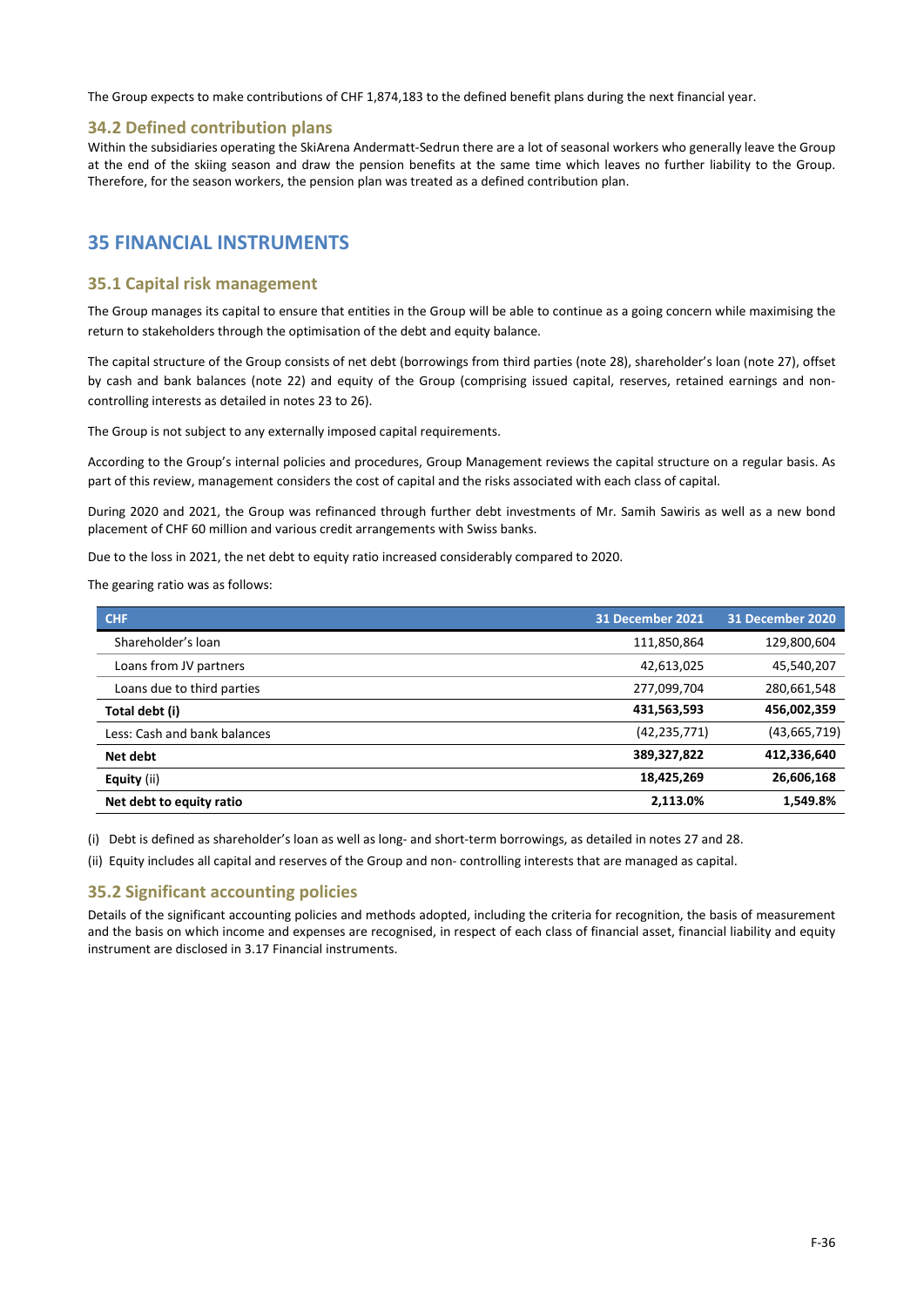## 35.3 Categories of financial instruments

| <b>CHF</b>                                                 | <b>31 December 2021</b> | 31 December 2020 |
|------------------------------------------------------------|-------------------------|------------------|
| <b>Financial assets</b>                                    |                         |                  |
| Cash and bank balances                                     | 42,235,771              | 43,665,719       |
| Fair value through other comprehensive income (FVTOCI) (i) | 68.277                  | 67,522           |
| Financial assets measured at amortized cost (ii)           | 38,838,157              | 41,597,444       |
| <b>Financial liabilities</b>                               |                         |                  |
| At amortised cost (iii)                                    | 482,803,311             | 500,283,838      |
|                                                            |                         |                  |

(i) Refer to note 18 for further details.

(ii) Consists of trade and other receivables (note 20), rental deposits (note 18) as well as certain other current assets as disclosed in note 21.

(iii) Consists of shareholder's loan (note 27), borrowings (note 28), trade and other payables (note 30), payables due to related parties (note 36) as well as certain other current liabilities as disclosed in note 32.

## 35.4 Financial risk management

In the course of its business, the Group is exposed to a limited number of financial risks. The Group's activities expose it primarily to the market risks of changes in foreign currency exchange rates (note 35.4.1), interest rates (note 35.4.2) and certain price risk on equity investments (note 35.4.3) as well as credit risk (note 35.4.4) and liquidity risk (note 35.4.5). Most of these risks are minimal which is further described below.

It is and has been throughout 2021 and 2020, the Group's policy not to use derivatives.

#### 35.4.1 Foreign currency risk management

The Group's activities are mainly carried out in CHF and therefore no significant foreign currency risk exists. As at year end there are no foreign currency exposures.

#### 35.4.2 Interest rate risk management

The Group's exposure to interest rate risk is very limited as the main part of the financing is provided by the majority shareholder through loans with fixed interest as well as through the bond which also has a fixed coupon. The residual risk is managed by the Group by maintaining an appropriate mix between fixed and floating rate borrowings. The Group's exposures to interest rates on financial assets and financial liabilities are detailed in the liquidity risk management section of this note. Due to the immaterial interest rate risk no sensitivity analyses have been prepared.

#### 35.4.3 Other price risks

The Group is exposed to limited equity price risks arising from equity investments. Equity investments are held for strategic rather than trading purposes. The Group does not actively trade these investments.

#### 35.4.4 Credit risk management

Credit risk refers to the risk that a counterparty will default on its contractual obligations resulting in financial loss to the Group. The Group credit risk arises from transactions with counterparties, mainly individual customers and corporations. The Group has adopted a policy of only dealing with creditworthy counterparties and obtaining sufficient collateral, where appropriate, as a means of mitigating the risk of financial loss from defaults.

Trade receivables consist mainly of a few customers from sales of real estates. The Group does not have any significant concentration of credit risk exposure to any single counterparty or any Group of counterparties having similar characteristics. The Group defines counterparties as having similar characteristics if they are related entities. The credit risk on sales of real estate is limited because the Group controls this risk through the property itself by registering the unit in the name of the customer only after receiving the entire amount due from the customer.

Counterparty risk is also minimized by ensuring that all financial assets are placed with well-known banks in Switzerland.

The carrying amount of financial assets recorded in the financial statements represents the Group's maximum exposure to credit risk without taking account of the value of any collateral obtained.

#### 35.4.5 Liquidity risk management

Ultimate responsibility for liquidity risk management rests with the Board of Directors, which has established an appropriate liquidity risk management framework for the management of the Group's short-, medium- and long-term funding and liquidity management requirements.

In the last few years, the Group has demonstrated that the Andermatt project had reached a size and development threshold which makes it attractive for outside investors. This was exemplified with the inaugural bond transactions (total CHF 210 million), the longdated bank funding arrangements (total CHF 90 million) as well as the development projects for multifamily houses with joint venture partners. This is further evidenced by the government loans received for the development of the ski area.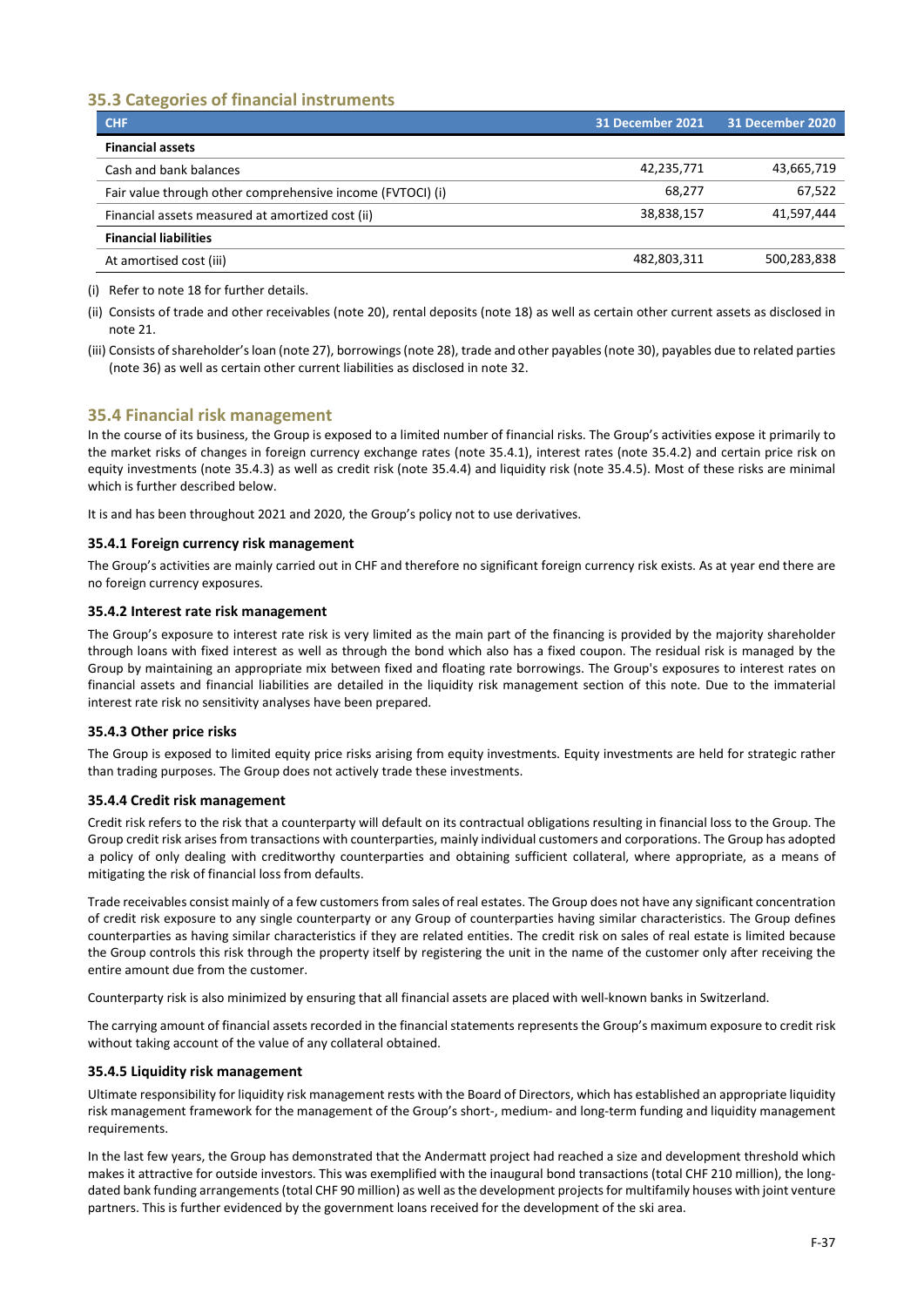In addition to the external financing referred to above, the Group has placed excess cash of CHF 16 million with Samih O. Sawiris which can be called back for further financing of Group projects (note 21).

Management believes that these plans are sufficient to substantially mitigate the liquidity risk.

#### Liquidity and interest rate risk tables

The following tables detail the Group's remaining contractual maturity for its non-derivative financial liabilities with agreed repayment periods. The tables have been drawn up based on the undiscounted cash flows of financial liabilities based on the earliest date on which the Group can be required to pay. The tables include both interest and principal cash flows. To the extent that interest cash flows are floating rate, the undiscounted amount is derived from interest rate curves at the end of the reporting period. The contractual maturity is based on the earliest date on which the Group may be required to pay.

| 2021<br><b>CHF</b>                    | Weighted<br>average<br>effective<br><b>interest</b><br>rate | Less than 6<br>months | 6 months to<br>one year | $1 - 5$ years | $5 + \mathrm{years}$ | <b>Total</b> |
|---------------------------------------|-------------------------------------------------------------|-----------------------|-------------------------|---------------|----------------------|--------------|
| Non-interest bearing                  | $\overline{\phantom{a}}$                                    | 51,546,942            | ٠                       | 1,972,000     | 44,501,025           | 98,019,967   |
| Variable interest rate<br>instruments | 1.78%                                                       | 1,346,274             | 12,688,384              | 21,611,396    | 11,156,641           | 46,802,695   |
| Fixed interest rate instruments       | 2.51%                                                       | 7,788,383             | 6,170,616               | 194,522,732   | 157,672,297          | 366,154,028  |
| <b>TOTAL</b>                          |                                                             | 60,681,599            | 18,859,000              | 218,106,128   | 213,329,963          | 510,976,690  |

| 2020<br><b>CHF</b>                    | Weighted<br>average<br>effective<br>interest<br>Rate | Less than 6<br>months | 6 months to<br>one year | $1 - 5$ years | $5 + \gamma$ ears | <b>Total</b> |
|---------------------------------------|------------------------------------------------------|-----------------------|-------------------------|---------------|-------------------|--------------|
| Non-interest bearing                  | $\overline{\phantom{a}}$                             | 44,696,136            |                         | 2,854,000     | 44,619,025        | 92,169,161   |
| Variable interest rate<br>instruments | 1.80%                                                | 1,464,097             | 1,714,979               | 40,810,426    | 19,029,681        | 63,019,183   |
| Fixed interest rate instruments       | 2.49%                                                | 7,194,599             | 5,794,531               | 197,656,251   | 170,888,734       | 381,534,115  |
| <b>TOTAL</b>                          |                                                      | 53,354,832            | 7,509,510               | 241,320,677   | 234,537,440       | 536,722,459  |

## 35.6 Fair value of financial instruments

## 35.6.1 Fair value of financial instruments carried at amortised cost

Management considers that except for the bonds, the carrying amounts of financial assets and financial liabilities recognised in the consolidated financial statements approximate their fair values. The total fair value of the bonds are CHF 163.7 million compared to the carrying amount of CHF 159.1 million (note 28).

#### 35.6.2 Valuation techniques and assumptions applied for the purposes of measuring fair value

The fair values of financial assets and financial liabilities are determined as follows:

- The fair values of financial assets with standard terms and conditions and traded on active liquid markets are determined with reference to quoted market prices (includes listed equity investments classified as at FVTOCI).
- The fair values of other financial assets and financial liabilities (excluding those described above) are determined in accordance with generally accepted pricing models based on discounted cash flow analysis. Specifically, significant assumptions used in determining the fair value of the following financial assets and liabilities are set out below.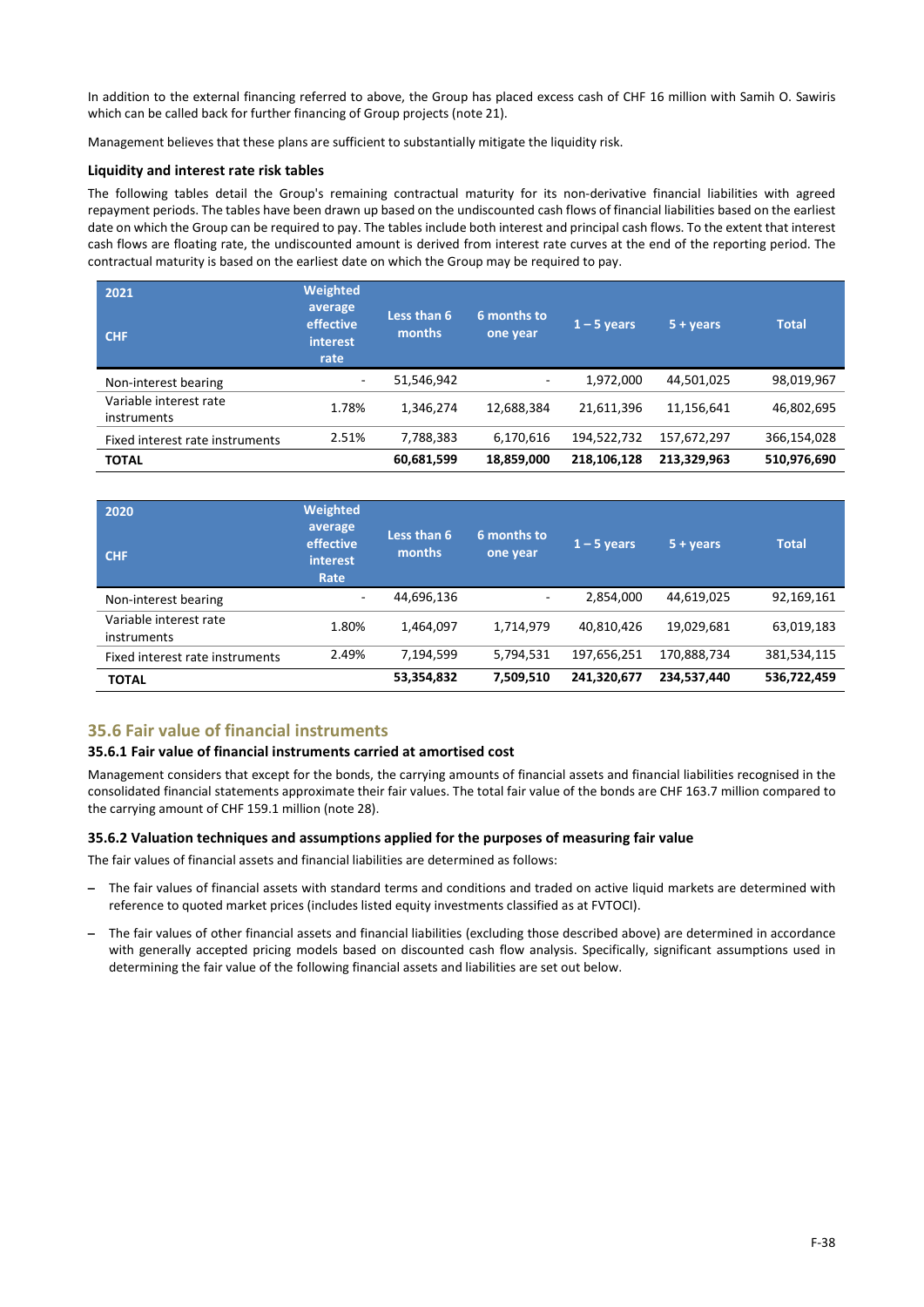#### 35.6.3 Fair value measurements recognised in the consolidated statement of financial position

Financial instruments that are measured subsequent to initial recognition at fair value are grouped into Levels 1 to 3 based on the degree to which the fair value is observable.

- Level 1: fair value measurements are those derived from quoted prices (unadjusted) in active markets for identical assets or liabilities.
- Level 2: fair value measurements are those derived from inputs, other than quoted prices included within Level 1, that are observable for the asset or liability, either directly (i.e. as prices) or indirectly (i.e. derived from prices).
- Level 3: fair value measurements are those derived from valuation techniques that include inputs for the asset or liability that are not based on observable market data (unobservable inputs).

All financial assets at FVTOCI (see note 18 for further details) are grouped into Level 3 as none of them are listed and their values are not based on observable market data. The financial assets at FVTOCI were measured at fair value based on a method that combined the earning and net equity book values of the companies.

#### Reconciliation of Level 3 fair value measurements of financial assets

|                                                                 | <b>Unquoted equity securities</b> |        |  |
|-----------------------------------------------------------------|-----------------------------------|--------|--|
| <b>CHF</b>                                                      | 2021                              | 2020   |  |
| <b>Opening balance</b>                                          | 67.522                            | 67,530 |  |
| Remeasurement gains/(losses) through other comprehensive income | 755                               | (8)    |  |
| <b>Closing balance</b>                                          | 68,277                            | 67,522 |  |

## 36 RELATED PARTY TRANSACTIONS

A party (a company or individual) is related to an entity if:

a) directly, or indirectly through one or more intermediaries, the party:

- i. controls, is controlled by, or is under common control with, the entity (this includes parents, subsidiaries and fellow subsidiaries);
- ii. has an interest in the entity that gives it significant influence over the entity; or
- iii. has joint control over the entity;
- b) the party is an associate of the entity;
- c) the party is a joint venture in which the entity is a venturer);
- d) the party is a member of the key management personnel of the entity or its parent;
- e) the party is a close member family of any individual referred to in (a) or (d);
- f) the party is an entity that is controlled, jointly controlled or significantly influenced by, or which significant voting power in such entity resides with, directly or indirectly, any individual referred to in (d) or (e); or
- g) the party is a post-employment benefit plan for the benefit of employees of the entity, or of any entity that is related party of the entity.

Balances and transactions between the Group and its subsidiaries, which are related parties of the Group, have been eliminated on consolidation and are not disclosed in this note. Details of transactions between the Group and other related parties are disclosed below.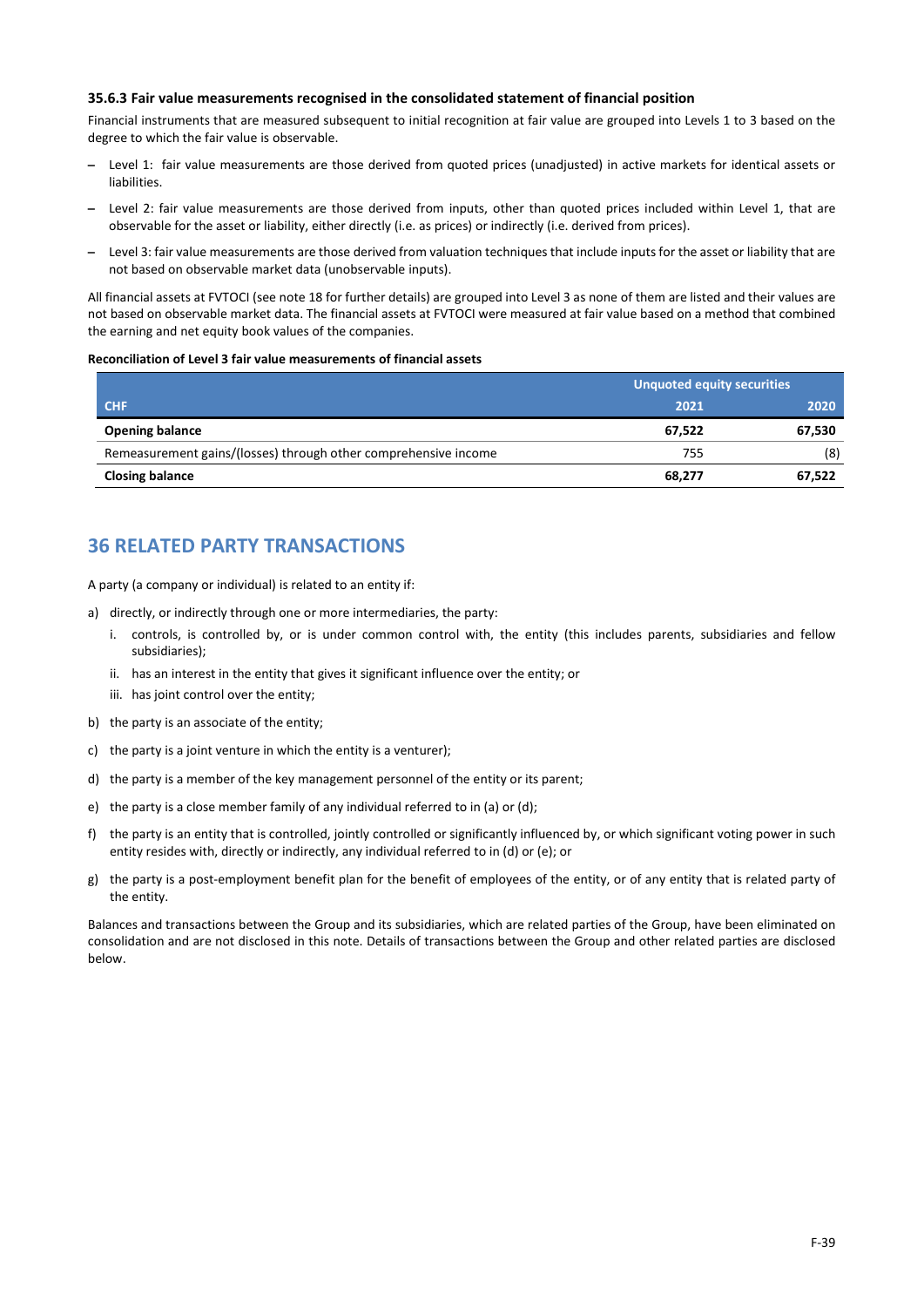The following balances were outstanding at the end of the reporting period:

|                                | Due from related parties |            | Due to related parties |             |
|--------------------------------|--------------------------|------------|------------------------|-------------|
| <b>CHF</b>                     | 31.12.2021               | 31.12.2020 | 31.12.2021             | 31.12.2020  |
| JV-Partners (i)                |                          |            |                        |             |
| Besix Group SA                 |                          |            | 42,613,025             | 42,613,025  |
| Swiss Property Group           | ٠                        |            |                        | 319,102     |
| Schmid                         |                          |            |                        | 2,608,079   |
| Non-controlling shareholders   |                          |            |                        |             |
| Orascom Development Holding AG | ٠                        |            | 1,287,209              | 1,122,820   |
| <b>Close family members</b>    |                          |            |                        |             |
| Samih Sawiris(ii)              | 16,000,000               | 27,000,000 | 112,178,987            | 129,841,837 |
| <b>Total</b>                   | 16,000,000               | 27,000,000 | 156,079,221            | 176,504,863 |
| Current                        | 16,000,000               | 27,000,000 | 1,615,332              | 1,164,053   |
| Non-current                    |                          |            | 154,463,889            | 175,340,810 |
| Total                          | 16,000,000               | 27,000,000 | 156,079,221            | 176,504,863 |

(i) Loans due to JV-Partners are classified as borrowings and disclosed in note 28.

(ii) Amounts due to Mr. Samih Sawiris (ultimate controlling party) include a loan of CHF 111,850,864 (31 December 2020: CHF 129,800,604) which is classified as shareholder's loan (note 27) as well as a current account of CHF 328,123 (31 December 2020: CHF 41,233) which is classified as current payables due to related parties. Amounts due from Mr. Sawiris is excess cash which the Group has placed as short-term treasury measure (note 21).

Further transactions involving Mr. Samih Sawiris, Chairman and major shareholder:

#### Land and property sale

In 2021, Mr. Samih Sawiris acquired three plots of land in relation to the future construction of villas for the total amount of CHF 18.2 million. This land purchase was settled through a reduction of the shareholders' loan (note 27). Mr. Raphael Krucker, CEO and member of the key management, purchased an apartment from the Group in 2021 for a total amount of CHF 0.7 million.

#### Acuro Transaction

In 2012, Acuro Immobilien AG ("Acuro") has purchased 73 apartments in The Chedi Andermatt, Switzerland from one of the Swiss subsidiaries of the Group for CHF 122.7 million plus participation in future sales profits on the properties.

Acuro is a real estate investment vehicle that is managed by third parties. Mr. Samih Sawiris, Chairman of the Board of Directors and major shareholder of Orascom Development, and his family are invested in Acuro as important minority shareholder.

As at 31 December 2021 there were no receivables due from Acuro (31 December 2020: none). As the real estate units were completed and in general handed over in 2015, no revenue from sale of real estate (2020: none) was recognised. In 2021, there was revenue in relation to resale provisions of CHF 0.3 million (2020: CHF 0.4 million) was recognised. As at 31 December 2021, there are no residual deferred revenues in relation to the above transaction.

#### Taurus Transaction

Taurus Andermatt AG ("Taurus") has purchased a total of 25 apartments in multi-family houses on the podium as well as in The Chedi Andermatt from the Group for CHF 50.5 million. The agreed purchase price has been collected at closing of this transaction in 2018.

Taurus is a real estate investment vehicle that is managed by third parties. Mr. Samih Sawiris, Chairman of the Board of Directors and major shareholder of Orascom Development, and his family are invested in Taurus as important minority shareholder.

As the real estate units were completed and handed over by the time of the transaction in 2018, no revenue from sale of real estate (2020: none) was recognised. In 2021, revenue from sales commissions of CHF 0.2 million (2020: CHF 0.4 million) was recognised.

The following table shows the total amount of construction work invoiced by JV Partners to Group companies in the respective years:

| <b>TOTAL</b>      | 7,381,546 | 14,715,504 |
|-------------------|-----------|------------|
| Other JV Partners | 7,381,546 | 14,715,504 |
| <b>CHF</b>        | 2021      | 2020       |

(i) Other JV Partners include Ganter, Schmid and Swiss Property Group.

Such invoiced construction costs are initially capitalized within inventory and are recognised as cost of goods sold upon recognition of the sale in the financial statements.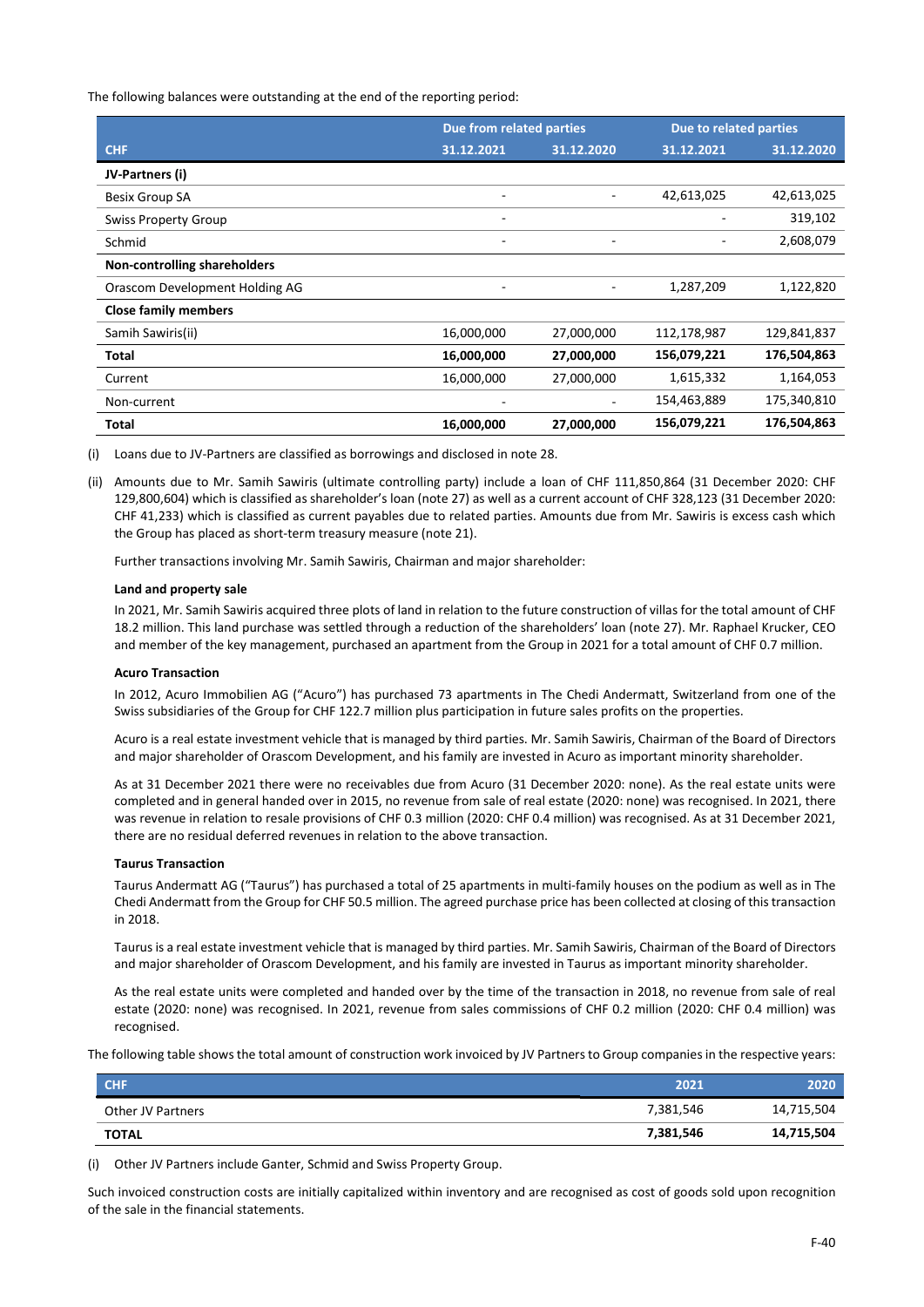## 37 NON-CASH TRANSACTIONS

During the current year, the Group entered into the following non-cash investing and financing activities which are not reflected in the consolidated statement of cash flow:

- Transfer of property, plant and equipment of CHF 1.3 million to inventory (note 15)
- Sale of land through reduction of shareholder's loan of CHF 18.2 million (note 27)
- Capitalization of interest of CHF 0.5 million over projects under constructions (note 12)
- Accrued interest on loans of CHF 1.6 million (note 28.2)
- New lease contracts of CHF 2.4 million (note 38.1.1).

## 38 LEASES

## 38.1 The Group as lessee

## 38.1.1 Right-of-use assets

The Group leased offices spaces in Altdorf and Andermatt, certain of its operating equipment in the SkiArena Andermatt-Sedrun, certain electronic equipment for the Chedi hotel as well as various apartment houses. Further the Group has long-term land leases related to the golf course as well as other easements in relation to land. The lease terms are between 1 and 49 years. For certain operating equipment, he Group has options to purchase the equipment for a nominal amount at the end of the lease terms. The Group's obligations under leases are secured by the lessors' title in the leased assets. The increase in 2021 is mainly due to additional leases for staff houses.

| <b>CHF</b>                         | <b>Freehold land</b> | <b>Buildings</b> | <b>Plant and</b><br>equipment | <b>Furniture and</b><br>fixtures | <b>Total</b>  |
|------------------------------------|----------------------|------------------|-------------------------------|----------------------------------|---------------|
| <b>COST</b>                        |                      |                  |                               |                                  |               |
| Balance at 1 January 2020          | 3,618,176            | 7,674,001        | 17,650,941                    | 1,737,204                        | 30,680,322    |
| Additions                          |                      | 2,368,737        | 1,073,706                     | 310,278                          | 3,752,721     |
| <b>Disposals</b>                   |                      | (442, 178)       |                               |                                  | (442, 178)    |
| <b>Transfer within PPE</b>         |                      |                  | ٠                             | (1,737,205)                      | (1,737,205)   |
| <b>Balance at 31 December 2020</b> | 3,618,176            | 9,600,560        | 18,724,647                    | 310,277                          | 32,253,660    |
| Additions                          |                      | 4,994,139        | 1,961,355                     |                                  | 6,955,494     |
| <b>Disposals</b>                   | (44, 469)            | (2,022,146)      | (64,066)                      |                                  | (2, 130, 681) |
| <b>Balance at 31 December 2021</b> | 3,573,707            | 12,572,553       | 20,621,936                    | 310,277                          | 37,078,473    |

| <b>ACCUMULATED DEPRECIATION</b>    |                          |             |               |             |             |
|------------------------------------|--------------------------|-------------|---------------|-------------|-------------|
| <b>Balance at 1 January 2020</b>   | (171, 129)               | (1,426,390) | (1,406,952)   | (1,344,452) | (4,348,923) |
| <b>Disposals</b>                   |                          | 442,178     | ٠             |             | 442,178     |
| <b>Transfer within PPE</b>         | $\overline{\phantom{0}}$ | ۰           | ٠             | 1,543,856   | 1,543,856   |
| Depreciation expenses              | (171, 130)               | (1,823,364) | (1, 146, 437) | (199, 404)  | (3,340,335) |
| <b>Balance at 31 December 2020</b> | (342, 259)               | (2,807,576) | (2,553,389)   | ۰           | (5,703,224) |
| <b>Disposals</b>                   | 44,469                   | 2,022,146   | 36,489        | ٠           | 2,103,104   |
| Depreciation expenses              | (171, 129)               | (1,645,443) | (1,620,196)   | (42, 017)   | (3,478,785) |
| <b>Balance at 31 December 2021</b> | (468, 919)               | (2,430,873) | (4, 137, 096) | (42, 017)   | (7,078,905) |
| <b>CARRYING AMOUNT</b>             |                          |             |               |             |             |
| At 31 December 2020                | 3,275,917                | 6,792,984   | 16,171,258    | 310,277     | 26,550,436  |
| At 31 December 2021                | 3,104,788                | 10,141,680  | 16,484,840    | 268,260     | 29,999,568  |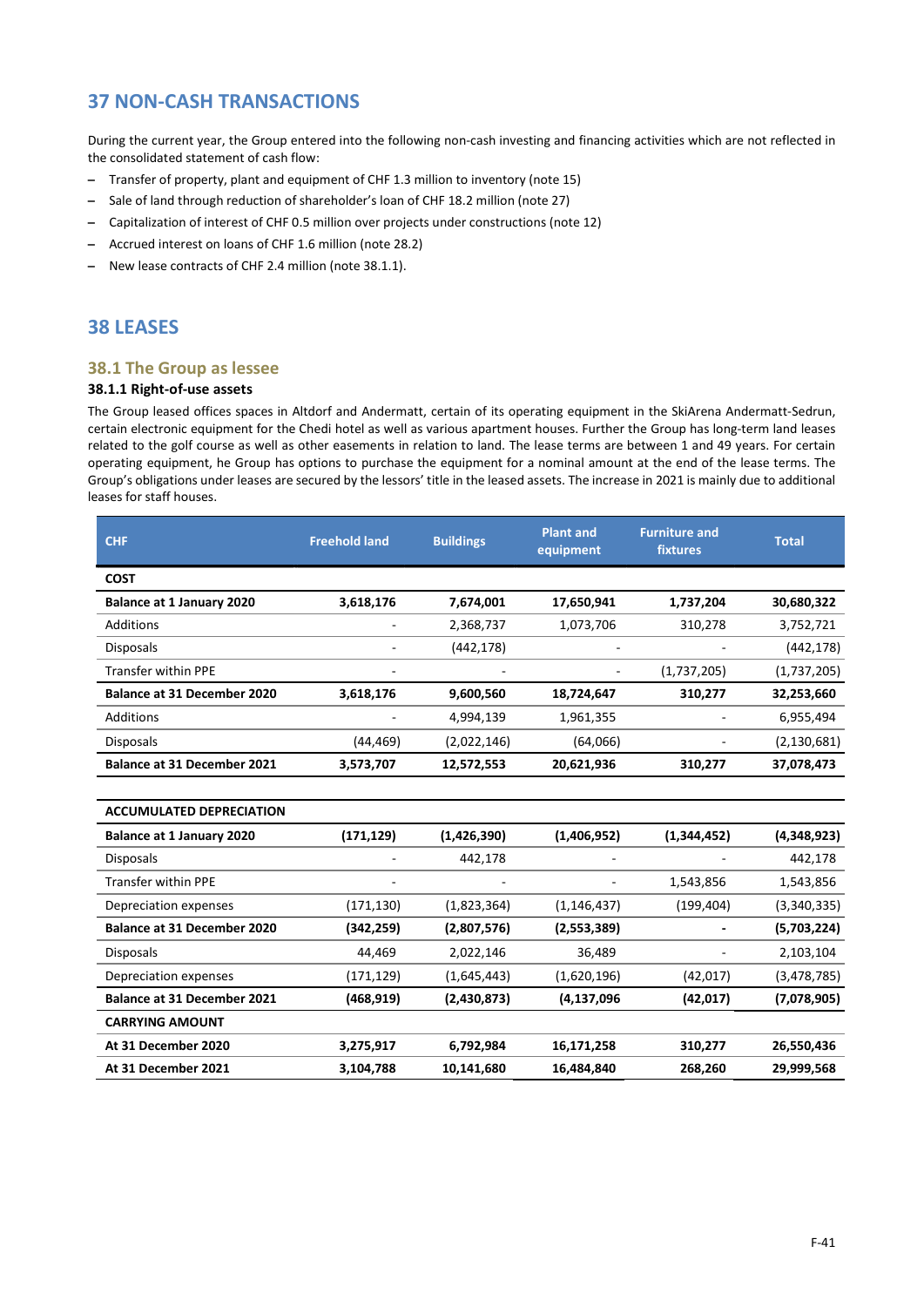### 38.1.2 Maturity analysis of lease liabilities

| <b>CHF</b>          | 31 December 2021 | 31 December 2020 |
|---------------------|------------------|------------------|
| Less than 12 months | 3,786,077        | 3,109,285        |
| 1-5 years           | 10,169,853       | 8,177,668        |
| More than 5 years   | 11,523,692       | 10,556,415       |
| <b>Total</b>        | 25,479,622       | 21,843,368       |

The Group does not face a significant liquidity risk with regards to its lease liabilities.

#### 38.1.3 Amounts recognised in profit or loss

| <b>CHF</b>                                                                                              | 2021      | 2020      |
|---------------------------------------------------------------------------------------------------------|-----------|-----------|
| Depreciation expense on right-of-use assets                                                             | 3,478,785 | 3,340,335 |
| Interest expense on lease liabilities                                                                   | 320.199   | 383,207   |
| Expense relating to short-term lease                                                                    | 1.459.855 | 2,066,742 |
| Expense relating to variable lease payments not included in the measurement of<br>the lease liabilities | 133,289   | 171,035   |

#### 38.1.4 Further information on leases

At 31 December 2021, the Group is committed to CHF 24,350 (2020: CHF 45,950) for short-term leases

In 2021, the total cash outflow for leases amounts to CHF 4.4 million (2020: CHF 4.0 million).

## 39 COMMITMENTS FOR EXPENDITURE

The following commitments for expenditure have been made for the future development of the respective projects:

| <b>CHE</b>                  | 2021       |
|-----------------------------|------------|
| Andermatt Swiss Alps AG (i) | 20,985,000 |

(i) ASA has obligations towards the canton of Uri and the municipality of Andermatt. ASA is responsible for the construction of certain parts of the tourism resort Andermatt. Within certain periods of time or should the construction work be stopped for whatever reason, ASA has the obligation to rebuild the relevant plots of land to the original state. At 31 December 2019, 19,985 ASA shares with a nominal value of CHF 1,000 each, amounting to a total book value of CHF 19,985,000, have been pledged as a security to the canton and municipality. Additionally, land with a value of CHF 1,000,000 has been pledged under this transaction.

One part of the Group's business is to acquire land for the development of touristic projects. Out of these business opportunities often no legally binding commitments incur however the Group has unbinding business opportunity commitments in relation to their projects. Such commitments should be considered together with the legally binding commitments for expenditure listed above.

## 40 LITIGATION

There were no significant litigations in process as at 31 December 2021 and 2020.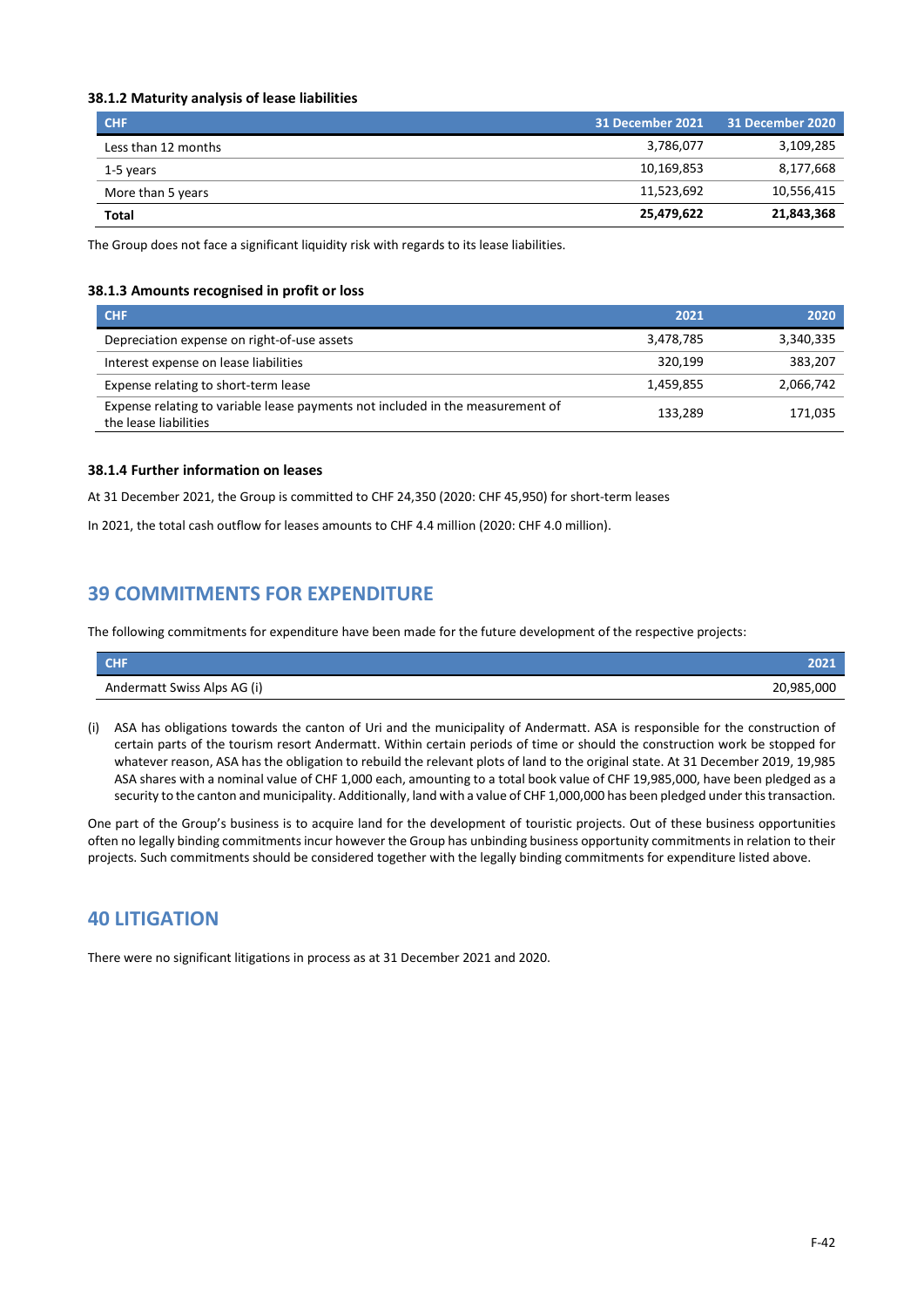## 41 SUBSEQUENT EVENTS

#### Partial sale of ski arena business

On 28 March 2022, the Group announced the partial sale of its interest in the ski arena companies to Vail Resorts, USA ("Vail Resorts"), the world's largest ski resort operator, which will result in the Group losing control over the ski arena companies.

Vail Resorts is investing approximately CHF 149 million for a 55% stake in the ski arena companies. The full amount of the transaction will be reinvested and used for the further expansion of the ski arena and the base area development in Andermatt. The Group will continue to hold approximately 40% of the shares in the ski arena companies. Vail Resorts owns and operates 40 ski resorts in the U.S., Canada and Australia. This strategic partnership is Vail Resorts' first investment into a ski resort in Europe.

As the ski arena companies fully represent the ski arena segment, they will qualify as discontinued operation. As at 31 December 2021, the disposal group included a total of CHF 176.2 million assets and CHF 78.3 million liabilities. For the financial year 2021, the discontinued operation produced a loss of CHF 16.9 million and a total net cash outflow of CHF 2.6 million.

There were no other subsequent events after 31 December 2021.

## 42 APPROVAL OF FINANCIAL STATEMENTS

The financial statements were approved by the directors and authorized for issue on 29 March 2022.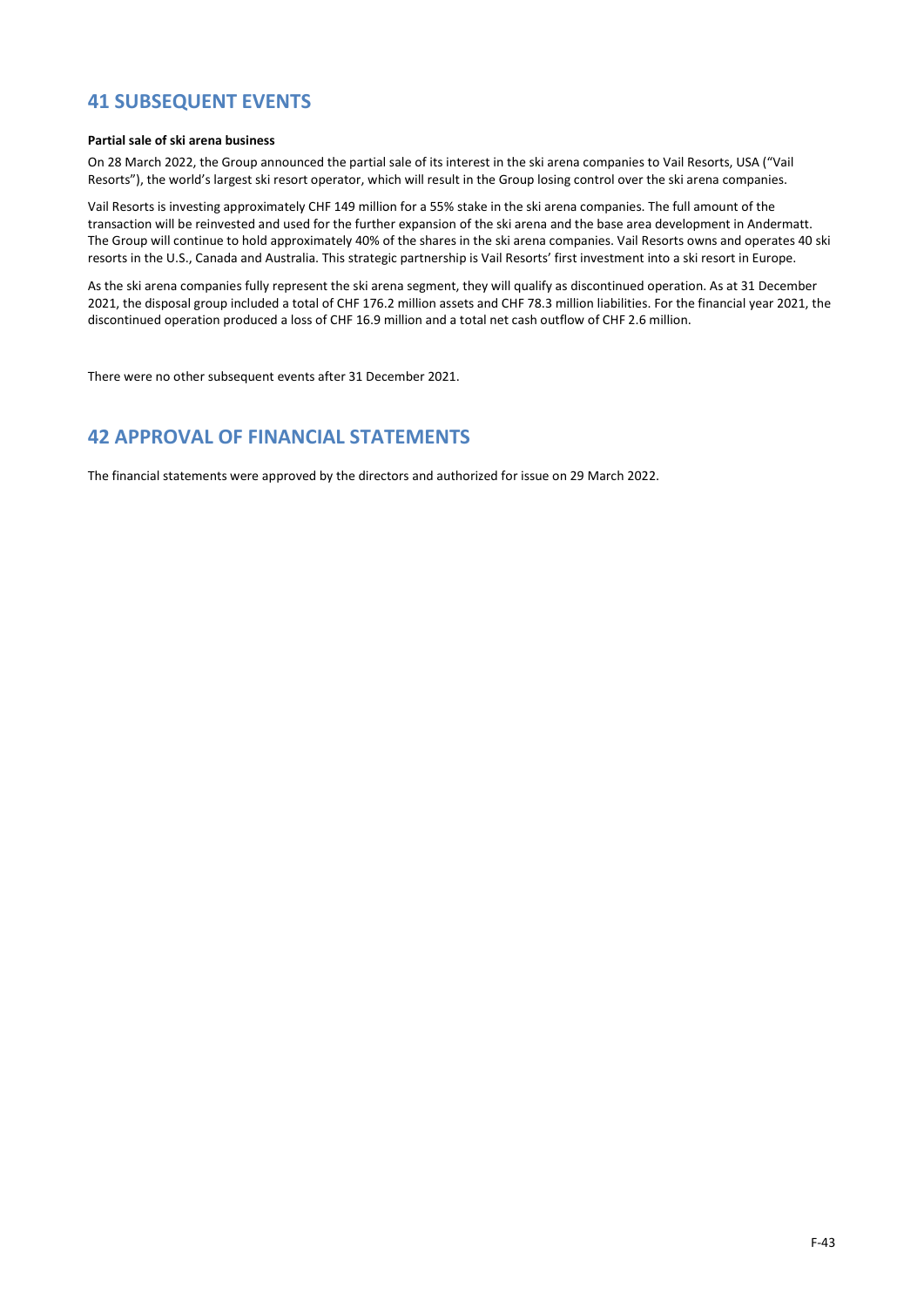Deloitte AG Pfingstweidstrasse 11 8005 Zürich Schweiz

Telefon: +41 (0)58 279 6000 Fax: +41 (0)58 279 6600 www.deloitte.ch

## Statutory Auditor's Report

To the General Meeting of **ANDERMATT SWISS ALPS AG, ANDERMATT** 

## **Report on the Audit of the Consolidated Financial Statements**

## *Opinion*

We have audited the consolidated financial statements of Andermatt Swiss Alps AG and its subsidiaries (the Group), which comprise the consolidated statement of financial position as at 31 December 2021 and the consolidated statement of comprehensive income, consolidated statement of changes in equity and consolidated cash flow statement for the year then ended, and notes to the consolidated financial statements, including a summary of significant accounting policies.

In our opinion the consolidated financial statement (pages F-2 to F-43) give a true and fair view of the consolidated financial position of the Group as at 31 December 2021, and its consolidated financial performance and its consolidated cash flows for the year then ended in accordance with International Financial Reporting Standards (IFRS) and comply with Swiss law.

## *Basis for Opinion*

We conducted our audit in accordance with Swiss law, International Standards on Auditing (ISAs) and Swiss Auditing Standards. Our responsibilities under those provisions and standards are further described in the Auditor's Responsibilities for the Audit of the Consolidated Financial Statements section of our report. We are independent of the Group in accordance with the provisions of Swiss law and the requirements of the Swiss audit profession, as well as the International Code of Ethics for Professional Accountants (including International Independence Standards) of the International Ethics Standards Board for Accountants (IESBA Code) and we have fulfilled our other ethical responsibilities in accordance with these requirements.

We believe that the audit evidence we have obtained is sufficient and appropriate to provide a basis for our opinion.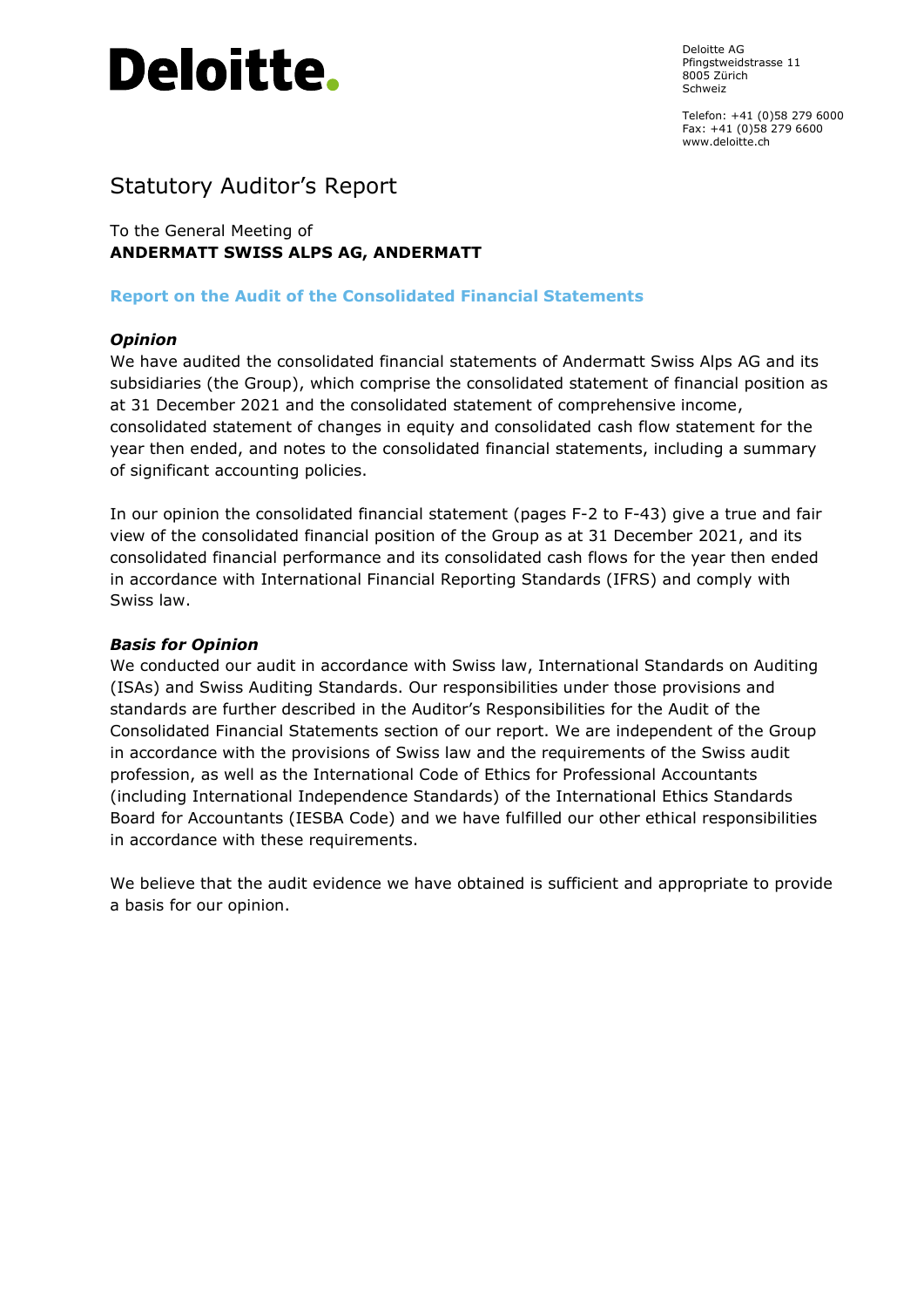## *Key Audit Matters*

Key audit matters are those matters that, in our professional judgment, were of most significance in our audit of the consolidated financial statements of the current period. These matters were addressed in the context of our audit of the consolidated financial statements as a whole, and in forming our opinion thereon, and we do not provide a separate opinion on these matters.

## **Impairment testing of the assets related to the hotel "The Chedi", the hotel "Radisson Blu" and the "Ski Arena" (included in property, plant and equipment)**

The consolidated financial statements of Andermatt Swiss Alps include significant assets in relation to the segments Hotel ("The Chedi", "Radisson Blu") and "Ski Arena" amounting to CHF 272 million (prior year: CHF 284 million), which are part of the total recorded property, plant and equipment balance of CHF 357 million (prior year: CHF 365 million). The assets include the capitalized costs for the hotels and the skiing infrastructure.

Despite the Covid-19 pandemic, the Group achieved to generate positive cash inflows from operations in 2021. However, the pandemic with its significant impact on "The Chedi", "Radisson Blu" and "Ski Arena" (driven by governmental orders on social distancing and travel restrictions) adversely impacted these operations.

Management reviews the carrying value annually, to assess if impairment indicators exist. If the recoverable amount is lower than the carrying value, an impairment would be recorded. Management used the discounted cash flow method to assess the value of the recorded assets. The net present value is dependent on Management's forecast of the future cash flows as well as the applicable discount rates and growth rates. The valuation involves an exercise of judgment by Management including the use of assumptions and estimates that contains an inherent uncertainty.

The valuation methodology is explained in the notes to the consolidated financial statements (note 4.2.1) and the capitalized costs are part of note 15, *Property, plant, and equipment*.

**Key audit matter How the scope of our audit responded to the key audit matter**

> We gained an understanding of the controls in place. We evaluated the preparation of the valuation model and underlying assumptions. We assessed how the Group determines budget and forecast information on earnings and related cash flows and how the applicable discount rates were derived. We also audited the different input factors to the discount rate against observable market data (where available) and evaluated whether these are consistently applied by Management. We performed sensitivity analysis and corroborated the budgets and forecasts through review of underlying documentation and discussions with Management. We also challenged and reviewed Management's forecasts with regard to Covid-19 impacts. Furthermore, we involved internal valuation specialists to assist us in evaluating the valuation models (structure, completeness and mathematical accuracy) and in validating the discount rates applied.

We assessed the appropriateness and completeness of the related disclosures in the financial statements in respect to the impairment testing of the assets.

Based on the procedures performed as described above, we obtained sufficient audit evidence to address the risk of improper valuation of property, plant, and equipment in relation to the hotels "The Chedi" and "Radisson Blu", and to the "Ski Arena".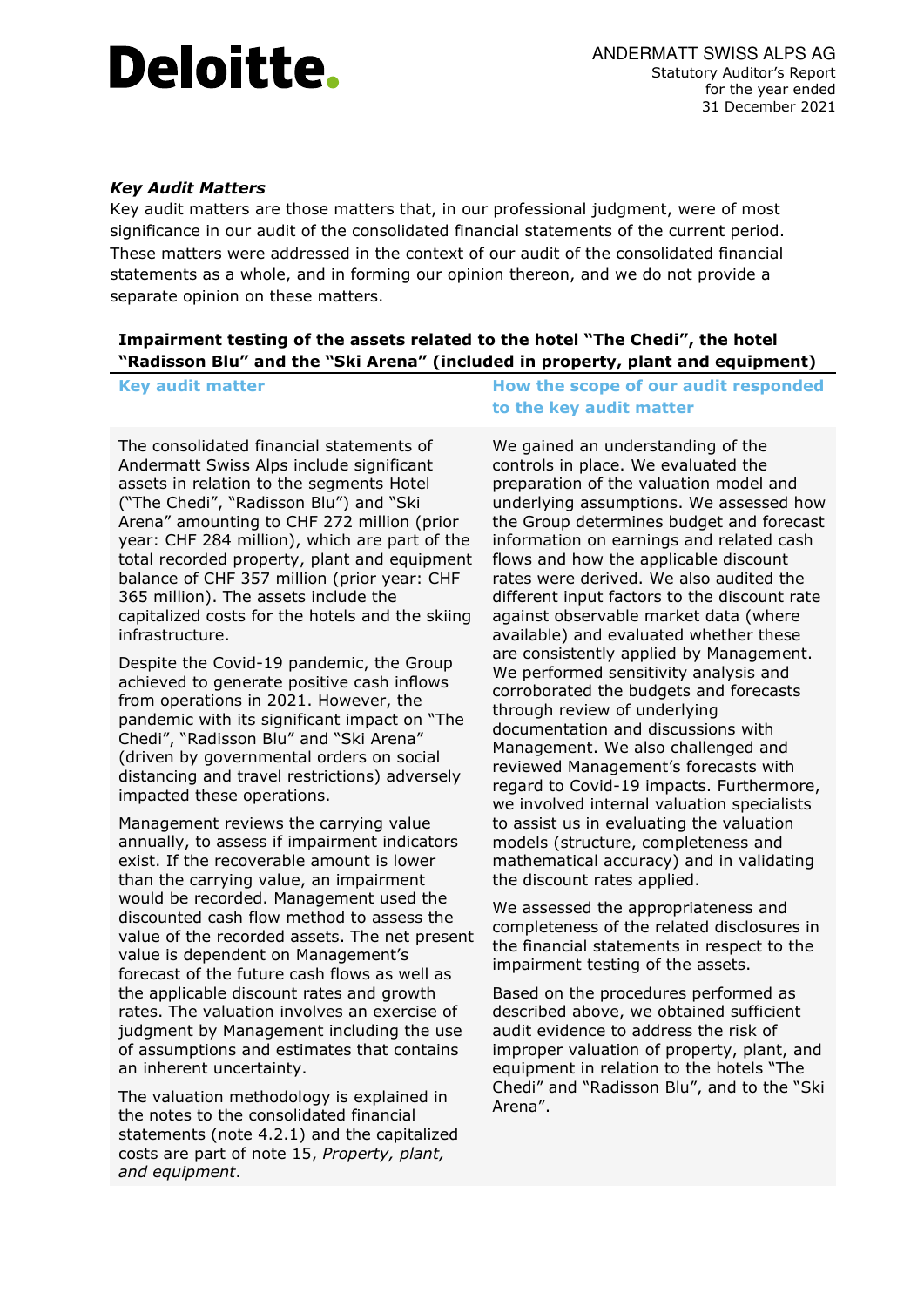## *Other Information in the Annual Report*

The Board of Directors is responsible for the other information in the annual report. The other information comprises all information included in the annual report, but does not include the consolidated financial statements, the stand-alone financial statements of the Company and our auditor's reports thereon.

Our opinion on the consolidated financial statements does not cover the other information in the annual report and we do not express any form of assurance conclusion thereon.

In connection with our audit of the consolidated financial statements, our responsibility is to read the other information in the annual report and, in doing so, consider whether the other information is materially inconsistent with the consolidated financial statements or our knowledge obtained in the audit, or otherwise appears to be materially misstated. If, based on the work we have performed, we conclude that there is a material misstatement of this other information, we are required to report that fact. We have nothing to report in this regard.

## *Responsibility of the Board of Directors for the Consolidated Financial Statements*

The Board of Directors is responsible for the preparation of the consolidated financial statements that give a true and fair view in accordance with IFRS and the provisions of Swiss law, and for such internal control as the Board of Directors determines is necessary to enable the preparation of consolidated financial statements that are free from material misstatement, whether due to fraud or error.

In preparing the consolidated financial statements, the Board of Directors is responsible for assessing the Group's ability to continue as a going concern, disclosing, as applicable, matters related to going concern and using the going concern basis of accounting unless the Board of Directors either intends to liquidate the Group or to cease operations, or has no realistic alternative but to do so.

## *Auditor's Responsibilities for the Audit of the Consolidated Financial Statements*

Our objectives are to obtain reasonable assurance about whether the consolidated financial statements as a whole are free from material misstatement, whether due to fraud or error, and to issue an auditor's report that includes our opinion. Reasonable assurance is a high level of assurance, but is not a guarantee that an audit conducted in accordance with Swiss law, ISAs and Swiss Auditing Standards will always detect a material misstatement when it exists. Misstatements can arise from fraud or error and are considered material if, individually or in the aggregate, they could reasonably be expected to influence the economic decisions of users taken on the basis of these consolidated financial statements.

A further description of our responsibilities for the audit of the consolidated financial statements is located at the website of EXPERTsuisse: http://expertsuisse.ch/en/auditreport-for-publiccompanies. This description forms part of our auditor's report.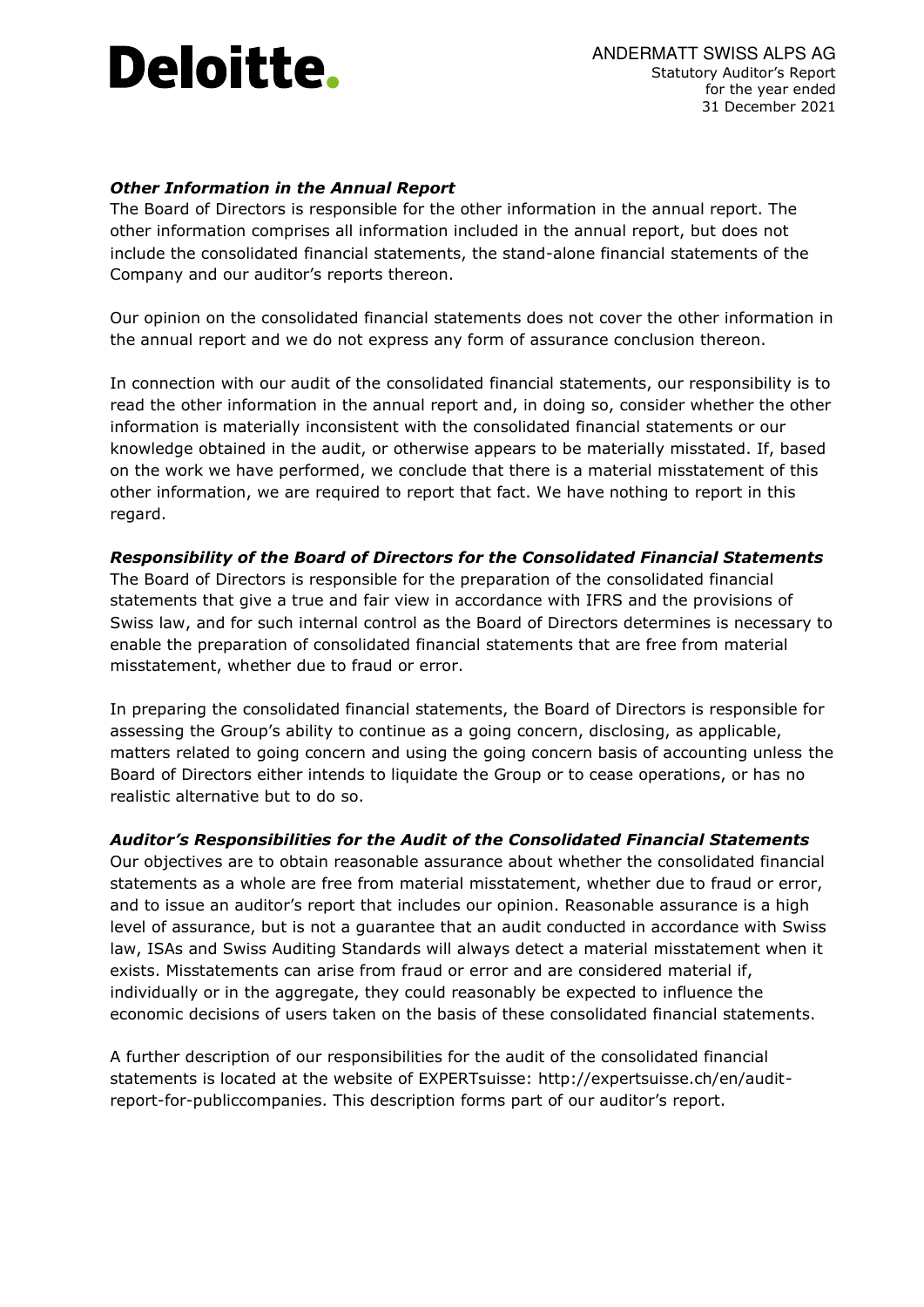

## **Report on Other Legal and Regulatory Requirements**

In accordance with article 728a paragraph 1 item 3 CO and Swiss Auditing Standard 890, we confirm that an internal control system exists, which has been designed for the preparation of consolidated financial statements according to the instructions of the Board of Directors.

We recommend that the consolidated financial statements submitted to you be approved.

**Deloitte AG** 

Licensed Audit Expert Auditor in Charge

Chris Kraemer<br>
Licensed Audit Expert
Licensed Audit Expert
Licensed Audit Expert

Zurich, 30 March 2022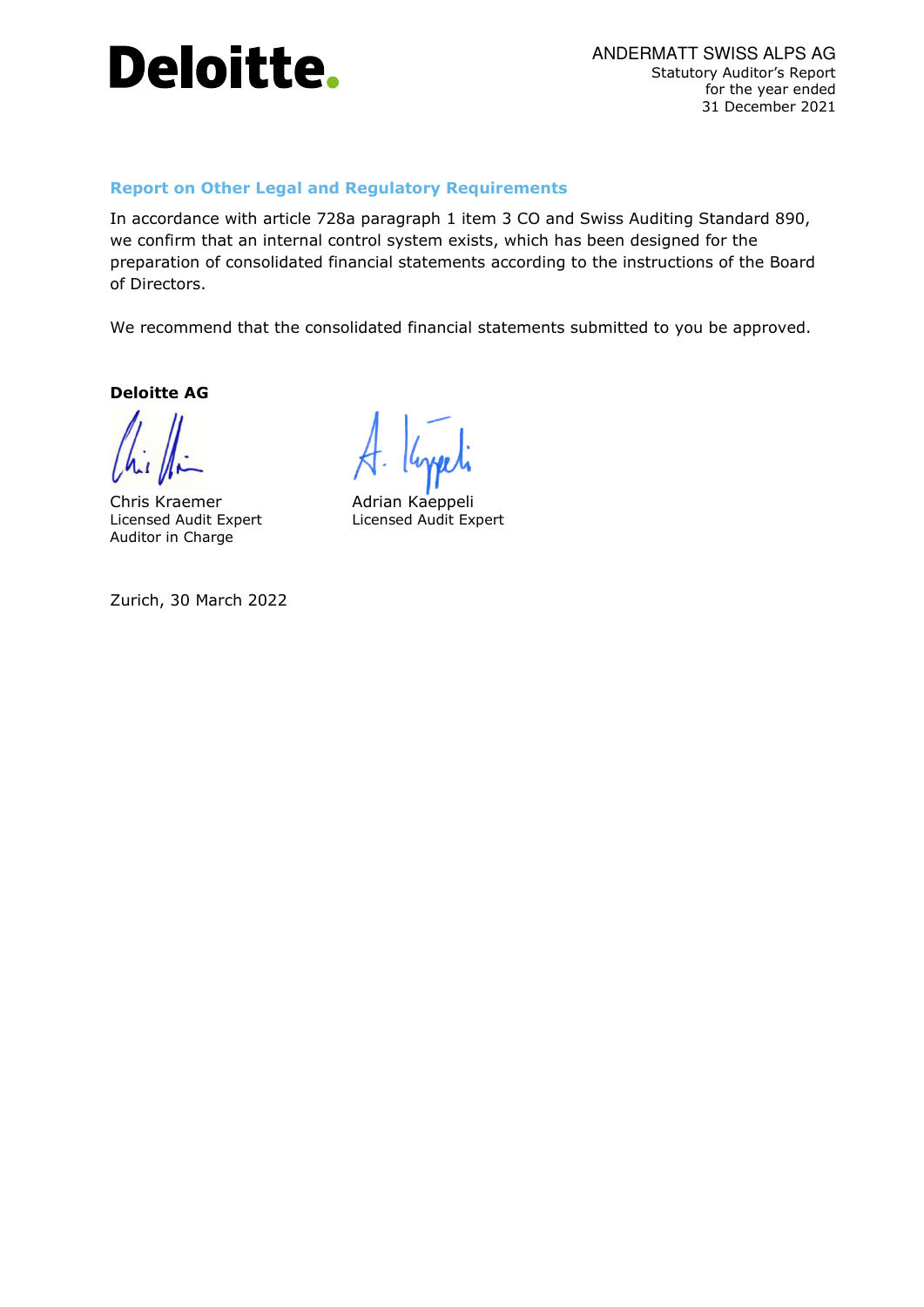Statutory standalone financial statements together with auditor's report for the year ended 31 December 2021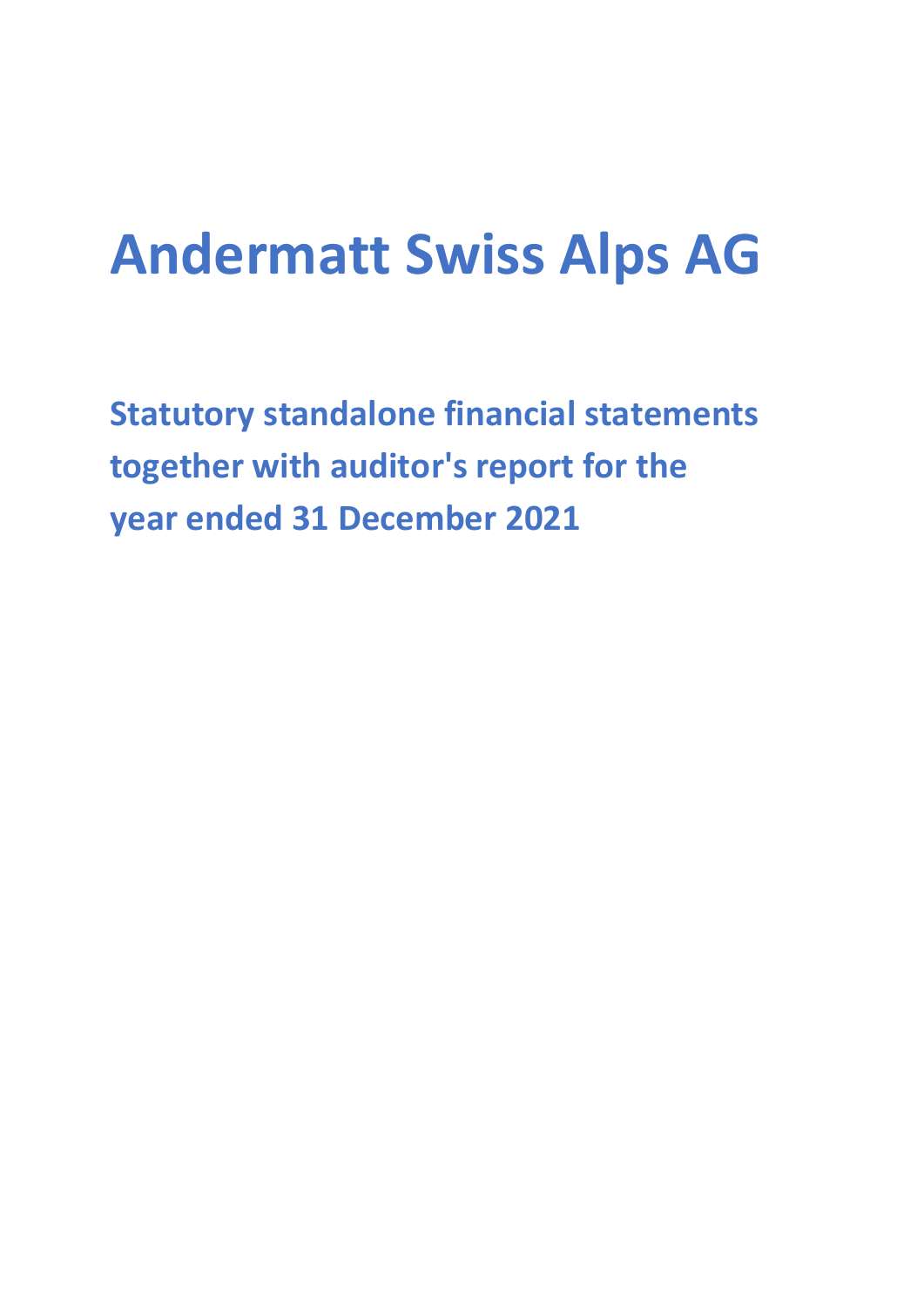| Bilanz per 31. Dezember<br>Balance Sheet as of 31 December                                | Anhang<br><b>Notes</b> | 2021        | 2020        |
|-------------------------------------------------------------------------------------------|------------------------|-------------|-------------|
| <b>AKTIVEN</b><br><b>ASSETS</b>                                                           |                        | <b>CHF</b>  | <b>CHF</b>  |
| Umlaufvermögen<br><b>Current assets</b>                                                   |                        |             |             |
| Flüssige Mittel                                                                           |                        | 16'483'368  | 14'851'484  |
| Cash and cash equivalents<br>Forderungen aus Lieferungen und Leistungen                   |                        | 6'141'068   | 1'290'629   |
| Trade accounts receivable<br>Übrige kurzfristige Forderungen<br>Other current receivables |                        |             |             |
| gegenüber Dritten<br>from third parties                                                   |                        | 4'073'101   | 3'143'270   |
| gegenüber Konzerngesellschaften                                                           |                        | 12'455'437  | 21'976'232  |
| from group companies<br>gegenüber Aktionären                                              |                        | 16'000'000  | 27'000'000  |
| from shareholders<br>Vorräte                                                              | 3.1                    | 91'579'260  | 56'139'268  |
| Inventories<br>Aktive Rechnungsabgrenzungen<br>Prepaid expenses and accrued income        |                        | 2'175'133   | 1'453'185   |
|                                                                                           |                        | 148'907'367 | 125'854'068 |
| Anlagevermögen<br><b>Non-current assets</b>                                               |                        |             |             |
| Übrige langfristige Forderungen<br>Other non-current assets                               |                        |             |             |
| gegenüber Dritten                                                                         |                        | 100'000     | 100'000     |
| from third parties<br>gegenüber Konzerngesellschaften                                     | 5.2                    | 200'350'836 | 233'681'707 |
| from group companies<br>Finanzanlagen                                                     |                        | 53'300      | 53'300      |
| <b>Financial assets</b><br>Beteiligungen                                                  | 3.2/5.2                | 102'958'484 | 61'958'484  |
| Shareholdings<br>Sachanlagen                                                              |                        |             |             |
| Tangible fixed assets<br>Mobile Sachanlagen                                               |                        | 3'864'523   | 3'986'192   |
| Movable fixed assets<br>Immobile Sachanlagen                                              |                        | 52'284'352  | 53'063'811  |
| Immovable fixed assets<br>Angefangene Bauten<br>Projects under progress                   |                        | 16'511'583  | 13'482'756  |
|                                                                                           |                        | 376'123'078 | 366'326'250 |
|                                                                                           |                        | 525'030'445 | 492'180'318 |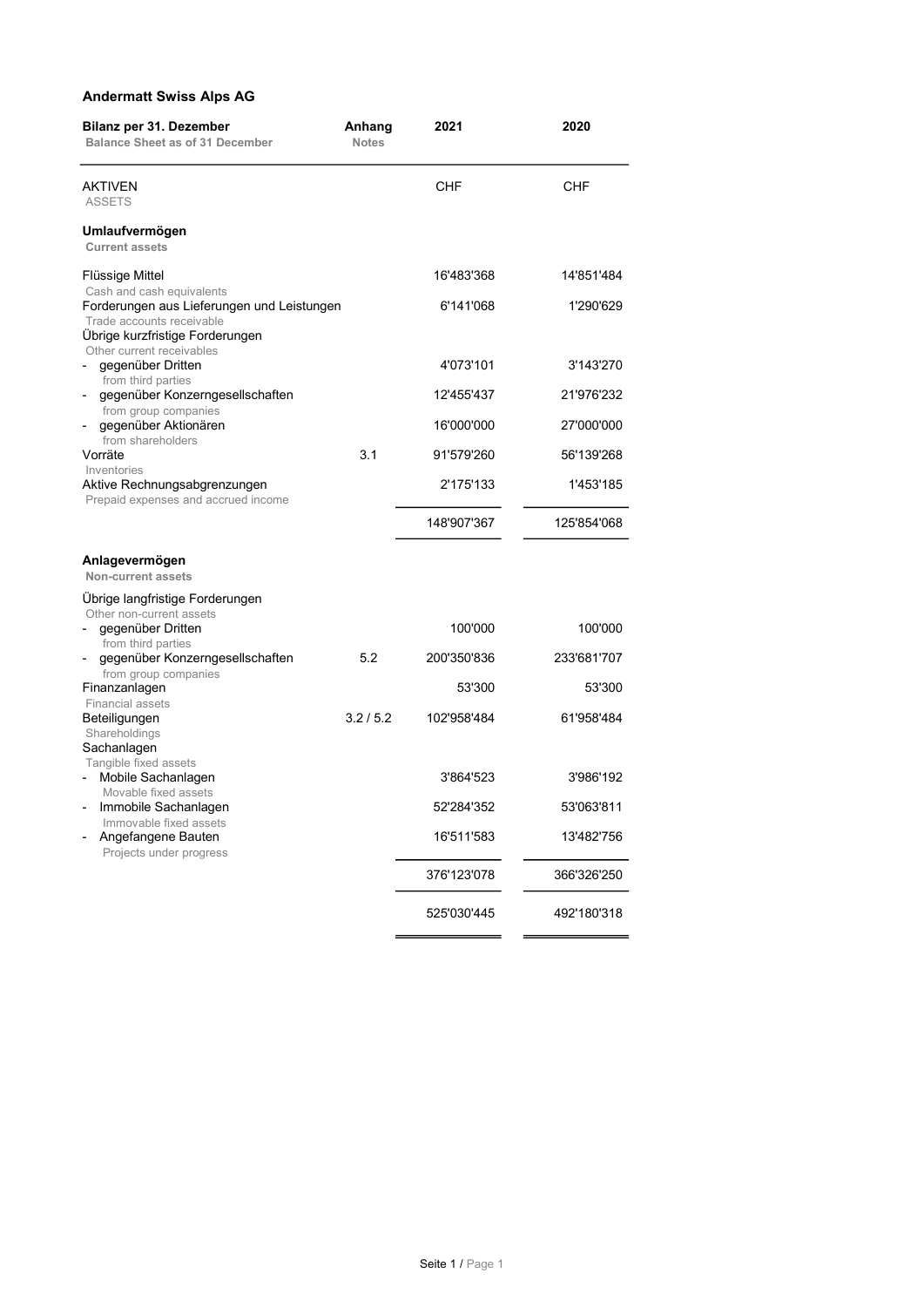| Bilanz per 31. Dezember<br>Anhang<br><b>Balance Sheet as of 31 December</b><br><b>Notes</b> |     | 2021         | 2'020        |  |
|---------------------------------------------------------------------------------------------|-----|--------------|--------------|--|
| <b>PASSIVEN</b><br>LIABILITIES AND SHAREHOLDERS' EQUITY                                     |     | CHF          | CHF          |  |
| Fremdkapital<br>Liabilities                                                                 |     |              |              |  |
| <b>Kurzfristiges Fremdkapital</b><br><b>Current liabilities</b>                             |     |              |              |  |
| Verbindlichkeiten aus Lieferungen und Leistungen                                            |     |              |              |  |
| Trade accounts payable<br>- gegenüber Dritten                                               |     | 13'351'625   | 4'672'447    |  |
| to third parties<br>gegenüber Konzerngesellschaften                                         |     | 114'470      | 426'573      |  |
| to group companies                                                                          |     |              |              |  |
| gegenüber Aktionären<br>to shareholders                                                     |     | 1'287'209    | 1'122'820    |  |
| Vorausahlungen von Kunden<br>Advances from customers                                        |     | 33'778'193   |              |  |
| Kurzfristige verzinsliche Verbindlichkeiten                                                 |     |              |              |  |
| Current interest-bearing liabilities<br>gegenüber Dritten<br>- 1                            |     | 6'758'000    |              |  |
| to third parties<br>gegenüber Konzerngesellschaften                                         |     | 4'349'947    | 1'555'436    |  |
| to group companies                                                                          |     |              |              |  |
| Übrige kurzfristige Verbindlichkeiten<br>Other current liabilities                          |     | 506'358      | 805'152      |  |
| Passive Rechnungsabgrenzungen<br>Accrued expenses and deferred income                       |     | 12'357'475   | 12'310'677   |  |
|                                                                                             |     | 72'503'277   | 20'893'105   |  |
| Langfristige Verbindlichkeiten<br><b>Non-current liabilities</b>                            |     |              |              |  |
| Vorausahlungen von Kunden                                                                   |     |              | 9'274'389    |  |
| Advances from customers<br>Rückstellungen                                                   |     | 1'340'400    | 1'986'400    |  |
| Provisions<br>Langfristige verzinsliche Verbindlichkeiten                                   |     |              |              |  |
| Non-current interest-bearing liabilities                                                    |     |              |              |  |
| gegenüber Dritten<br>to third parties                                                       | 3.4 | 168'258'474  | 165'850'000  |  |
| gegenüber Aktionären<br>to shareholders                                                     | 3.3 | 111'850'864  | 129'800'604  |  |
| Übrige langfristige Verbindlichkeiten                                                       |     |              |              |  |
| Other non-current liabilities<br>gegenüber Aktionären<br>to shareholders                    | 3.3 | 328'123      | 41'233       |  |
|                                                                                             |     | 281'777'861  | 306'952'626  |  |
| Eigenkapital<br>Shareholders' equity                                                        |     |              |              |  |
| Grundkapital                                                                                |     | 301'147'000  | 301'147'000  |  |
| Share capital<br>Kumulierte Verluste                                                        |     |              |              |  |
| <b>Accumulated losses</b>                                                                   |     |              |              |  |
| - Verlustvortrag<br>Loss carried forward                                                    |     | -136'812'413 | -128'993'418 |  |
| Jahresgewinn/-verlust<br>Net gain/loss for the year                                         |     | 6'414'720    | -7'818'995   |  |
|                                                                                             |     | 170'749'307  | 164'334'587  |  |
|                                                                                             |     | 525'030'445  | 492'180'318  |  |
|                                                                                             |     |              |              |  |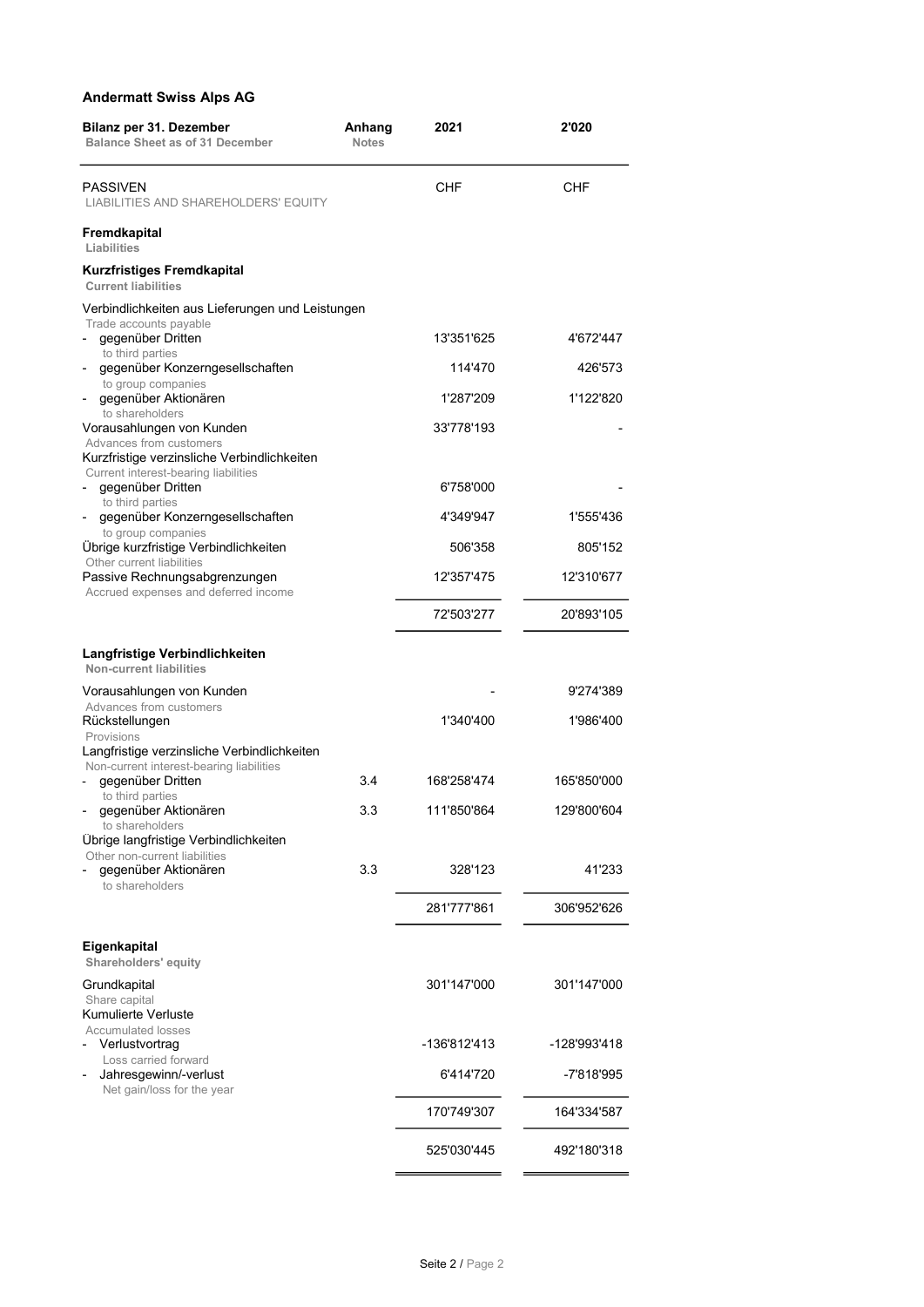| Erfolgsrechnung<br>Income statement                                                                                       | Anhang<br><b>Notes</b> | 01.01. - 31.12.21 | 01.01. - 31.12.20 |
|---------------------------------------------------------------------------------------------------------------------------|------------------------|-------------------|-------------------|
|                                                                                                                           |                        | <b>CHF</b>        | <b>CHF</b>        |
| Betriebsertrag                                                                                                            |                        | 51'278'272        | 35'041'905        |
| Operational income<br>Ertrag aus Joint Venture                                                                            |                        | 1'739'800         | 1'356'600         |
| Revenue from joint venture<br>Dienstleistungsertrag                                                                       |                        | 1'970'782         | 1'726'629         |
| Revenue from services<br>Dienstleistungsertrag Konzerngesellschaften                                                      |                        | 2'957'711         | 1'524'079         |
| Revenue from services to group companies<br>Diverse Erträge<br>Other income                                               |                        | 122'324           | 129'331           |
| <b>Betrieblicher Gesamtertrag</b><br><b>Total operating income</b>                                                        |                        | 58'068'889        | 39'778'544        |
| Herstellkosten des Verkaufs<br>Cost of sales                                                                              | 4.1/4.2                | -25'908'100       | -27'774'510       |
| <b>Bruttoergebnis</b><br>Gross margin                                                                                     |                        | 32'160'789        | 12'004'034        |
| Verkaufs- und Verwaltungsaufwand                                                                                          | 4.1/4.2                | -18'705'796       | -12'945'475       |
| Selling, General and administrative expenses<br>Übriger Betriebsertrag / (-aufwand)<br>Other operating income / (expense) |                        | -74'461           | -42'382           |
| Betriebsergebnis vor Zinsen und Steuer<br>Operating result before interests and tax (EBIT)                                |                        | 13'380'532        | -983'823          |
| Finanzertrag                                                                                                              |                        | 1'172'409         | 1'323'613         |
| Financial income<br>Finanzaufwand<br><b>Financial expenses</b>                                                            |                        | -8'393'152        | -8'161'003        |
| Ordentliches Unternehmungsergebnis (vor Steuer)<br>Ordinary loss before tax                                               |                        | 6'159'789         | -7'821'213        |
| Ausserordentlicher Aufwand<br>Extraordinary expenses                                                                      |                        |                   |                   |
| Ausserordentlicher Ertrag<br>Extraordinary income                                                                         | 4.3                    | 200'883           | 2'218             |
| Betriebliche Nebenerfolge<br>Non-operating income and expenses                                                            | 4.4                    | 54'048            |                   |
| Jahresergebnis (vor Steuer)<br><b>Result before tax</b>                                                                   |                        | 6'414'720         | -7'818'995        |
| Einkommensteuern<br>Income tax                                                                                            |                        |                   |                   |
| Jahresgewinn/-verlust<br>Net gain/loss for the year                                                                       |                        | 6'414'720         | -7'818'995        |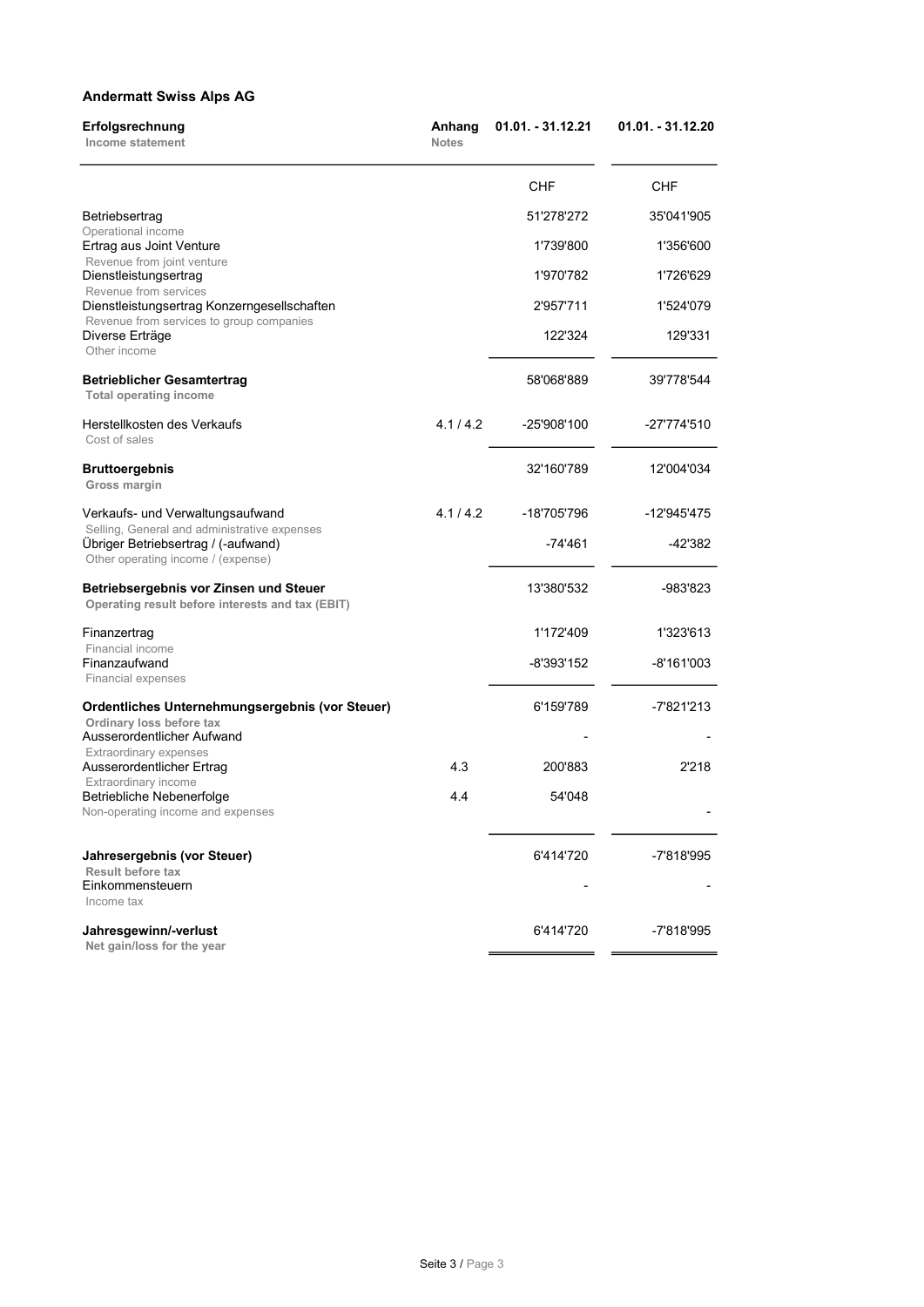#### Anhang der Jahresrechnung

Notes to the Financial Statements

## 1. Allgemeine Informationen / General information

| <b>Grundsatz / Basic principle</b>           | Erläuterung / Explanation                                                                                                                                                                                                                                                                                                                                                                                                                                          |
|----------------------------------------------|--------------------------------------------------------------------------------------------------------------------------------------------------------------------------------------------------------------------------------------------------------------------------------------------------------------------------------------------------------------------------------------------------------------------------------------------------------------------|
| <b>Allgemeine Informationen</b>              | Die Andermatt Swiss Alps AG (die Gesellschaft) und ihre Tochtergesellschaften sind<br>in der Schweiz tätig. Der Zweck ist insbesondere die Entwicklung eines umfassenden<br>Tourismusprojektes in Andermatt.                                                                                                                                                                                                                                                       |
| <b>General information</b>                   | Andermatt Swiss Alps AG (the Company) and its subsidiaries are active in Switzerland. The<br>main purpose of the company is to develop a tourism resort in Andermatt.                                                                                                                                                                                                                                                                                              |
| Rechtsform, Sitz und<br><b>Stammkapital</b>  | Die Gesellschaft wurde am 11. Mai 2007 gegründet und ist in Andermatt, UR<br>domiziliert.<br>Das Grundkapital wurde in 2020 um CHF 70'000'000 erhöht auf CHF 301'147'000<br>und setzt sich aus 301'147 Namenaktien zu je CHF 1'000 zusammen.                                                                                                                                                                                                                       |
| Legal form, registered<br>office and capital | Andermatt Swiss Alps AG was founded on 11 May 2007 and is domiciled in Andermatt, UR.<br>The share capital of the Company was increased in 2020 by CHF 70'000'000 to CHF<br>301'147'000 and consists of 301'147 registered shares with a par value of CHF 1'000.                                                                                                                                                                                                   |
| im Jahresdurchschnitt                        | Angaben zu den Vollzeitstellen Die Gesellschaft weist im Jahresdurchschnitt weniger als 250 Vollzeitstellen (Vorjahr<br>weniger als 250 Vollzeitstellen) aus.                                                                                                                                                                                                                                                                                                      |
| on annual average                            | Information on full-time positions The Company has an annual average of less than 250 full-time positions (prior year: less<br>than 250 full-time positions).                                                                                                                                                                                                                                                                                                      |
|                                              | 2. Wichtige Bilanzierungs- und Bewertungsgrundsätze / Key accounting and valuation principles                                                                                                                                                                                                                                                                                                                                                                      |
| Rechnungslegungs-<br>grundsätze              | Die vorliegende Jahresrechnung wurde gemäss den Bestimmungen des Schweizer<br>Rechnungslegungsrechtes erstellt. Die wesentlichen angewandten Bilanzierungs- und<br>Bewertungsgrundsätze, die nicht bereits durch das Obligationenrecht vorgeschrieben<br>sind, sind nachfolgend beschrieben.                                                                                                                                                                       |
| Principles of financial reporting            | The present annual accounts have been prepared in accordance with the regulations of<br>Swiss financial reporting law. The main accounting and valuation principles used, which are<br>not already specified by the Code of Obligations, are described as follows.                                                                                                                                                                                                 |
| Schätzungen und Annahmen<br>des Managements  | Die Rechnungslegung in Übereinstimmung mit dem Obligationenrecht erfordert<br>gewisse Schätzungen und Annahmen durch das Management. Diese werden laufend<br>vorgenommen und basieren auf Erfahrungswerten und anderen Faktoren. Die später<br>tatsächlich eintreffenden Ergebnisse können von diesen Schätzungen abweichen.<br>Wesentliche Positionen in der Jahresrechnung, die auf Schätzungen und Annahmen<br>des Managements basieren, sind die Abgrenzungen. |
| by management                                | Estimates and assumptions made Financial reporting under the Code of Obligations requires certain estimates and<br>assumptions to be made by management. These are made continuously and are based on<br>past experience and other factors. The results subsequently achieved may deviate from<br>these estimates. Actual items in the annual accounts which are based on estimates and<br>assumptions made by management are the accruals.                        |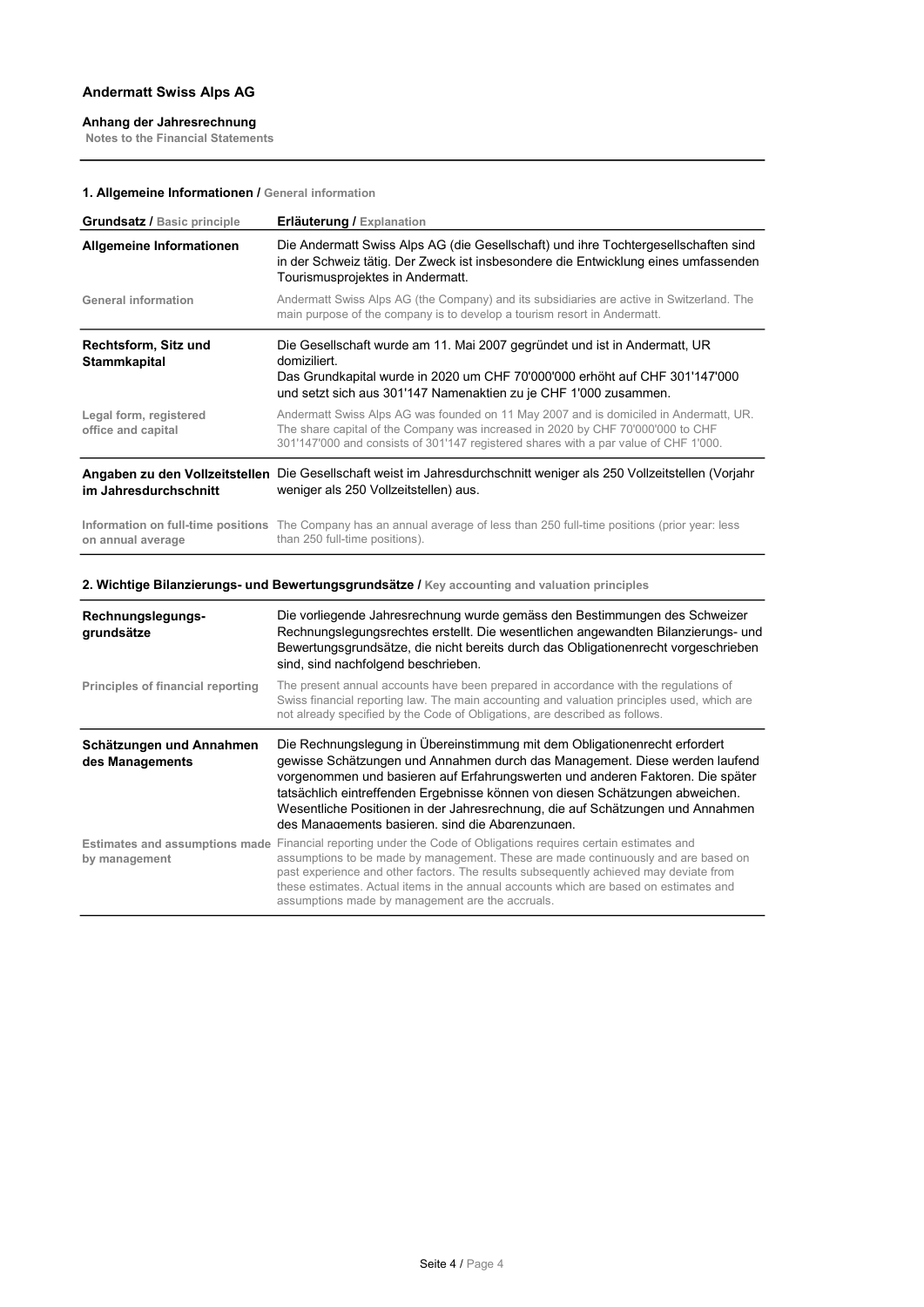#### Anhang der Jahresrechnung

Notes to the Financial Statements

| <b>Grundsatz / Basic principle</b>            | Erläuterung / Explanation                                                                                                                                                                                                                                                                                                                                                                                                                                                                                                                                                                                            |
|-----------------------------------------------|----------------------------------------------------------------------------------------------------------------------------------------------------------------------------------------------------------------------------------------------------------------------------------------------------------------------------------------------------------------------------------------------------------------------------------------------------------------------------------------------------------------------------------------------------------------------------------------------------------------------|
| Fremdwährungs-<br>positionen                  | Die funktionale Währung der Gesellschaft ist Schweizer Franken (CHF).<br>Transaktionen in fremden Währungen werden zum jeweiligen Tageskurs der<br>Transaktion in die funktionale Währung (CHF) umgerechnet.<br>Monetäre Aktiven und Passiven in Fremdwährungen werden per Bilanzstichtag zum<br>Stichtagskurs in die funktionale Währung umgerechnet. Die sich daraus ergebenden<br>Fremdwährungsdifferenzen werden in der Erfolgsrechnung erfasst. Nicht monetäre<br>langfristige Aktiven und Passiven werden zu historischen Kursen bilanziert.<br>Unrealisierte Gewinne werden in der Bilanz zurückgestellt.     |
| Foreign currency items                        | The currency in which the company operates is Swiss Francs (CHF). Transactions in foreign<br>currencies are converted into the currency in which the company operates (CHF) at the<br>exchange rate on the day the transaction takes place.<br>At year end close monetary assets and liabilities in foreign currency are converted at closing<br>rate into the functional currency (CHF). The resulting foreign exchange difference is recorded<br>in the income statement. Non-monetary non-current assets and liabilities are recorded at<br>historical rates. Unrealized gains are deferred in the balance sheet. |
| Konzerngesellschaften                         | Bei den Konzerngesellschaften handelt es sich um die Beteiligungsgesellschaften<br>(siehe Anhang 3.2). Transaktionen erfolgen zu marktgerechten Bedingungen (Dealing<br>at arms' length).                                                                                                                                                                                                                                                                                                                                                                                                                            |
| <b>Group companies</b>                        | Group companies are defined as investment shareholdings (see note 3.2). Transactions with<br>group companies take place at proper market conditions (dealing at arm's length).                                                                                                                                                                                                                                                                                                                                                                                                                                       |
| <b>Flüssige Mittel</b>                        | Die Position Flüssige Mittel beinhaltet Kassenbestände und Bankguthaben. Sie<br>werden zu Nominalwerten bilanziert.                                                                                                                                                                                                                                                                                                                                                                                                                                                                                                  |
| Cash and cash equivalents                     | The position Cash and cash equivalents comprises of petty cash and bank balances. They<br>are recorded at nominal value.                                                                                                                                                                                                                                                                                                                                                                                                                                                                                             |
| Forderungen aus Lieferungen<br>und Leistungen | Forderungen aus Lieferungen und Leistungen werden mit dem ursprünglichen Netto-<br>Rechnungsbetrag erfasst, abzüglich einer Wertberichtigung für spezifische<br>risikobehaftete Forderungen (Delkredere).                                                                                                                                                                                                                                                                                                                                                                                                            |
| Trade accounts receivable                     | Trade acounts receivable are recorded at their original net invoice amount, less a value<br>adjustment for specific receivables carrying risk (allowance for doubtful receivables).                                                                                                                                                                                                                                                                                                                                                                                                                                  |
| Vorräte                                       | Vorräte sind grundsätzlich zu Anschaffungs- bzw. Herstellungskosten erfasst.<br>Herstellungskosten umfassen sämtliche direkt zurechenbaren Material- und<br>Fertigungskosten.<br>Liegt der Nettoveräusserungswert am Abschlussstichtag unter den Anschaffungs-<br>oder Herstellungskosten, ist dieser massgebend für die Bewertung.                                                                                                                                                                                                                                                                                  |
| Inventories                                   | Inventories are generally recorded at acquisition or manufacturing costs. Manufacturing<br>costs cover all the directly attributable materials and production costs.<br>The lower of cost or net realisable value is determining the value at closing date.                                                                                                                                                                                                                                                                                                                                                          |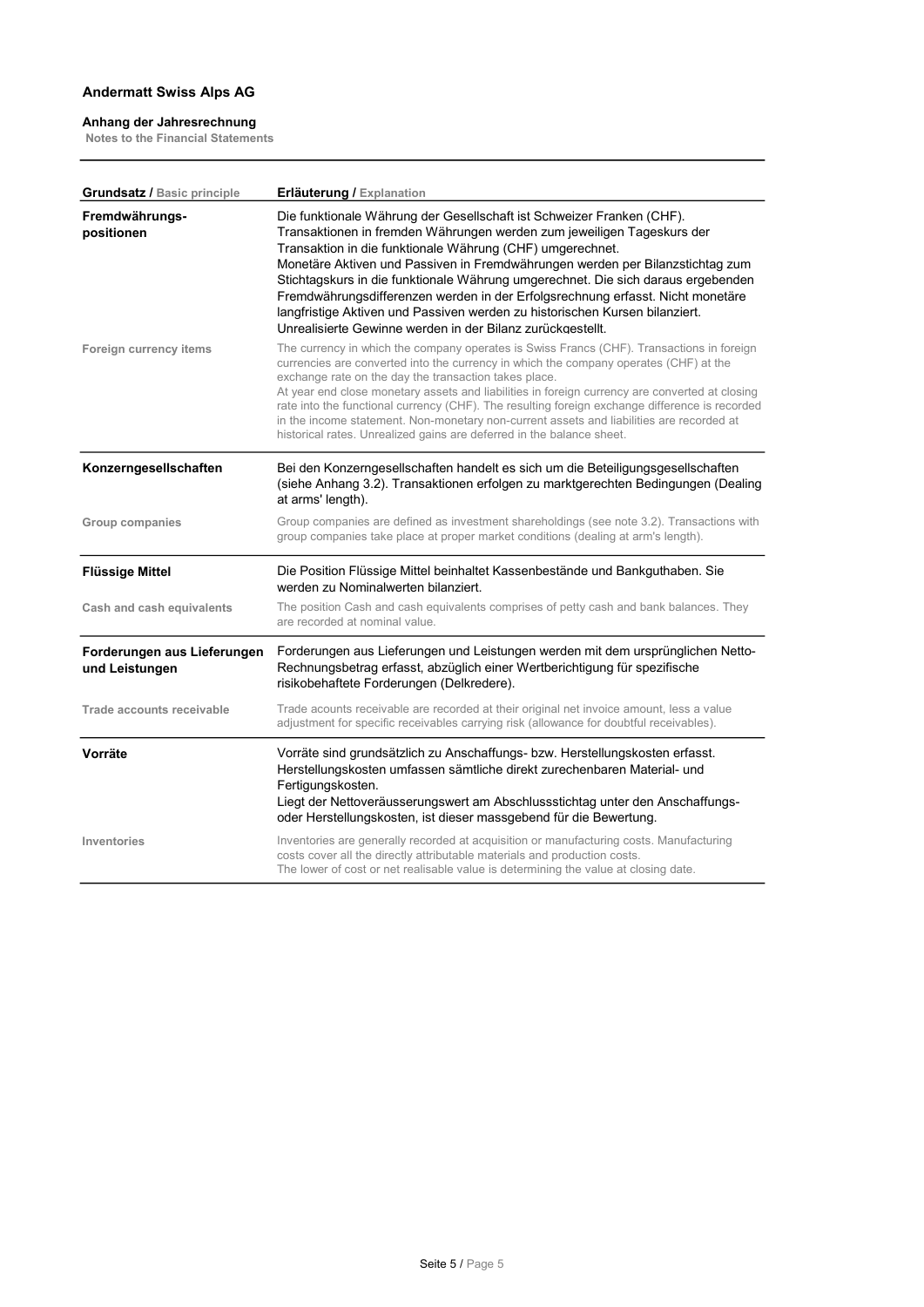#### Anhang der Jahresrechnung

Notes to the Financial Statements

| <b>Grundsatz / Basic principle</b>        | Erläuterung / Explanation                                                                                                                                                                                                   |                                                                                                                                                                                                                                                                                                                                                                                                                                                                                                         |
|-------------------------------------------|-----------------------------------------------------------------------------------------------------------------------------------------------------------------------------------------------------------------------------|---------------------------------------------------------------------------------------------------------------------------------------------------------------------------------------------------------------------------------------------------------------------------------------------------------------------------------------------------------------------------------------------------------------------------------------------------------------------------------------------------------|
| Sachanlagen                               | werden. Die Nutzungsdauer ist wie folgt festgelegt:<br>Grundstücke (Land)<br>Gebäude<br>Maschinen und Anlagen<br>Mobile Sachanlagen<br>Anlagen im Bau<br>Anlagen im Leasing<br>überprüft und gegebenenfalls wertberichtigt. | Sachanlagen werden entsprechend ihrer erwarteten wirtschaftlichen Nutzungsdauer<br>linear abgeschrieben. Ausnahmen bilden Grundstücke (Land), die nicht abgeschrieben<br>Keine Abschreibungen<br>20 bis 50 Jahre<br>4 bis 10 Jahre<br>3 bis 10 Jahre<br>Keine Abschreibungen<br>Gemäss Vertragslaufzeit<br>Sofern Anzeichen einer Überbewertung erkennbar werden, werden die Buchwerte                                                                                                                  |
| <b>Tangible fixed assets</b>              | established as follows:<br>Land<br><b>Buildings</b><br>Machines and facilities<br>Furniture, fixtures and equipment<br>Assets under production<br>Leased assets<br>where necessary.                                         | The straight-line depreciation method is used for tangible fixed assets according to their<br>expected used life. Exceptions are made for land which are not depreciated. Useful life is<br>No depreciation<br>20 to 50 years<br>4 to 10 years<br>3 to 10 years<br>No depreciation<br>According to term of contract<br>If there is any evidence of an over-valuation, the accounting values are checked and adjusted                                                                                    |
| Umsatzrealisierung<br>Revenue recognition | Anmeldung beim Grundbuchamt).<br>revenues from goods and services.                                                                                                                                                          | Die Gesellschaft verbucht die auf den Rechnungen brutto ausgewiesenen Beträge,<br>nach Abzug der Mehrwertsteuer, als Erlöse aus Lieferungen und Leistungen.<br>Die Erlöse aus Verkauf von Immobilien werden verbucht, wenn die massgeblichen<br>Risiken und Chancen auf den Kunden übertragen sind (grundsätzlich im Zeitpunkt der<br>Der Dienstleistungsumsatz wird erst bei Abschluss des Auftrages erfasst.<br>The Company records the gross invoice amounts, after deduction of value-added tax, as |
|                                           |                                                                                                                                                                                                                             | Revenues from real estate are recorded when the significant risks and rewards have<br>transfered to the customer (basically, at the time of registration at land register).<br>Revenues from services are recognised when contracts are completed only.                                                                                                                                                                                                                                                 |
| Leasinggeschäfte                          | Mieterin periodengerecht im Aufwand erfasst.                                                                                                                                                                                | Leasing- und Mietverträge werden nach Massgabe des rechtlichen Eigentums<br>bilanziert. Entsprechend werden die Aufwendungen als Leasingnehmerin bzw. als                                                                                                                                                                                                                                                                                                                                               |
| <b>Leasing transactions</b>               |                                                                                                                                                                                                                             | Leasing and rental contracts are accounted for in accordance with legal ownership. Expenses<br>as a lessee or tenant are recorded correspondingly as expenditure in the relevant period.                                                                                                                                                                                                                                                                                                                |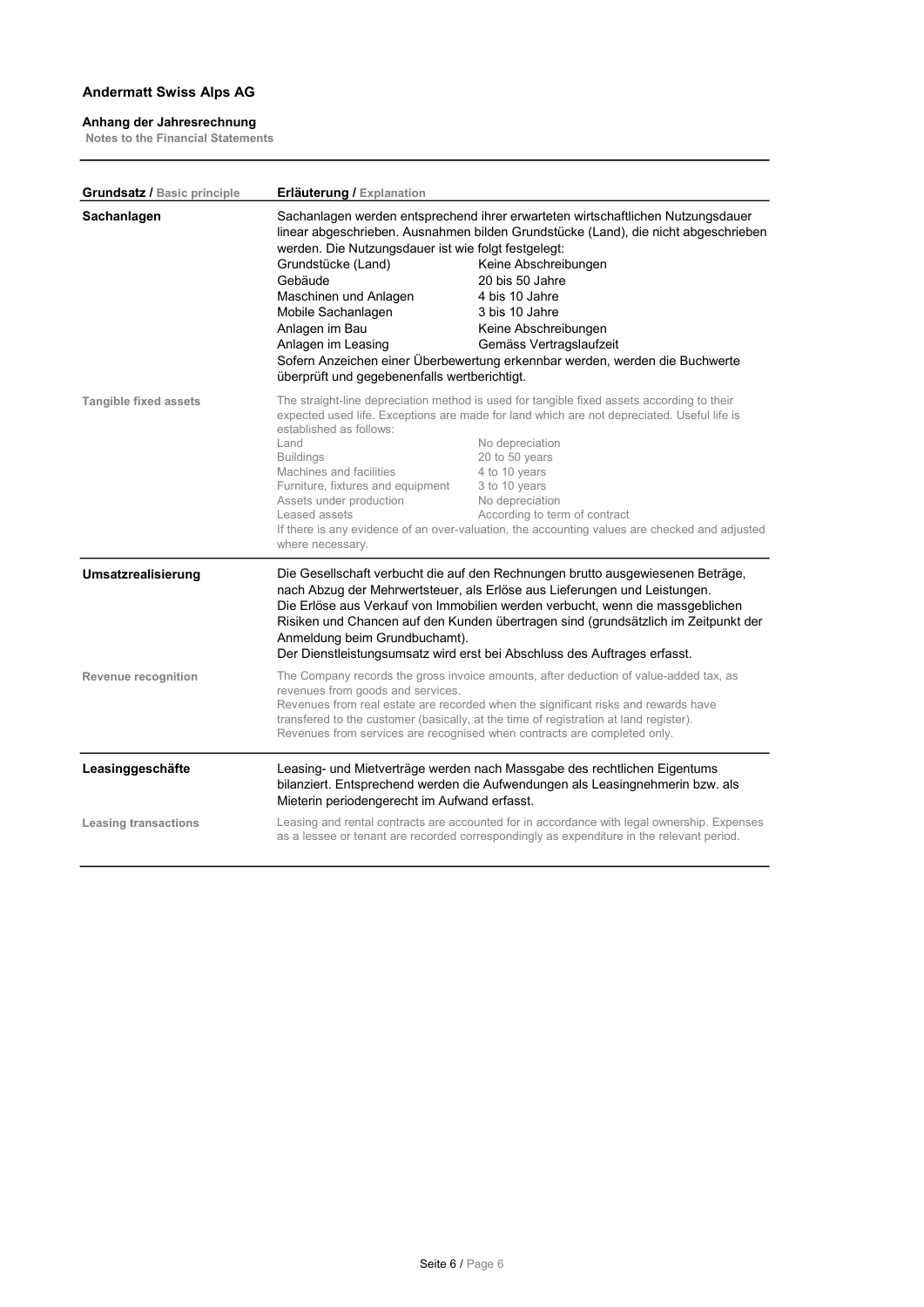#### Anhang der Jahresrechnung

Notes to the Financial Statements

#### 3. Angaben zu Bilanzpositionen / Information relating to items on balance sheet

#### 3.1 Vorräte / Inventories

| 31.12.2021                                                              | 31.12.2020 |
|-------------------------------------------------------------------------|------------|
| 86'935'820<br>Angefangene Bauten / Projects under progress              | 56'139'268 |
| 4'643'440<br>Fertige nicht verkaufte Einheiten / Completed unsold units |            |
| Total<br>91'579'260                                                     | 56'139'268 |

#### 3.2 Beteiligungen / Shareholdings

|                                                                              |                   |            | Kapitalanteile in %<br>Capital shares in % |            | Stimmanteile in %<br>Voting shares in % |  |
|------------------------------------------------------------------------------|-------------------|------------|--------------------------------------------|------------|-----------------------------------------|--|
| Name, Sitz                                                                   | Grundkapital      |            |                                            |            |                                         |  |
| Name, Registered office                                                      | Share capital     | 31.12.2021 | 31.12.2020                                 | 31.12.2021 | 31.12.2020                              |  |
|                                                                              | in 1'000          |            |                                            |            |                                         |  |
| Direkte Beteiligungen                                                        |                   |            |                                            |            |                                         |  |
| <b>Direct investments</b>                                                    |                   |            |                                            |            |                                         |  |
| Bellevue Hotel & Appartment Development AG,<br>Andermatt                     | 4'360             | 100        | 100                                        | 100        | 100                                     |  |
| Hotel 4b Development AG,<br>Andermatt                                        | <b>CHF</b><br>100 | 51         | 51                                         | 51         | 51                                      |  |
| Andermatt-Sedrun Sport AG,<br>Andermatt                                      | CHF 107'000       | 89.26      | 82.59                                      | 92.44      | 82.59                                   |  |
| Alpine Development Andermatt AG,<br>Andermatt                                | <b>CHF</b><br>100 | 51         | 51                                         | 51         | 51                                      |  |
| Saschi Immobilien AG,<br>Andermatt                                           | 100<br><b>CHF</b> | 51         | 51                                         | 51         | 51                                      |  |
| SAGA Andermatt Immobilien AG,<br>Andermatt                                   | <b>CHF</b><br>100 | 51         | 51                                         | 51         | 51                                      |  |
| Andermatt Invest AG,<br>Andermatt                                            | <b>CHF</b><br>100 | 100        | 100                                        | 100        | 100                                     |  |
| Andermatt Central AG,<br>Andermatt                                           | CHF 10'000        | 25         | 25                                         | 25         | 25                                      |  |
| Signifikante indirekte Beteiligung<br><b>Significant indirect investment</b> |                   |            |                                            |            |                                         |  |
| Bellevue Hotel & Appartment Management AG,<br>Andermatt                      | <b>CHF</b><br>100 | 100        | 100                                        | 100        | 100                                     |  |

#### 3.3 Langfristige Verbindlichkeiten gegenüber Aktionären / Long-term liabilities to shareholders

#### Samih O. Sawiris hat CHF 80'000'000 seiner langfristigen Forderungen gegenüber bereits bestehenden und zukünftig entstehenden Forderungen gegen die Gesellschaft im Rang zurückgestellt.

Samih O. Sawiris has subordinated CHF 80'000'000 of his non-current receivable to all other existing and future claims against the Company.

|                                  | 31.12.2021 31.12.2020   |
|----------------------------------|-------------------------|
| Darlehen / Loan Samih O. Sawiris | 112'178'987 129'841'837 |

#### 3.4 Langfristige verzinsliche Verbindlichkeiten gegenüber Dritten / Long-term interest-bearing liabilities

|                                                                                                                    | 31.12.2021  | 31.12.2020  |
|--------------------------------------------------------------------------------------------------------------------|-------------|-------------|
| <b>Anleihe / Bond</b>                                                                                              | 160'000'000 | 160'000'000 |
| <b>Hypothek / Mortgage</b>                                                                                         | 3'258'474   | 5'350'000   |
| <b>Covid-19 Kredit / Covid-19 credit</b>                                                                           |             | 500'000     |
| Die Gesellschaft hat drei an der SIX Swiss Exchange kotierte Schweizer-Franken-Anleihen im Nominalwert von CHF 160 |             |             |

Millionen ausgegeben. Die Anleihen sind mit 4.0%, 3.75% bzw. 4.375% p.a. verzinst und sind zur Rückzahlung fällig am 06. Juli 2023, 09. Juli 2024 bzw. 11. Dezember 2025.

The Company has issued three SIX Swiss Exchange listed bonds with nominal value of total CHF 160 million. The bonds have coupons of 4.0%, 3.75% resp. 4.375% p.a. and are due on 06 July 2023, 09 July 2024 resp 11 December 2025.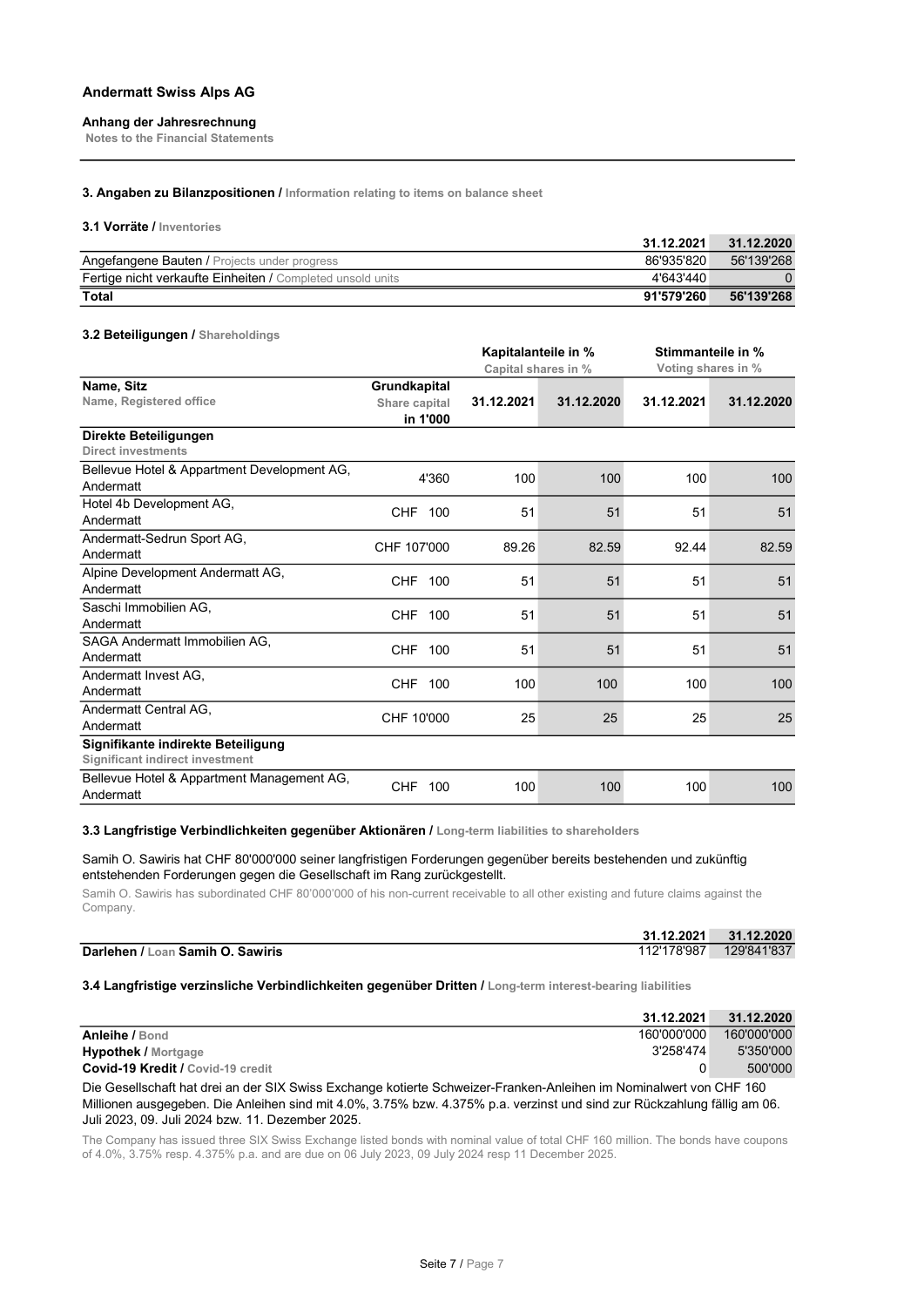#### Anhang der Jahresrechnung

Notes to the Financial Statements

4. Angaben zu Erfolgsrechnungspositionen / Information relating to items on income statement

|                                               | 31.12.2021 | 31.12.2020 |
|-----------------------------------------------|------------|------------|
| 4.1 Personalaufwand / Personnel expense       | 13'901'401 | 9'135'888  |
| 4.2 Abschreibungen Total / Depreciation total | 2'682'843  | 2'591'365  |

4.3 Ausserordentlicher Ertrag / Extraordinary income

The extraordinary income is mainly the write off of forfeited liabilities. Beim ausserordentlichen Ertrag handelt es sich im wesentlichen um ausgebuchte verwirkte Verbindlichkeiten.

### 4.4 Betriebliche Nebenerfolge / Non-operating income and expenses

The non-operatin income is from fenting out the staff houses. Beim betrieblichen Nebenerfolg handelt es sich um Erträge aus Vermietung der Personalhäuser.

#### **5. Weitere Angaben / Further informations**

5.1 Restbetrag der Miet- und Leasingverpflichtungen / Residual amount of lease and leasing liabilities

|                                         | 31.12.2021 | 31.12.2020 |
|-----------------------------------------|------------|------------|
| Jahr ≀<br>$\leq 1$<br>vear              | 1'313'399  | 301'021    |
| 1 - 5 Jahre $\overline{I}$<br>- 5 vears | 3'809'292  | 1'069'428  |
| $> 5$ Jahre $/$ > 5 years               | 7'091'421  | 3'771'319  |
| <b>Total</b>                            | 12'214'112 | 5'141'768  |

## 5.2 Gesamtbetrag der zur Sicherung eigener Verbindlichkeiten verwendeten Aktiven

Total amount of assets pledged or assigned to secure own liabilities and assets under reservation

|                                                                                  | 31.12.2021  | 31.12.2020  |
|----------------------------------------------------------------------------------|-------------|-------------|
| Rangrücktritt auf Darlehen gegenüber Bellevue Hotel & Appartement Development AG |             |             |
| Subordinated Ioan Bellevue Hotel & Appartement Development AG                    | 117'750'000 | 116'800'000 |
| Rangrücktritt auf Darlehen gegenüber Hotel 4b Development AG                     |             |             |
| Subordinated Ioan Hotel 4b Development AG                                        | 43'886'850  | 43'886'850  |
| Rangrücktritt auf Darlehen gegenüber Andermatt Invest AG                         |             |             |
| Subordinated Ioan Andermatt Invest AG                                            | 1'500'000   | 1'500'000   |
| Rangrücktritt auf Darlehen gegenüber Alpine Development Andermatt AG             |             |             |
| Subordinated Ioan Alpine Development Andermatt AG                                | 0           | 331'500     |
| Grundpfandgesicherte Hypothek der Credit Suisse / Urner Kantonalbank             |             |             |
| Real security pledged for mortgage of Credit Suisse / Urner Kantonalbank         | 10'016'474  | 5'350'000   |
| Total                                                                            | 173'153'324 | 167'868'350 |
|                                                                                  |             |             |

#### 5.3 Eventualverbindlichkeiten / Contingent Liabilities

CHF 1'000'000 has been pledged under this transaction.

|                                                                                          | 31.12.2021 | 31.12.2020 |
|------------------------------------------------------------------------------------------|------------|------------|
| Die Gesellschaft hat Verpflichtungen gegenüber dem Kanton Uri und der                    |            |            |
| Gemeinde Andermatt. Sie ist verantwortlich für den Bau von bestimmten Teilen             |            |            |
| des Tourismusresorts Andermatt. Sollten die Bauarbeiten aus einem                        |            |            |
| bestimmten Grund nicht weitergeführt werden, hat die Gesellschaft die                    |            |            |
| Verpflichtung die betreffenden Landteile zurückzubauen zum ursprünglichen                |            |            |
| Status. Per 31. Dezember 2021 waren 19'985 (2020: 19'985) ASA Aktien, die                |            |            |
| von der Orascom Development Holding AG gehalten werden, mit einem                        |            |            |
| Nominalwert von CHF 1'000 verpfändet als Sicherheit an den Kanton und die                |            |            |
| Gemeinde. Zusätzlich wurde im Zusammenhang mit dieser Transaktion Land                   |            |            |
| mit einem Wert von CHF 1'000'000 CHF verpfändet.                                         | 20'985'000 | 20'985'000 |
| The Company has obligations towards the canton of Uri and the municipality of            |            |            |
| Andermatt. It is responsible for the construction of certain parts of the tourism resort |            |            |
| Andermatt. Should the construction work be stopped for whatever reason, the              |            |            |
| Company has the obligation to rebuild the relevant plots of land to the original state.  |            |            |
| At 31 December 2021, 19'985 (2020: 19'985) ASA shares, owned by Orascom                  |            |            |
| Development Holding AG, with a nominal value of CHF 1'000 each, have been                |            |            |
| pledged as a security to the canton and municipality. Additionally, land with a value of |            |            |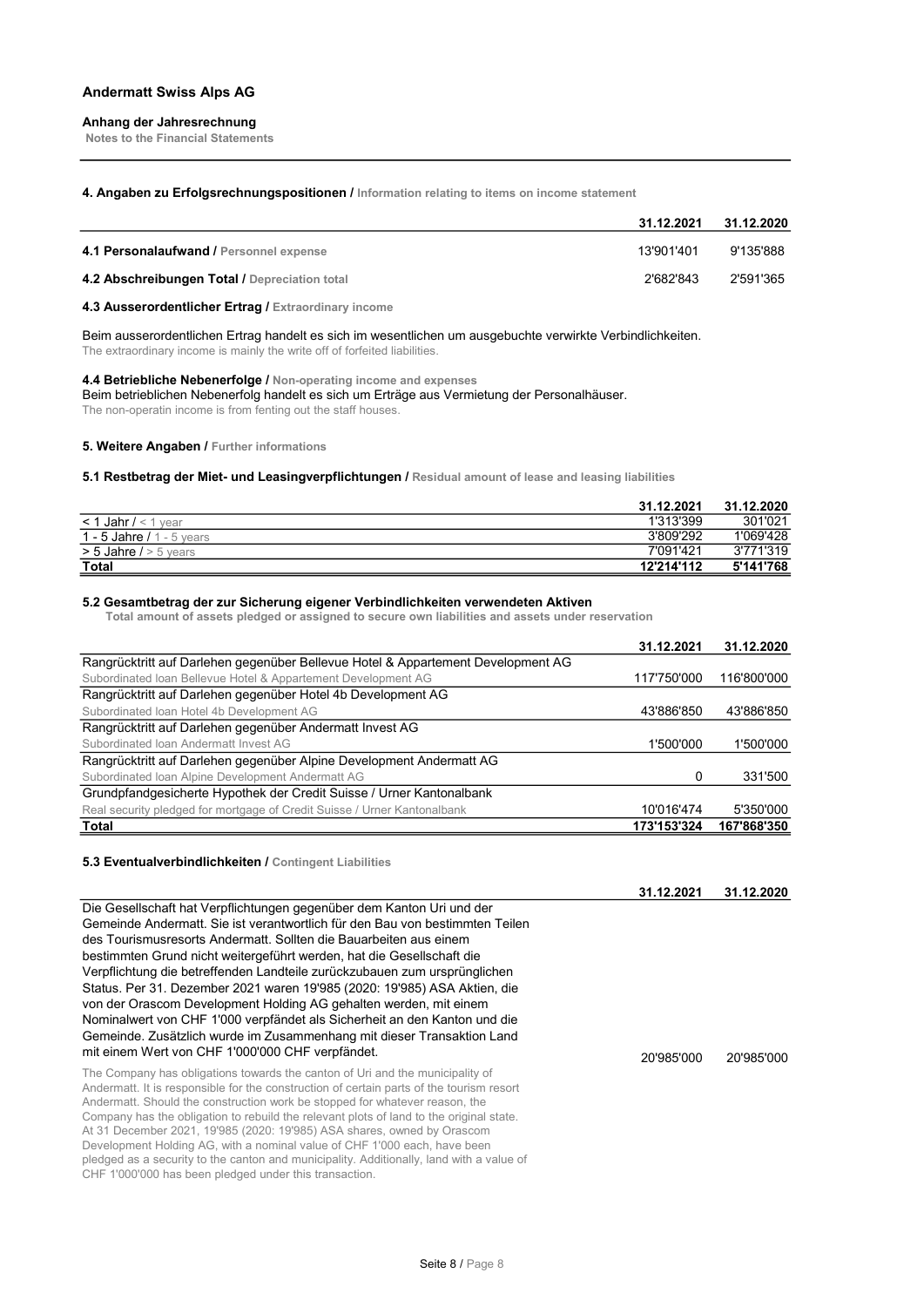#### Anhang der Jahresrechnung

Notes to the Financial Statements

#### 5.3. Eventualverbindlichkeiten Fortsetzung / Contingent Liabilities continue

|                                                                                                                                                                                                                                                                                                                                                                                                                                                                                                                                      | 31.12.2021 31.12.2020 |           |
|--------------------------------------------------------------------------------------------------------------------------------------------------------------------------------------------------------------------------------------------------------------------------------------------------------------------------------------------------------------------------------------------------------------------------------------------------------------------------------------------------------------------------------------|-----------------------|-----------|
| Die Gesellschaft hat sich dazu verpflichtet, einen allfälligen Nettoverlust resp. Nettogewinn der<br>Gastronomiebetriebe im Tal, welche von der Andermatt-Sedrun Sport AG unter dem Mountain<br>Food Brand betrieben werden, für die Periode vom 01. Oktober 2020 bis 30. September 2021<br>zu übernehmen. Die beiden Parteien haben die Vereinbarung im gegenseitigen Einvernehmen<br>im 2021 aufgelöst und vereinbart, dass keine Leistungen geschuldet sind. Per 31. Dezember<br>2021 wurde folglich keine Rückstellung gebildet. |                       | 2'494'564 |
| The Company has obliged to take over any net loss or net profit of the gastronomy outlets in town,<br>which are operated by Andermatt-Sedrun Sport AG under the Mountain Food brand, for the period<br>from 1 October 2020 until 30 September 2021. The parties have mutually agreed to terminate the<br>agreement in 2021 without owing any compensation to each other. As of 31 December 2021, no<br>provision has been recorded accordingly.                                                                                      |                       |           |

#### 5.4 Sicherungsverpflichtung zugunsten Dritter / Joint liability in favour of third parties

Die Andermatt Swiss Alps Gruppe tritt gegenüber der Eidgenössischen Mehrwertsteuerverwaltung als Gruppe auf, was zu einer Solidarhaftung aus Gruppenbesteuerung für die Mehrwertsteuer führt.

Andermatt Swiss Alps Group acts as Group company against federal value-added tax authorities. This leads to a joint liability from Group taxation for value-added tax purposes.

#### 5.5 Wesentliche Ereignisse während des Berichtzeitraums / Significant events during the reporting period

Die COVID-19-Pandemie hat sich auf das Geschäft des Unternehmens und das Geschäft seiner Beteiligungen im Jahr 2020 und 2021 ausgewirkt. Aufgrund der vom Bundesrat auferlegten Beschränkungen war das Unternehmen verpflichtet, einen Teil seiner Geschäftstätigkeit vorübergehend einzustellen. Die Geschäftsbedingungen werden durch Faktoren beeinflusst, die nicht in der Kontrolle der Gesellschaft liegen, wie beispielsweise eine weitere Ausbreitung der Pandemie oder behördlich auferlegte Massnahmen, welche die Geschäftstätigkeit der Gesellschaft oder das Verhalten der Kunden beeinflusst. Diese Faktoren führen zu einem hohen Mass an Unsicherheit in Bezug auf Schätzungen und Annahmen, welche die Zukunft betreffen. Die Schätzungen und Annahmen, v.a. jene in Bezug auf die Bewertung von Forderungen, Vorräten und Anlagevermögen, wurden basierend auf den vorliegenden Informationen per 31. Dezember vorgenommen und als adäquat und realistisch eingestuft. Das Management bewertet ständig die Auswirkungen von COVID-19 auf sein Geschäft und den Jahresabschluss. Die Gesellschaft hat liquiditätsrelevante Massnahmen wie die Beantragung von Kurzarbeitsentschädigung, die Stundung fester Amortisationszahlungen, die Erschliessung zusätzlicher Kapitalkanäle und Kostensenkungsmassnahmen eingeleitet. Angesichts der Massnahmen, die ergriffen wurden um den Auswirkungen der Pandemie zu begegnen und der bestätigten Unterstützung des Großaktionärs sieht das Management keine Probleme hinsichtlich der Fortführungsfähigkeit des Unternehmens.

The COVID-19 pandemic has impacted the Company's business and the business of its investments in 2020 and 2021. Due to the restrictions imposed by the Swiss Federal Council, the Company was obliged to temporarily close part of its operations. The business conditions are impacted by various factors beyond the Company's control, including a prolonged spread of the pandemic or government measures affecting the Company's operations and customers' behaviours. These factors led to a high degree of uncertainty on the estimates and assumptions concerning the future. The estimates and assumptions, notably those relating to the valuation of receivables, inventories and property, plant and equipment have been based on the available information as at 31 December and are believed to be reasonable, supportable and realistic under the circumstances. The Company's management is constantly assessing the impact of the Covid-19 pandemic on its business and the financial statements. The Company has initiated liquidity relevant actions such as the application for short-time work compensation, the deferral of some of the fixed amortization payments, the exploration of additional capital channels and any cost saving measures. Given the measures taken to face the impacts of the pandemic and the confirmed support of the major shareholder, Company's Management does not see any issues regarding the Company's ability to continue as a going concern.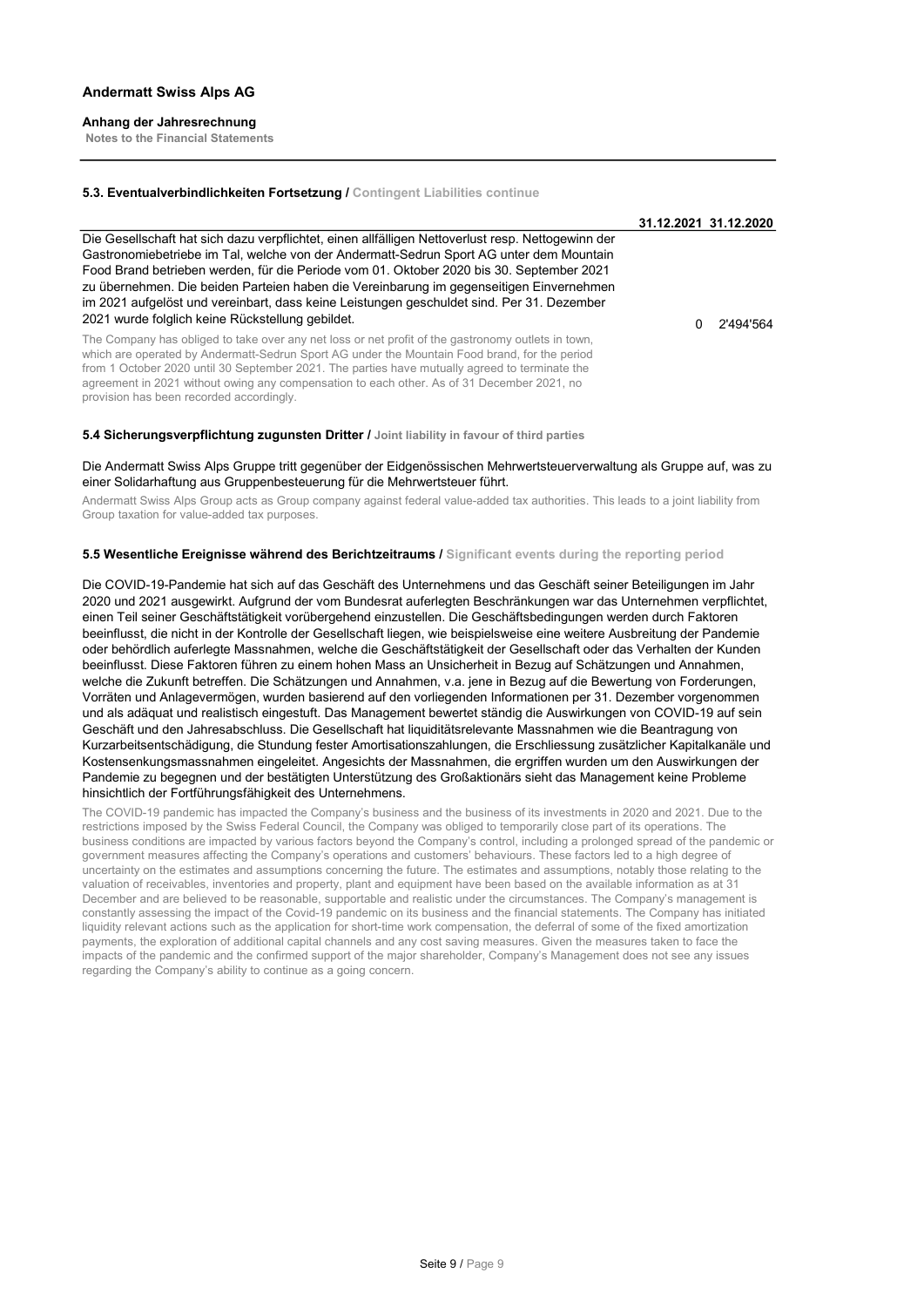#### Anhang der Jahresrechnung

Notes to the Financial Statements

#### 5.6 Ereignisse nach dem Bilanzstichtag / Subsequent events

Die Gesellschaft hat am 28. März 2022 angekündigt, dass sie einen Anteil an ihrer Beteiligung an der Andermatt-Sedrun Sport AG ("ASS") an Vail Resorts, USA ("Vail Resorts"), den weltweit grössten Skigebietsbetreiber veräussern wird. Die führt dazu, dass die Gesellschaft die Kontrolle über ASS verliert. Vail Resorts investiert ca. CHF 149 Millionen für einen 55% Stimm- und Kapitalanteil an ASS. Der gesamte Transaktionsbetrag wird reinvestiert in die weitere Entwicklung der Ski Arena und der Resortinfrastruktur in Andermatt. Die Gesellschaft wird weiterhin ca. 40% Stimm- und Kapitalanteil an ASS halten. Vail Resorts besitzt und betreibt 40 Ski Destinationen in den Vereinigten Staaten, Kanada und Australien. Diese strategische Partnerschaft ist Vail Resorts' erste Investition in ein europäisches Skigebiet.

The Company has announced on 28 March 2022 the partial sale of its interest in Andermatt-Sedrun Sport AG ("ASS") to Vail Resorts, USA ("Vail Resorts"), the world's largest ski resort operator, which will result in the Company losing control over ASS. Vail Resorts is investing approximately CHF 149 million for a 55% stake in ASS. The full amount of the transaction will be reinvested and used for the further expansion of the ski arena and the base area development in Andermatt. The Company will continue to hold approximately 40% of the shares in ASS. Vail Resorts owns and operates 40 ski resorts in the U.S., Canada and Australia. This strategic partnership is Vail Resorts' first investment into a ski resort in Europe.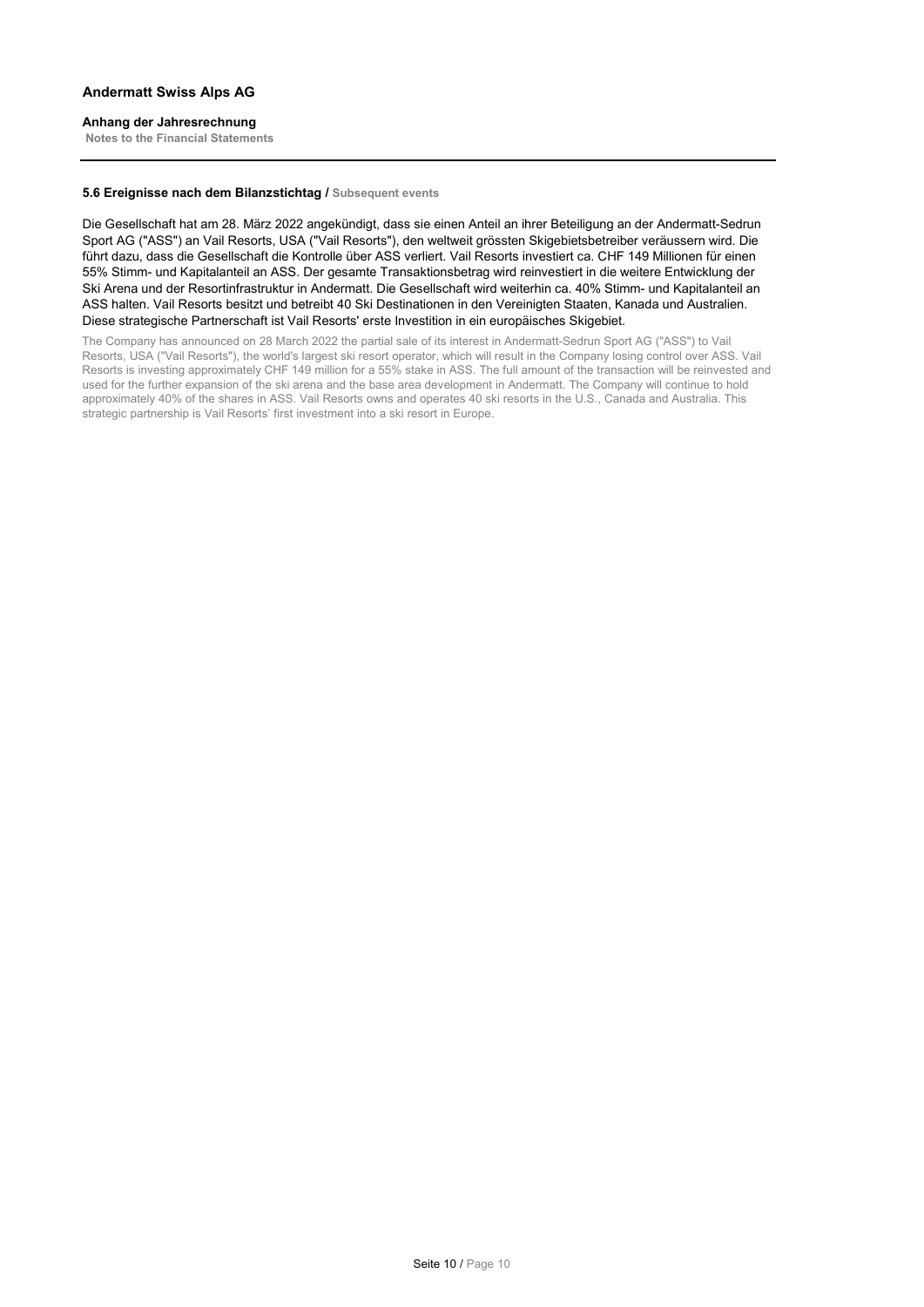Deloitte AG Pfingstweidstrasse 11 8005 Zurich Switzerland

Phone: +41 (0)58 279 6000 Fax: +41 (0)58 279 6600 www.deloitte.ch

## **Report of the Statutory Auditor**

To the General Meeting of ANDERMATT SWISS ALPS AG, ANDERMATT

## **Report of the Statutory Auditor on the Financial Statements**

As statutory auditor, we have audited the accompanying financial statements of Andermatt Swiss Alps AG, which comprise the balance sheet as at 31 December 2021, and the income statement and notes for the year then ended.

## *Board of Directors' Responsibility*

The Board of Directors is responsible for the preparation of these financial statements in accordance with the requirements of Swiss law and the company's articles of incorporation. This responsibility includes designing, implementing and maintaining an internal control system relevant to the preparation of financial statements that are free from material misstatement, whether due to fraud or error. The Board of Directors is further responsible for selecting and applying appropriate accounting policies and making accounting estimates that are reasonable in the circumstances.

## *Auditor's Responsibility*

Our responsibility is to express an opinion on these financial statements based on our audit. We conducted our audit in accordance with Swiss law and Swiss Auditing Standards. Those standards require that we plan and perform the audit to obtain reasonable assurance whether the financial statements are free from material misstatement.

An audit involves performing procedures to obtain audit evidence about the amounts and disclosures in the financial statements. The procedures selected depend on the auditor's judgment, including the assessment of the risks of material misstatement of the financial statements, whether due to fraud or error. In making those risk assessments, the auditor considers the internal control system relevant to the entity's preparation of the financial statements in order to design audit procedures that are appropriate in the circumstances, but not for the purpose of expressing an opinion on the effectiveness of the entity's internal control system. An audit also includes evaluating the appropriateness of accounting policies used and the reasonableness of accounting estimates made, as well as evaluating the overall presentation of the financial statements. We believe that the audit evidence we have obtained is sufficient and appropriate to provide a basis for our audit opinion.

## *Opinion*

In our opinion, the financial statements for the year ended 31 December 2021 comply with Swiss law and the company's articles of incorporation.